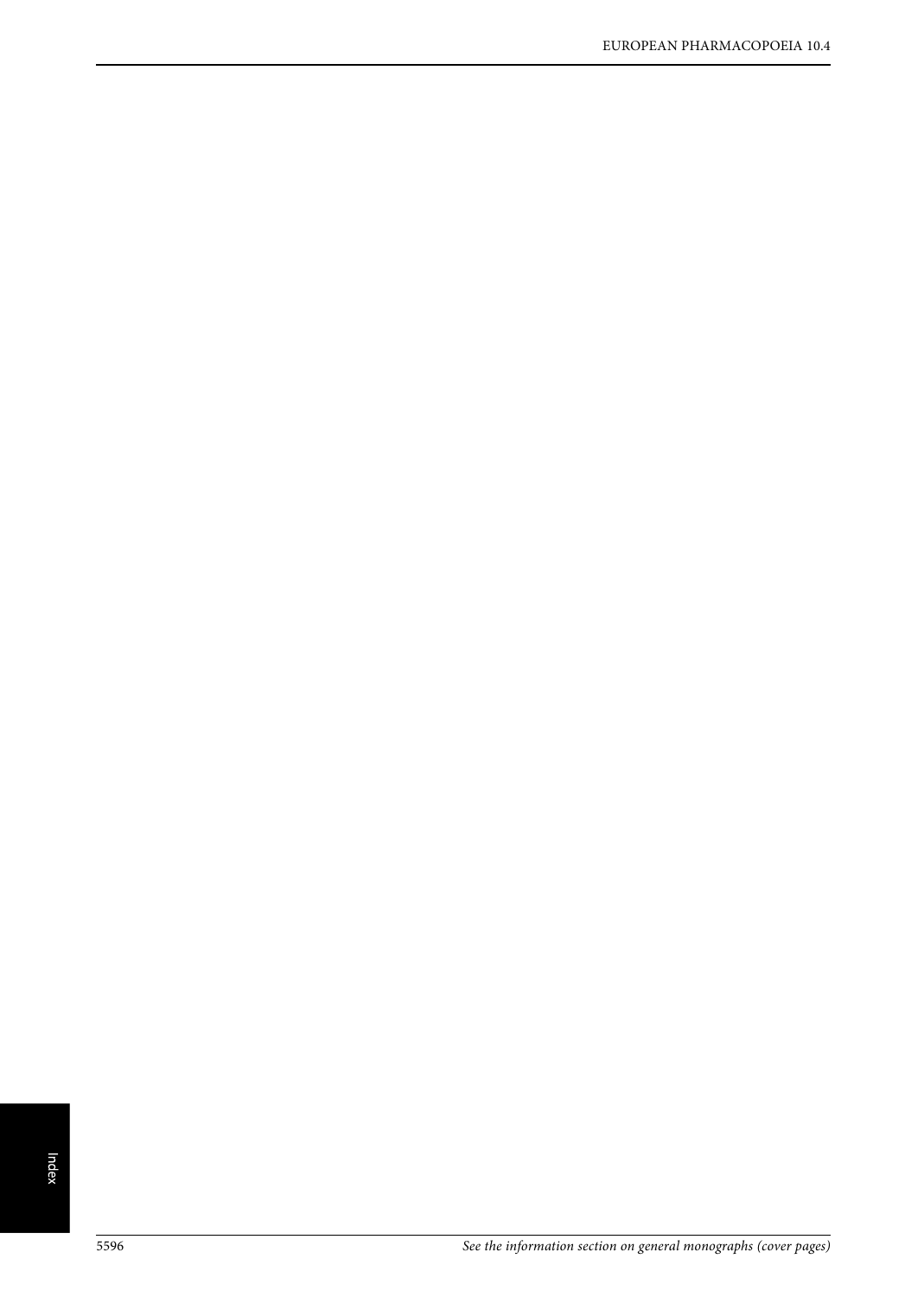| 2.1.2. Comparative table of porosity of sintered-glass filters 15 |
|-------------------------------------------------------------------|
| 2.1.3. Ultraviolet ray lamps for analytical purposes 15           |
|                                                                   |
|                                                                   |
|                                                                   |
| 2.2. Physical and physico-chemical methods 21                     |
| 2.2.1. Clarity and degree of opalescence of liquids  21           |
| 2.2.10. Viscosity - Rotating viscometer method  28                |
|                                                                   |
|                                                                   |
| 2.2.13. Determination of water by distillation 31                 |
| 2.2.14. Melting point - capillary method 32                       |
| 2.2.15. Melting point - open capillary method  33                 |
| 2.2.16. Melting point - instantaneous method 33                   |
|                                                                   |
|                                                                   |
|                                                                   |
| 2.2.2. Degree of coloration of liquids 10.3-4751                  |
|                                                                   |
|                                                                   |
|                                                                   |
|                                                                   |
| 2.2.24. Absorption spectrophotometry, infrared 10.3-4753          |
| 2.2.25. Absorption spectrophotometry, ultraviolet and             |
|                                                                   |
|                                                                   |
|                                                                   |
|                                                                   |
|                                                                   |
| 2.2.3. Potentiometric determination of pH 24                      |
|                                                                   |
|                                                                   |
|                                                                   |
| 2.2.33. Nuclear magnetic resonance spectrometry  58               |
|                                                                   |
|                                                                   |
|                                                                   |
|                                                                   |
| 2.2.36. Potentiometric determination of ionic                     |
| concentration using ion-selective electrodes  64                  |
|                                                                   |
|                                                                   |
| 2.2.39. Molecular mass distribution in dextrans  10.3-4760        |
|                                                                   |
|                                                                   |
|                                                                   |
|                                                                   |
|                                                                   |
| 2.2.44. Total organic carbon in water for pharmaceutical          |
| 2.2.45. Supercritical fluid chromatography 80                     |
|                                                                   |
| 2.2.46. Chromatographic separation techniques 80                  |
| 2.2.47. Capillary electrophoresis 10.1-4315                       |
|                                                                   |
| 2.2.49. Falling ball and automatic rolling ball viscometer        |
|                                                                   |
|                                                                   |
|                                                                   |
|                                                                   |
|                                                                   |
| 2.2.57. Inductively coupled plasma-atomic emission                |
| 2.2.58. Inductively coupled plasma-mass spectrometry 108          |
| 2.2.59. Glycan analysis of glycoproteins 109                      |
|                                                                   |
| 2.2.61. Characterisation of crystalline solids by                 |
| microcalorimetry and solution calorimetry 115                     |
| 2.2.63. Direct amperometric and pulsed electrochemical            |
|                                                                   |
| 2.2.64. Peptide identification by nuclear magnetic resonance      |
|                                                                   |

| 2.2.66. Detection and measurement of radioactivity 119       |  |
|--------------------------------------------------------------|--|
|                                                              |  |
|                                                              |  |
|                                                              |  |
|                                                              |  |
|                                                              |  |
|                                                              |  |
| 2.3.1. Identification reactions of ions and functional       |  |
|                                                              |  |
|                                                              |  |
|                                                              |  |
|                                                              |  |
| 2.3.3. Identification of phenothiazines by thin-layer        |  |
|                                                              |  |
|                                                              |  |
|                                                              |  |
|                                                              |  |
|                                                              |  |
|                                                              |  |
|                                                              |  |
|                                                              |  |
|                                                              |  |
|                                                              |  |
|                                                              |  |
|                                                              |  |
|                                                              |  |
|                                                              |  |
|                                                              |  |
|                                                              |  |
|                                                              |  |
| 2.4.19. Alkaline impurities in fatty oils 144                |  |
|                                                              |  |
| 2.4.20. Determination of elemental impurities 144            |  |
|                                                              |  |
|                                                              |  |
|                                                              |  |
|                                                              |  |
|                                                              |  |
|                                                              |  |
|                                                              |  |
|                                                              |  |
|                                                              |  |
|                                                              |  |
|                                                              |  |
|                                                              |  |
| 2.4.27. Heavy metals in herbal drugs and herbal drug         |  |
|                                                              |  |
|                                                              |  |
|                                                              |  |
| 2.4.29. Composition of fatty acids in oils rich in omega-3   |  |
|                                                              |  |
|                                                              |  |
|                                                              |  |
| 2.4.30. Ethylene glycol and diethylene glycol in ethoxylated |  |
|                                                              |  |
| 2.4.31. Nickel in hydrogenated vegetable oils  163           |  |
| 2.4.32. Total cholesterol in oils rich in omega-3 acids 163  |  |
|                                                              |  |
|                                                              |  |
|                                                              |  |
|                                                              |  |
|                                                              |  |
| 2.4.7. Magnesium and alkaline-earth metals  139              |  |
|                                                              |  |
|                                                              |  |
|                                                              |  |
|                                                              |  |
|                                                              |  |
|                                                              |  |
|                                                              |  |
|                                                              |  |
| 2.5.12. Water: semi-micro determination  171                 |  |
|                                                              |  |
| 2.5.13. Aluminium in adsorbed vaccines  171                  |  |
|                                                              |  |
| 2.5.15. Phenol in immunosera and vaccines 172                |  |
| 2.5.16. Protein in polysaccharide vaccines 172               |  |
| 2.5.17. Nucleic acids in polysaccharide vaccines 172         |  |
|                                                              |  |
| 2.5.18. Phosphorus in polysaccharide vaccines 172            |  |
| 2.5.19. O-Acetyl in polysaccharide vaccines  173             |  |
|                                                              |  |
|                                                              |  |
| 2.5.20. Hexosamines in polysaccharide vaccines 173           |  |
| 2.5.21. Methylpentoses in polysaccharide vaccines 173        |  |
| 2.5.22. Uronic acids in polysaccharide vaccines 174          |  |
| 2.5.23. Sialic acid in polysaccharide vaccines  174          |  |
|                                                              |  |
|                                                              |  |
|                                                              |  |
| 2.5.26. Nitrogen monoxide and nitrogen dioxide in gases 176  |  |
|                                                              |  |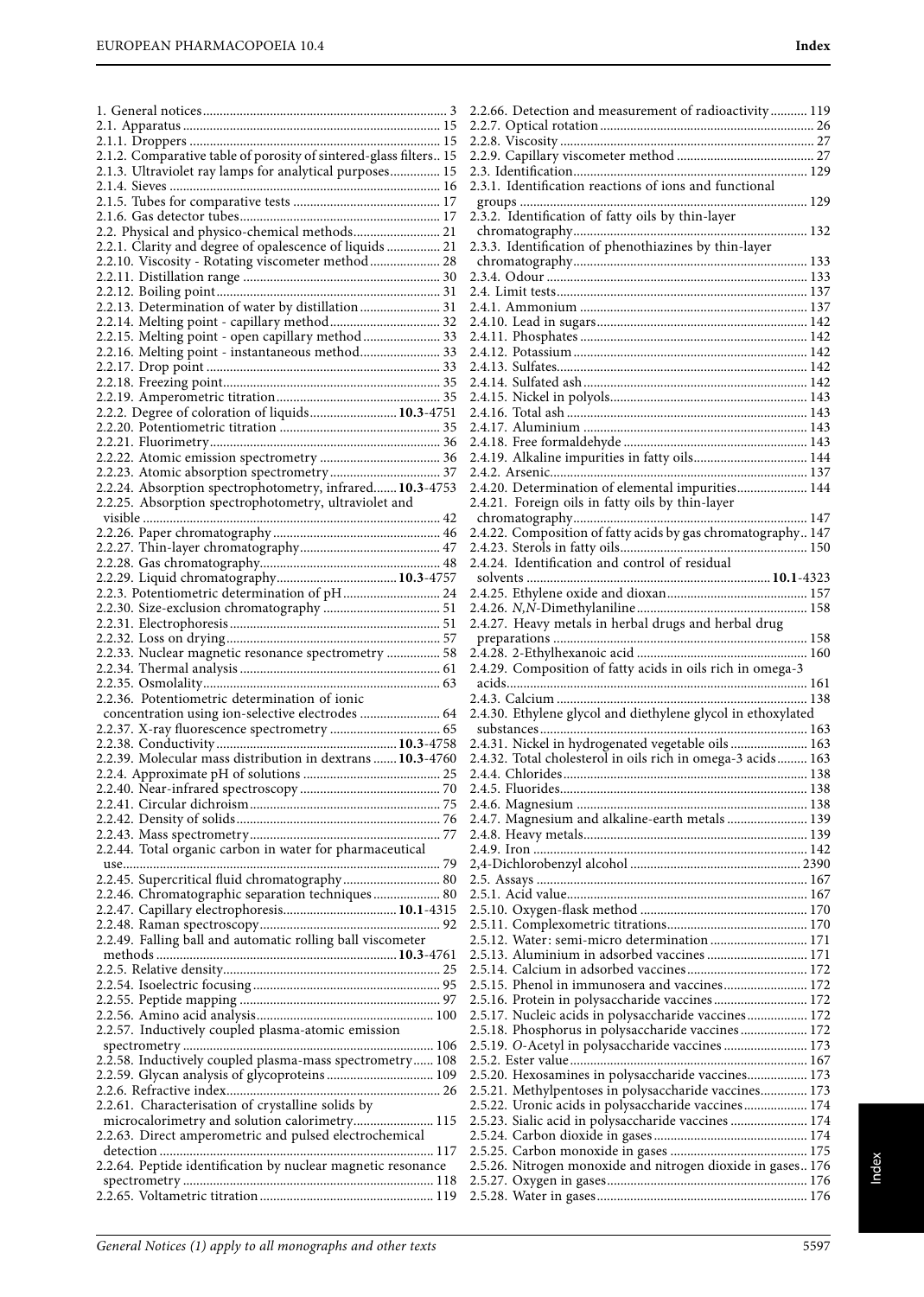| 2.5.31. Ribose in polysaccharide vaccines 177                   |  |
|-----------------------------------------------------------------|--|
|                                                                 |  |
|                                                                 |  |
| 2.5.34. Acetic acid in synthetic peptides 181                   |  |
|                                                                 |  |
|                                                                 |  |
|                                                                 |  |
|                                                                 |  |
| 2.5.38. Methyl, ethyl and isopropyl methanesulfonate in active  |  |
|                                                                 |  |
| 2.5.39. Methanesulfonyl chloride in methanesulfonic             |  |
|                                                                 |  |
|                                                                 |  |
| 2.5.40. Methyl, ethyl and isopropyl toluenesulfonate in active  |  |
|                                                                 |  |
|                                                                 |  |
|                                                                 |  |
|                                                                 |  |
|                                                                 |  |
| 2.5.8. Determination of primary aromatic amino-                 |  |
|                                                                 |  |
| 2.5.9. Determination of nitrogen by sulfuric acid               |  |
|                                                                 |  |
|                                                                 |  |
|                                                                 |  |
|                                                                 |  |
|                                                                 |  |
| 2.6.12. Microbiological examination of non-sterile products:    |  |
|                                                                 |  |
| 2.6.13. Microbiological examination of non-sterile products:    |  |
| test for specified micro-organisms  10.3-4769                   |  |
|                                                                 |  |
|                                                                 |  |
| 2.6.16. Tests for extraneous agents in viral vaccines for human |  |
|                                                                 |  |
| 2.6.17. Test for anticomplementary activity of                  |  |
| 2.6.18. Test for neurovirulence of live virus vaccines  218     |  |
|                                                                 |  |
| 2.6.20. Anti-A and anti-B haemagglutinins  218                  |  |
| 2.6.21. Nucleic acid amplification techniques 219               |  |
|                                                                 |  |
| 2.6.26. Test for anti-D antibodies in human immunoglobu-        |  |
|                                                                 |  |
| 2.6.27. Microbiological examination of cell-based               |  |
|                                                                 |  |
|                                                                 |  |
| 2.6.31. Microbiological examination of herbal medicinal         |  |
| products for oral use and extracts used in their                |  |
|                                                                 |  |
| 2.6.32. Test for bacterial endotoxins using recombinant         |  |
|                                                                 |  |
|                                                                 |  |
|                                                                 |  |
| 2.6.35. Quantification and characterisation of residual         |  |
|                                                                 |  |
| 2.6.36. Microbiological examination of live biotherapeutic      |  |
| products: tests for enumeration of microbial                    |  |
|                                                                 |  |
| 2.6.37. Principles for the detection of extraneous viruses in   |  |
| immunological veterinary medicinal products using culture       |  |
| 2.6.38. Microbiological examination of live biotherapeutic      |  |
| products: tests for specified micro-organisms 255               |  |
|                                                                 |  |
|                                                                 |  |
|                                                                 |  |
|                                                                 |  |
| 2.7.10. Assay of human coagulation factor VII  280              |  |

| 2.7.11. Assay of human coagulation factor IX  281                |
|------------------------------------------------------------------|
| 2.7.12. Assay of heparin in coagulation factors 281              |
| 2.7.13. Assay of human anti-D immunoglobulin 282                 |
| 2.7.14. Assay of hepatitis A vaccine 10.3-4781                   |
|                                                                  |
|                                                                  |
| 2.7.16. Assay of pertussis vaccine (acellular)  286              |
|                                                                  |
| 2.7.18. Assay of human coagulation factor II  288                |
| 2.7.19. Assay of human coagulation factor X 289                  |
| 2.7.2. Microbiological assay of antibiotics 262                  |
|                                                                  |
| 2.7.20. In vivo assay of poliomyelitis vaccine (inactivated) 289 |
| 2.7.21. Assay of human von Willebrand factor 290                 |
| 2.7.22. Assay of human coagulation factor XI 291                 |
| 2.7.23. Numeration of CD34/CD45+ cells in haematopoietic         |
|                                                                  |
|                                                                  |
| 2.7.25. Assay of human plasmin inhibitor 295                     |
|                                                                  |
| 2.7.27. Flocculation value (Lf) of diphtheria and tetanus toxins |
|                                                                  |
| 2.7.28. Colony-forming cell assay for human                      |
|                                                                  |
| 2.7.29. Nucleated cell count and viability 297                   |
|                                                                  |
|                                                                  |
|                                                                  |
| 2.7.32. Assay of human a-1-proteinase inhibitor  300             |
| 2.7.34. Assay of human C1-esterase inhibitor  301                |
| 2.7.35. Immunonephelometry for vaccine component                 |
|                                                                  |
| 2.7.4. Assay of human coagulation factor VIII  268               |
|                                                                  |
|                                                                  |
| 2.7.6. Assay of diphtheria vaccine (adsorbed)  269               |
| 2.7.7. Assay of pertussis vaccine (whole cell) 274               |
| 2.7.8. Assay of tetanus vaccine (adsorbed) 275                   |
| 2.7.9. Test for Fc function of immunoglobulin 279                |
|                                                                  |
|                                                                  |
|                                                                  |
| 2.8.1. Ash insoluble in hydrochloric acid 305                    |
| 2.8.10. Solubility in alcohol of essential oils 306              |
|                                                                  |
| 2.8.11. Assay of 1,8-cineole in essential oils 307               |
|                                                                  |
|                                                                  |
|                                                                  |
|                                                                  |
|                                                                  |
|                                                                  |
|                                                                  |
| 2.8.18. Determination of aflatoxin $B_1$ in herbal drugs 311     |
|                                                                  |
| 2.8.20. Herbal drugs: sampling and sample preparation  313       |
| 2.8.21. Test for aristolochic acids in herbal drugs 314          |
| 2.8.22. Determination of ochratoxin A in herbal drugs 316        |
| 2.8.23. Microscopic examination of herbal drugs  317             |
|                                                                  |
| 2.8.25. High-performance thin-layer chromatography of            |
|                                                                  |
| herbal drugs and herbal drug preparations  318                   |
|                                                                  |
|                                                                  |
|                                                                  |
|                                                                  |
|                                                                  |
| 2.8.7. Fatty oils and resinified essential oils in essential     |
|                                                                  |
|                                                                  |
| 2.8.9. Residue on evaporation of essential oils  306             |
| 2.9. Pharmaceutical technical procedures 323                     |
| 2.9.1. Disintegration of tablets and capsules 323                |
|                                                                  |
|                                                                  |
| 2.9.11. Test for methanol and 2-propanol  342                    |
|                                                                  |
| 2.9.14. Specific surface area by air permeability 343            |
|                                                                  |
| 2.9.17. Test for extractable volume of parenteral                |
|                                                                  |
| 2.9.18. Preparations for inhalation: aerodynamic assessment      |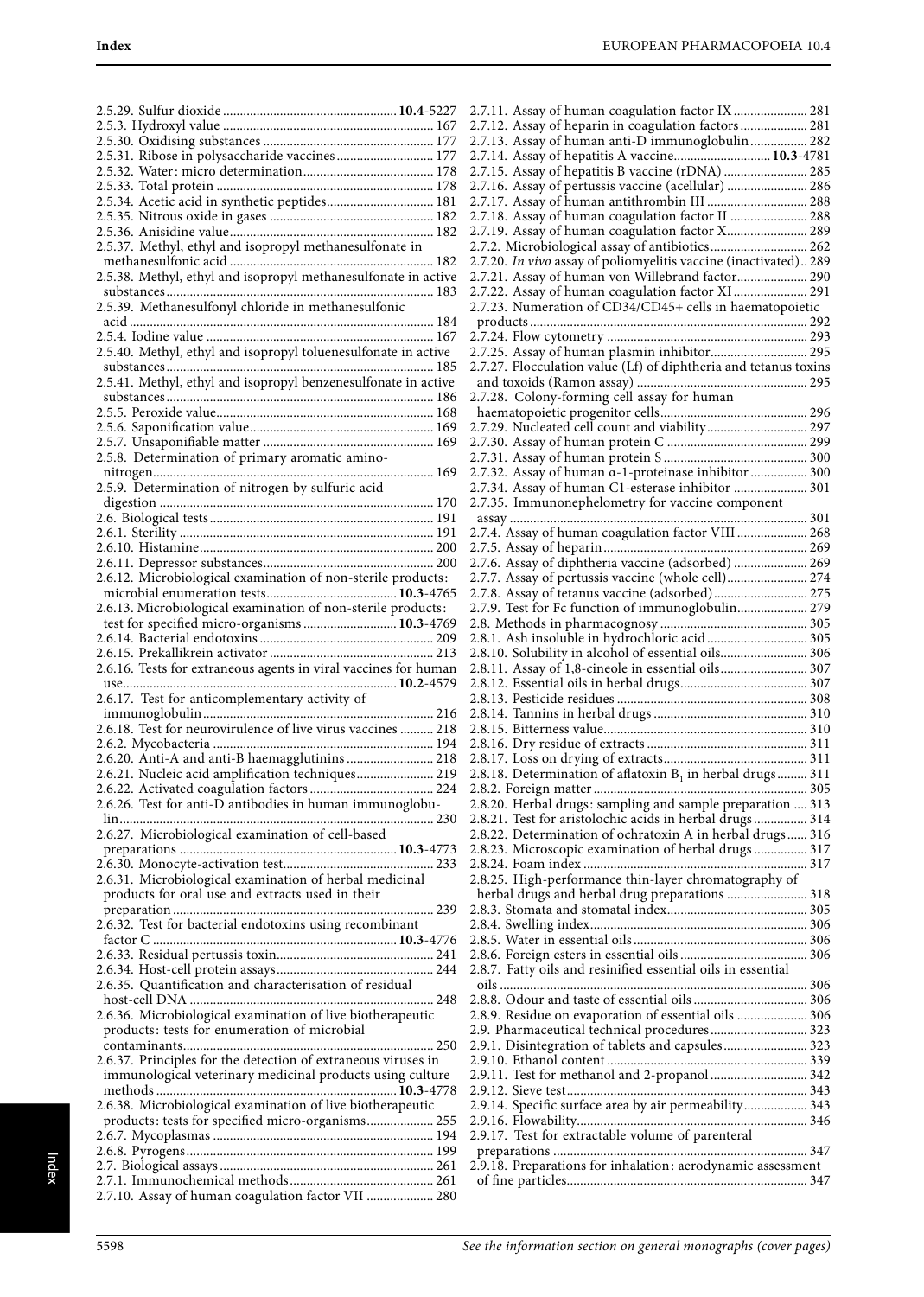| 2.9.19. Particulate contamination: sub-visible                    |
|-------------------------------------------------------------------|
|                                                                   |
| 2.9.2. Disintegration of suppositories and pessaries  325         |
|                                                                   |
| 2.9.20. Particulate contamination: visible particles  362         |
| 2.9.22. Softening time determination of lipophilic                |
|                                                                   |
| 2.9.23. Gas pycnometric density of solids  364                    |
|                                                                   |
| 2.9.25. Dissolution test for medicated chewing gums  365          |
| 2.9.26. Specific surface area by gas adsorption 369               |
| 2.9.27. Uniformity of mass of delivered doses from multidose      |
|                                                                   |
|                                                                   |
|                                                                   |
| 2.9.3. Dissolution test for solid dosage forms 326                |
| 2.9.31. Particle size analysis by laser light diffraction 373     |
|                                                                   |
| 2.9.32. Porosity and pore-size distribution of solids by          |
|                                                                   |
| 2.9.33. Characterisation of crystalline and partially crystalline |
|                                                                   |
| solids by X-ray powder diffraction (XRPD) 379                     |
| 2.9.34. Bulk density and tapped density of powders 384            |
|                                                                   |
|                                                                   |
|                                                                   |
|                                                                   |
| 2.9.38. Particle-size distribution estimation by analytical       |
| 392                                                               |
| 2.9.39. Water-solid interactions: determination of                |
|                                                                   |
| sorption-desorption isotherms and of water activity 394           |
| 2.9.4. Dissolution test for transdermal patches  333              |
|                                                                   |
|                                                                   |
| 2.9.41. Friability of granules and spheroids  400                 |
| 2.9.42. Dissolution test for lipophilic solid dosage forms  401   |
|                                                                   |
| 2.9.44. Preparations for nebulisation: characterisation 404       |
|                                                                   |
| 2.9.45. Wettability of porous solids including powders 406        |
| 2.9.47. Demonstration of uniformity of dosage units using         |
|                                                                   |
|                                                                   |
| 2.9.49. Powder flow properties by shear cell methods 411          |
| 2.9.5. Uniformity of mass of single-dose preparations 335         |
| 2.9.52. Scanning electron microscopy  414                         |
| 2.9.6. Uniformity of content of single-dose preparations 336      |
|                                                                   |
|                                                                   |
|                                                                   |
| 2.9.9. Measurement of consistency by penetrometry  337            |
| 3.1. Materials used for the manufacture of containers  423        |
|                                                                   |
| 3.1.1. Materials for containers for human blood and blood         |
|                                                                   |
| 3.1.10. Materials based on non-plasticised poly(vinyl chloride)   |
|                                                                   |
| for containers for non-injectable, aqueous solutions 437          |
| 3.1.11. Materials based on non-plasticised poly(vinyl             |
| chloride) for containers for solid dosage forms for oral          |
|                                                                   |
|                                                                   |
| 3.1.1.1. Materials based on plasticised poly(vinyl chloride)      |
| for containers for human blood and blood components (see          |
|                                                                   |
|                                                                   |
| 3.1.1.2. Materials based on plasticised poly(vinyl chloride) for  |
| tubing used in sets for the transfusion of blood and blood        |
|                                                                   |
|                                                                   |
|                                                                   |
| 3.1.14. Materials based on plasticised poly(vinyl chloride)       |
| for containers for aqueous solutions for intravenous              |
|                                                                   |
| 3.1.15. Polyethylene terephthalate for containers for             |
|                                                                   |
|                                                                   |
|                                                                   |
|                                                                   |
|                                                                   |
| 3.1.4. Polyethylene without additives for containers for          |
| parenteral preparations and for ophthalmic preparations 426       |
| 3.1.5. Polyethylene with additives for containers for parenteral  |
| preparations and for ophthalmic preparations 427                  |
|                                                                   |
| 3.1.6. Polypropylene for containers and closures for parenteral   |
| preparations and ophthalmic preparations 431                      |
| 3.1.7. Poly(ethylene - vinyl acetate) for containers and tubing   |
| for total parenteral nutrition preparations 434                   |
|                                                                   |
| 3.1.9. Silicone elastomer for closures and tubing  436            |

| 3.2.1. Glass containers for pharmaceutical use 453                 |
|--------------------------------------------------------------------|
|                                                                    |
| 3.2.2. Plastic containers and closures for pharmaceutical          |
|                                                                    |
| 3.2.2.1. Plastic containers for aqueous solutions for              |
|                                                                    |
| 3.2.3. Sterile plastic containers for human blood and blood        |
|                                                                    |
|                                                                    |
| 3.2.4. Empty sterile containers of plasticised poly(vinyl          |
| chloride) for human blood and blood components (see                |
| 473                                                                |
| 3.2.5. Sterile containers of plasticised poly(vinyl chloride)      |
| for human blood containing anticoagulant solution (see             |
|                                                                    |
|                                                                    |
| 3.2.6. Sets for the transfusion of blood and blood components      |
|                                                                    |
| 3.2.8. Sterile single-use plastic syringes (see 3.3.8.)  10.3-4792 |
| 3.2.9. Rubber closures for containers for aqueous                  |
| parenteral preparations, for powders and for                       |
|                                                                    |
|                                                                    |
| 3.3. Containers for human blood and blood components, and          |
| materials used in their manufacture; transfusion sets and          |
| materials used in their manufacture; syringes 463                  |
| 3.3.1. Materials for containers for human blood and blood          |
|                                                                    |
| 3.3.2. Materials based on plasticised poly(vinyl chloride) for     |
|                                                                    |
| containers for human blood and blood components 465                |
| 3.3.3. Materials based on plasticised poly(vinyl chloride) for     |
| tubing used in sets for the transfusion of blood and blood         |
|                                                                    |
| 3.3.4. Sterile plastic containers for human blood and blood        |
|                                                                    |
|                                                                    |
| 3.3.5. Empty sterile containers of plasticised poly(vinyl          |
| chloride) for human blood and blood components 473                 |
| 3.3.6. Sterile containers of plasticised poly(vinyl chloride) for  |
| human blood containing anticoagulant solution  474                 |
|                                                                    |
|                                                                    |
| 3.3.7. Sets for the transfusion of blood and blood                 |
|                                                                    |
| 3.3.8. Sterile single-use plastic syringes 10.3-4792               |
| 3-O-Desacyl-4'-monophosphoryl lipid A  2355                        |
|                                                                    |
| 4.1. Reagents, standard solutions, buffer solutions  10.4-5231     |
|                                                                    |
|                                                                    |
| 4.1.2. Standard solutions for limit tests  10.4-5349               |
|                                                                    |
|                                                                    |
| 4.2.1. Primary standards for volumetric solutions 10.4-5360        |
|                                                                    |
|                                                                    |
|                                                                    |
|                                                                    |
| 5.10. Control of impurities in substances for pharmaceutical       |
|                                                                    |
|                                                                    |
| 5.1.1. Methods of preparation of sterile products  619             |
| 5.1.10. Guidelines for using the test for bacterial                |
|                                                                    |
|                                                                    |
| 5.1.11. Determination of bactericidal, fungicidal or yeasticidal   |
| activity of antiseptic medicinal products 643                      |
| 5.1.12. Depyrogenation of items used in the production of          |
|                                                                    |
| 5.1.2. Biological indicators and related microbial preparations    |
|                                                                    |
| used in the manufacture of sterile products 622                    |
|                                                                    |
| 5.1.3. Efficacy of antimicrobial preservation  625                 |
| 5.14. Gene transfer medicinal products for human use  779          |
| 5.1.4. Microbiological quality of non-sterile pharmaceutical       |
| preparations and substances for pharmaceutical                     |
|                                                                    |
| 5.1.5. Application of the $F$ concepts to heat sterilisation       |
|                                                                    |
|                                                                    |
| 5.15. Functionality-related characteristics of excipients 793      |
| 5.1.6. Alternative methods for control of microbiological          |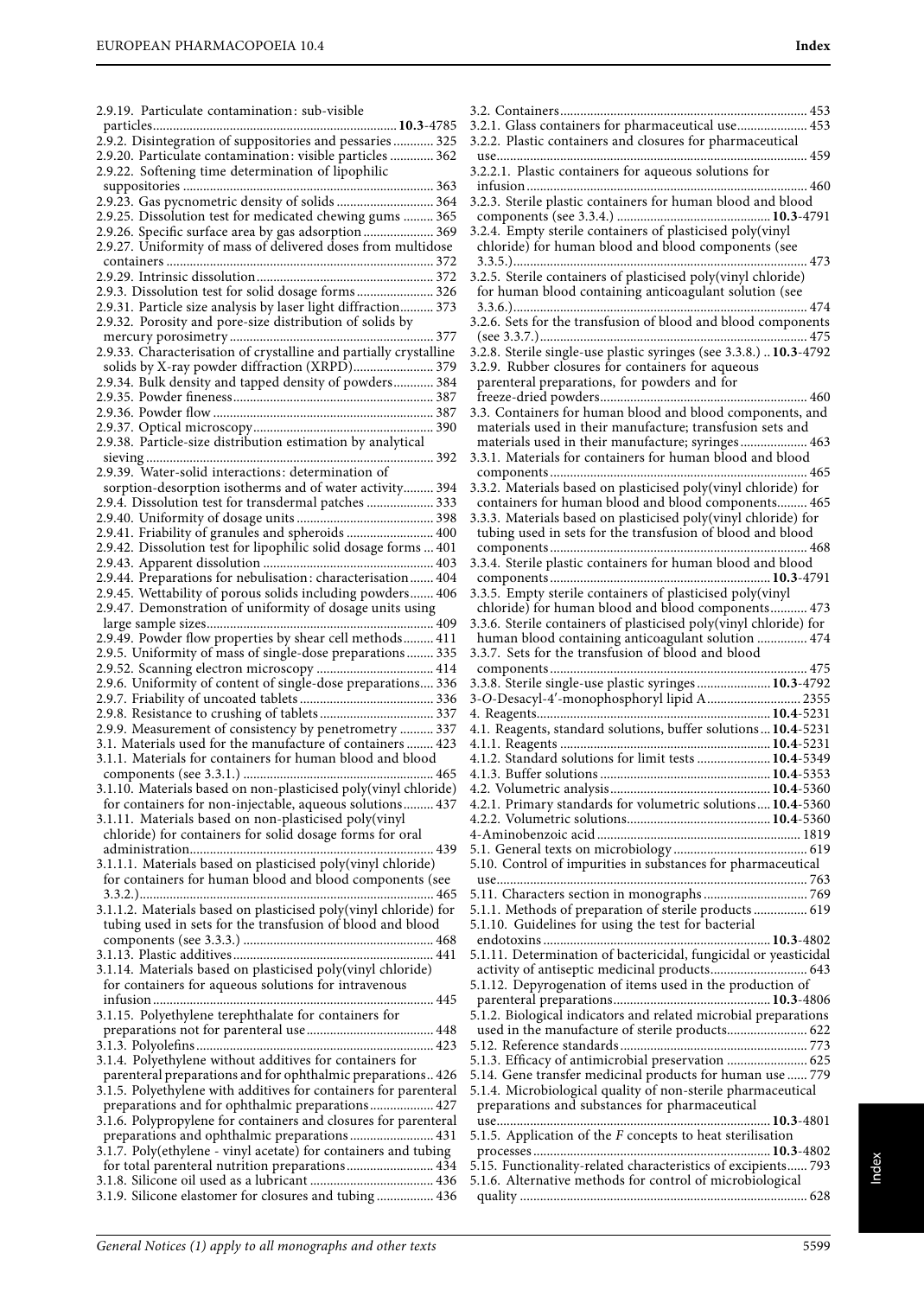| 5.17. Recommendations on methods for dosage forms                                                             |
|---------------------------------------------------------------------------------------------------------------|
|                                                                                                               |
| 5.17.1. Recommendations on dissolution testing 801                                                            |
| 5.17.2. Recommendations on testing of particulate                                                             |
| contamination: visible particles 10.3-4809                                                                    |
| 5.1.8. Microbiological quality of herbal medicinal products for                                               |
| oral use and extracts used in their preparation  638<br>5.19. Extemporaneous preparation of radiopharmaceuti- |
|                                                                                                               |
| 5.1.9. Guidelines for using the test for sterility 639                                                        |
| 5.2. General texts on biological products 647                                                                 |
|                                                                                                               |
| 5.21. Chemometric methods applied to analytical data  819                                                     |
| 5.2.1. Terminology used in monographs on biological                                                           |
| 5.2.11. Carrier proteins for the production of conjugated                                                     |
| polysaccharide vaccines for human use 674                                                                     |
| 5.2.12. Raw materials of biological origin for the production                                                 |
| of cell-based and gene therapy medicinal products 675                                                         |
| 5.2.13. Healthy chicken flocks for the production of inactivated                                              |
|                                                                                                               |
| 5.2.14. Substitution of <i>in vivo</i> method(s) by <i>in vitro</i> method(s)                                 |
| 5.2.2. Chicken flocks free from specified pathogens for the                                                   |
| production and quality control of vaccines 647                                                                |
| 5.22. Names of herbal drugs used in traditional Chinese                                                       |
|                                                                                                               |
| 5.2.3. Cell substrates for the production of vaccines for human                                               |
| 5.23. Monographs on herbal drug extracts (information                                                         |
|                                                                                                               |
|                                                                                                               |
|                                                                                                               |
|                                                                                                               |
| 5.2.5. Management of extraneous agents in immunological                                                       |
| veterinary medicinal products 10.2-4590<br>5.25. Process analytical technology 10.4-5371                      |
| 5.2.6. Evaluation of safety of veterinary vaccines and                                                        |
| ……. 658                                                                                                       |
| 5.2.7. Evaluation of efficacy of veterinary vaccines and                                                      |
|                                                                                                               |
| 5.2.8. Minimising the risk of transmitting animal spongiform                                                  |
| encephalopathy agents via human and veterinary medicinal                                                      |
| 5.28. Multivariate statistical process control 10.4-5377                                                      |
| 5.2.9. Evaluation of safety of each batch of immunosera for                                                   |
|                                                                                                               |
| 5.3. Statistical analysis of results of biological assays and                                                 |
|                                                                                                               |
|                                                                                                               |
|                                                                                                               |
| 5.7. Table of physical characteristics of radionuclides                                                       |
| mentioned in the European Pharmacopoeia  745                                                                  |
|                                                                                                               |
|                                                                                                               |
|                                                                                                               |
| $\mathbf{A}$                                                                                                  |
|                                                                                                               |
|                                                                                                               |
| Absorption spectrophotometry, infrared (2.2.24.) 10.3-4753                                                    |
| Absorption spectrophotometry, ultraviolet and visible                                                         |
|                                                                                                               |
|                                                                                                               |
|                                                                                                               |
|                                                                                                               |
|                                                                                                               |

Acebutolol hydrochloride ...................................................... 1738

| Acetylene intermix (1 per cent) in nitrogen 1752             |  |
|--------------------------------------------------------------|--|
|                                                              |  |
|                                                              |  |
|                                                              |  |
|                                                              |  |
|                                                              |  |
| Acidum picrinicum for homoeopathic preparations 1698         |  |
| Acidum succinicum for homoeopathic preparations  1698        |  |
| Actinobacillosis vaccine (inactivated), porcine  1139        |  |
|                                                              |  |
|                                                              |  |
|                                                              |  |
|                                                              |  |
|                                                              |  |
|                                                              |  |
| Adenovirus vaccine (inactivated), canine 1079                |  |
| Adenovirus vaccine (live), canine 10.2-4637                  |  |
|                                                              |  |
| Adonis vernalis for homoeopathic preparations  10.1-4369     |  |
|                                                              |  |
| Adsorption, gas, specific surface area by (2.9.26.) 369      |  |
| Aerodynamic assessment of fine particles in preparations for |  |
|                                                              |  |
|                                                              |  |
|                                                              |  |
|                                                              |  |
| Agaricus phalloides for homoeopathic preparations  1699      |  |
|                                                              |  |
|                                                              |  |
|                                                              |  |
|                                                              |  |
|                                                              |  |
|                                                              |  |
|                                                              |  |
|                                                              |  |
|                                                              |  |
|                                                              |  |
|                                                              |  |
|                                                              |  |
|                                                              |  |
|                                                              |  |
| Alfentanil hydrochloride hydrate  10.3-4903                  |  |
|                                                              |  |
|                                                              |  |
|                                                              |  |
|                                                              |  |
| Alkaline impurities in fatty oils (2.4.19.)  144             |  |
| Alkaline-earth metals and magnesium (2.4.7.) 139             |  |
|                                                              |  |
| Allergen products, animal epithelia and outgrowths for 1854  |  |
| Allergen products, Hymenoptera venoms for 2908               |  |
|                                                              |  |
|                                                              |  |
|                                                              |  |
| Allium sativum for homoeopathic preparations  1701           |  |
|                                                              |  |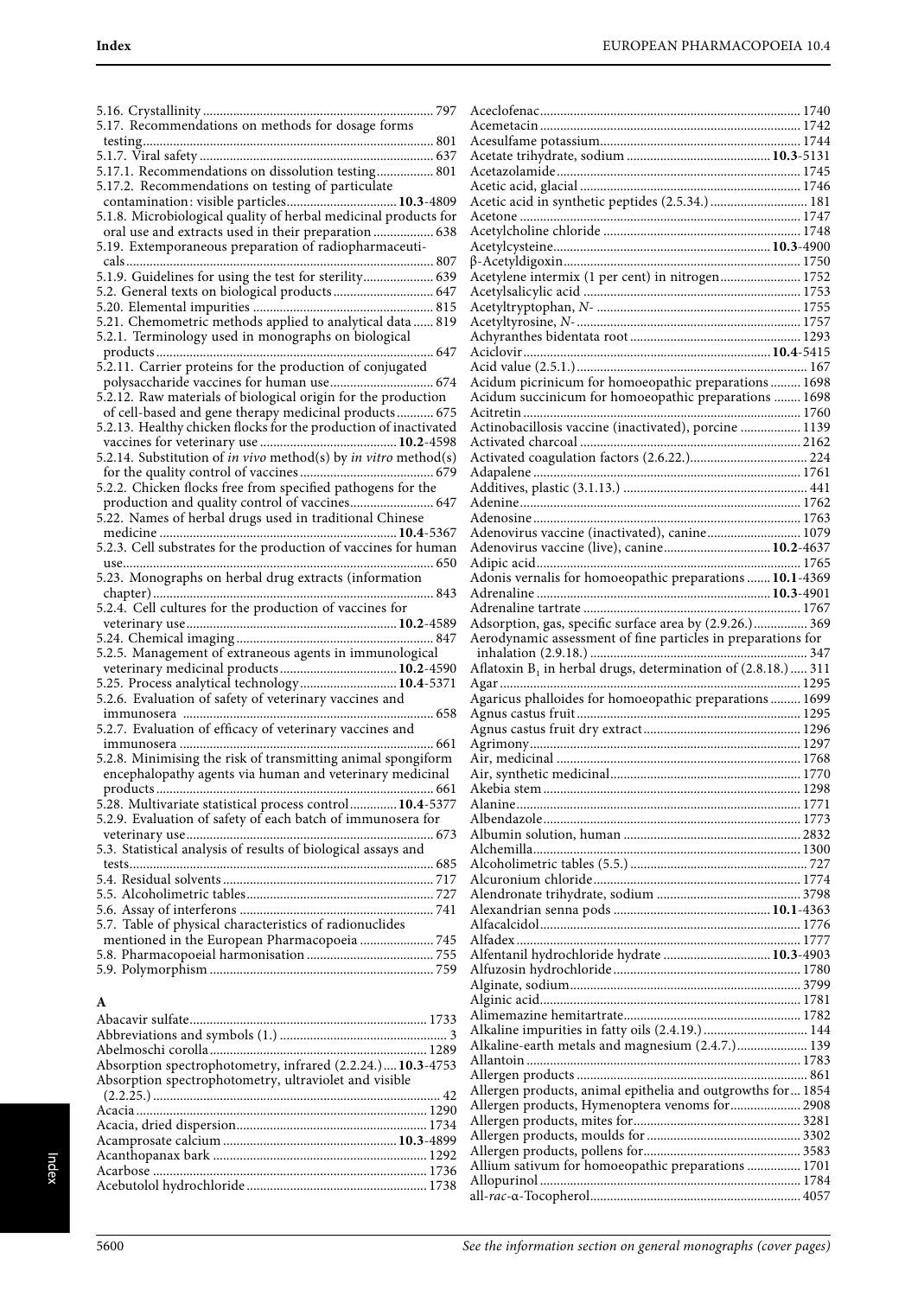| Alternative methods for control of microbiological quality |  |
|------------------------------------------------------------|--|
|                                                            |  |
|                                                            |  |
|                                                            |  |
|                                                            |  |
| Aluminium hydroxide, hydrated, for adsorption  1798        |  |
| Aluminium in adsorbed vaccines (2.5.13.) 171               |  |
|                                                            |  |
|                                                            |  |
|                                                            |  |
| Aluminium phosphate, hydrated 10.4-5417                    |  |
|                                                            |  |
|                                                            |  |
|                                                            |  |
|                                                            |  |
|                                                            |  |
|                                                            |  |
|                                                            |  |
|                                                            |  |
|                                                            |  |
|                                                            |  |
|                                                            |  |
| Amiloride hydrochloride dihydrate  10.4-5417               |  |
|                                                            |  |
|                                                            |  |
|                                                            |  |
|                                                            |  |
|                                                            |  |
| Aminosalicylate dihydrate, sodium 10.4-5561                |  |
|                                                            |  |
|                                                            |  |
|                                                            |  |
|                                                            |  |
|                                                            |  |
| Ammonio methacrylate copolymer (type A) 1830               |  |
| Ammonio methacrylate copolymer (type B)  1831              |  |
|                                                            |  |
|                                                            |  |
| Ammonium carbonicum for homoeopathic prepara-              |  |
|                                                            |  |
|                                                            |  |
|                                                            |  |
|                                                            |  |
|                                                            |  |
|                                                            |  |
|                                                            |  |
| Amperometric detection, direct, and pulsed electrochemical |  |
|                                                            |  |
|                                                            |  |
|                                                            |  |
|                                                            |  |
|                                                            |  |

| Anacardium for homoeopathic preparations 1702                   |  |
|-----------------------------------------------------------------|--|
| Anaemia vaccine (live), chicken, infectious  10.2-4655          |  |
|                                                                 |  |
|                                                                 |  |
|                                                                 |  |
| Analytical sieving, particle-size distribution estimation by    |  |
|                                                                 |  |
| Anamirta cocculus for homoeopathic preparations  1708           |  |
|                                                                 |  |
|                                                                 |  |
| Anemarrhena asphodeloides rhizome  1307                         |  |
|                                                                 |  |
|                                                                 |  |
|                                                                 |  |
|                                                                 |  |
| Animal anti-T lymphocyte immunoglobulin for human               |  |
|                                                                 |  |
|                                                                 |  |
| Animal epithelia and outgrowths for allergen products 1854      |  |
| Animal immunosera for human use  10.4-5385                      |  |
| Animal spongiform encephalopathies, products with risk of       |  |
|                                                                 |  |
| Animal spongiform encephalopathy agents, minimising the         |  |
| risk of transmitting via human and veterinary medicinal         |  |
|                                                                 |  |
|                                                                 |  |
|                                                                 |  |
|                                                                 |  |
|                                                                 |  |
|                                                                 |  |
| Anthrax spore vaccine (live) for veterinary use 1055            |  |
| Anthrax vaccine for human use (adsorbed, prepared from          |  |
|                                                                 |  |
| Anti-A and anti-B haemagglutinins (2.6.20.) 218                 |  |
| Antibiotics, microbiological assay of (2.7.2.)  262             |  |
| Antibodies (anti-D) in human immunoglobulin, test for           |  |
|                                                                 |  |
|                                                                 |  |
|                                                                 |  |
|                                                                 |  |
| Anticoagulant and preservative solutions for human blood        |  |
|                                                                 |  |
| Anticomplementary activity of immunoglobulin (2.6.17.) 216      |  |
| Anti-D antibodies in human immunoglobulin, test for             |  |
|                                                                 |  |
| Anti-D immunoglobulin for intravenous administration,           |  |
|                                                                 |  |
|                                                                 |  |
| Anti-D immunoglobulin, human, assay of (2.7.13.)  282           |  |
| Antimicrobial preservation, efficacy of (5.1.3.)  625           |  |
| Antiseptic medicinal products, determination of bactericidal,   |  |
| fungicidal or yeasticidal activity of (5.1.11.)  643            |  |
|                                                                 |  |
| Anti-T lymphocyte immunoglobulin for human use,                 |  |
|                                                                 |  |
|                                                                 |  |
| Antithrombin III concentrate, human 2835                        |  |
| Antithrombin III, human, assay of (2.7.17.)  288                |  |
|                                                                 |  |
| Apomorphine hydrochloride hemihydrate  1862                     |  |
|                                                                 |  |
|                                                                 |  |
| Application of the $F$ concepts to heat sterilisation processes |  |
|                                                                 |  |
|                                                                 |  |
|                                                                 |  |
|                                                                 |  |
| Aprotinin concentrated solution  10.4-5421                      |  |
|                                                                 |  |
|                                                                 |  |
|                                                                 |  |
|                                                                 |  |
|                                                                 |  |
|                                                                 |  |
|                                                                 |  |
|                                                                 |  |
| Aristolochic acids in herbal drugs, test for (2.8.21)  314      |  |
|                                                                 |  |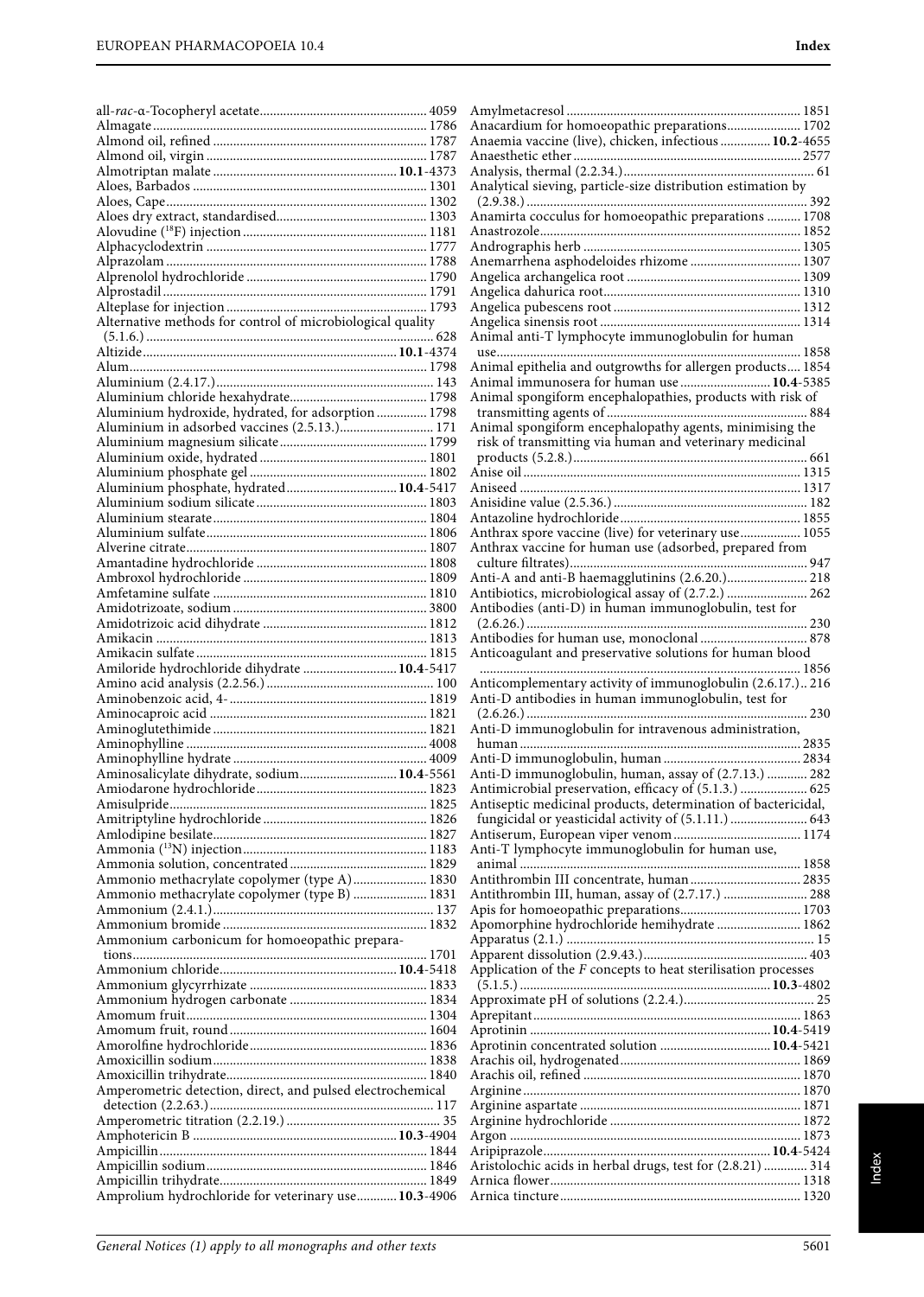| Arsenicum album for homoeopathic preparations 1704                                                                  |  |
|---------------------------------------------------------------------------------------------------------------------|--|
|                                                                                                                     |  |
| Arsenious trioxide for homoeopathic preparations  1704                                                              |  |
|                                                                                                                     |  |
|                                                                                                                     |  |
|                                                                                                                     |  |
|                                                                                                                     |  |
|                                                                                                                     |  |
|                                                                                                                     |  |
| Ash insoluble in hydrochloric acid (2.8.1.)  305                                                                    |  |
|                                                                                                                     |  |
|                                                                                                                     |  |
|                                                                                                                     |  |
|                                                                                                                     |  |
|                                                                                                                     |  |
|                                                                                                                     |  |
| Assay of 1,8-cineole in essential oils (2.8.11.)  307                                                               |  |
| Assay of diphtheria vaccine (adsorbed) (2.7.6.) 269                                                                 |  |
|                                                                                                                     |  |
| Assay of hepatitis A vaccine (2.7.14.) 10.3-4781                                                                    |  |
| Assay of hepatitis B vaccine (rDNA) (2.7.15.) 285                                                                   |  |
| Assay of human a-1-proteinase inhibitor (2.7.32.)  300                                                              |  |
| Assay of human anti-D immunoglobulin (2.7.13.)  282                                                                 |  |
|                                                                                                                     |  |
| Assay of human C1-esterase inhibitor (2.7.34.) 301                                                                  |  |
| Assay of human coagulation factor II (2.7.18.) 288                                                                  |  |
| Assay of human coagulation factor IX (2.7.11.)  281                                                                 |  |
| Assay of human coagulation factor VII (2.7.10.) 280<br>Assay of human coagulation factor VIII (2.7.4.)  268         |  |
| Assay of human coagulation factor X (2.7.19.) 289                                                                   |  |
| Assay of human coagulation factor XI (2.7.22.)  291                                                                 |  |
| Assay of human plasmin inhibitor (2.7.25.)  295                                                                     |  |
|                                                                                                                     |  |
|                                                                                                                     |  |
| Assay of human von Willebrand factor (2.7.21.)  290                                                                 |  |
|                                                                                                                     |  |
| Assay of pertussis vaccine (acellular) (2.7.16.) 286                                                                |  |
| Assay of pertussis vaccine (whole cell) (2.7.7.)  274                                                               |  |
|                                                                                                                     |  |
| Assay of poliomyelitis vaccine (inactivated), in vivo                                                               |  |
|                                                                                                                     |  |
| Assay of tetanus vaccine (adsorbed) (2.7.8.)  275                                                                   |  |
|                                                                                                                     |  |
|                                                                                                                     |  |
|                                                                                                                     |  |
|                                                                                                                     |  |
|                                                                                                                     |  |
| Atomic emission spectrometry, inductively coupled plasma-                                                           |  |
|                                                                                                                     |  |
|                                                                                                                     |  |
|                                                                                                                     |  |
|                                                                                                                     |  |
|                                                                                                                     |  |
|                                                                                                                     |  |
|                                                                                                                     |  |
|                                                                                                                     |  |
|                                                                                                                     |  |
| Aujeszky's disease vaccine (inactivated) for pigs  10.2-4619                                                        |  |
| Aujeszky's disease vaccine (live) for pigs for parenteral                                                           |  |
|                                                                                                                     |  |
|                                                                                                                     |  |
| Aurum chloratum natronatum for homoeopathic                                                                         |  |
|                                                                                                                     |  |
| Automatic rolling ball and falling ball viscometer methods                                                          |  |
|                                                                                                                     |  |
| Avian infectious bronchitis vaccine (inactivated) 10.2-4622<br>Avian infectious bronchitis vaccine (live) 10.2-4623 |  |
| Avian infectious bursal disease vaccine (inactivated)  10.2-                                                        |  |
| 4625<br>Avian infectious bursal disease vaccine (live) 10.2-4627                                                    |  |

| Avian infectious encephalomyelitis vaccine (live) 10.2-4628 |  |
|-------------------------------------------------------------|--|
| Avian infectious laryngotracheitis vaccine (live) 10.2-4630 |  |
| Avian paramyxovirus 1 (Newcastle disease) vaccine           |  |
|                                                             |  |
| Avian paramyxovirus 1 (Newcastle disease) vaccine           |  |
|                                                             |  |
| Avian paramyxovirus 3 vaccine (inactivated) for             |  |
|                                                             |  |
| Avian tuberculin purified protein derivative 4119           |  |
| Avian viral tenosynovitis vaccine (live)  10.2-4632         |  |
|                                                             |  |
|                                                             |  |
|                                                             |  |
|                                                             |  |
|                                                             |  |

#### **B**

| B19 virus (B19V), validation of nucleic acid amplification     |  |
|----------------------------------------------------------------|--|
| techniques for the quantification of B19V DNA in plasma        |  |
|                                                                |  |
|                                                                |  |
|                                                                |  |
|                                                                |  |
|                                                                |  |
|                                                                |  |
| Bacterial endotoxins, guidelines for using the test for        |  |
|                                                                |  |
| Bacterial endotoxins using recombinant factor C, test for      |  |
|                                                                |  |
| Bactericidal, fungicidal or yeasticidal activity of antiseptic |  |
| medicinal products, determination of (5.1.11.) 643             |  |
|                                                                |  |
|                                                                |  |
|                                                                |  |
|                                                                |  |
|                                                                |  |
| Barium chloratum for homoeopathic preparations  1705           |  |
| Barium chloride dihydrate for homoeopathic                     |  |
|                                                                |  |
|                                                                |  |
| Basic butylated methacrylate copolymer 1925                    |  |
|                                                                |  |
|                                                                |  |
|                                                                |  |
|                                                                |  |
| Beclometasone dipropionate monohydrate 1929                    |  |
|                                                                |  |
|                                                                |  |
|                                                                |  |
| Belladonna for homoeopathic preparations 1705                  |  |
|                                                                |  |
| Belladonna leaf dry extract, standardised  1337                |  |
| Belladonna leaf tincture, standardised 1338                    |  |
|                                                                |  |
|                                                                |  |
|                                                                |  |
|                                                                |  |
|                                                                |  |
|                                                                |  |
|                                                                |  |
| Benzalkonium chloride solution 10.4-5434                       |  |
| Benzathine benzylpenicillin tetrahydrate 1951                  |  |
|                                                                |  |
|                                                                |  |
| Benzathine phenoxymethylpenicillin tetrahydrate  3531          |  |
|                                                                |  |
| Benzenesulfonate (methyl, ethyl and isopropyl) in active       |  |
|                                                                |  |
|                                                                |  |
|                                                                |  |
|                                                                |  |
|                                                                |  |
|                                                                |  |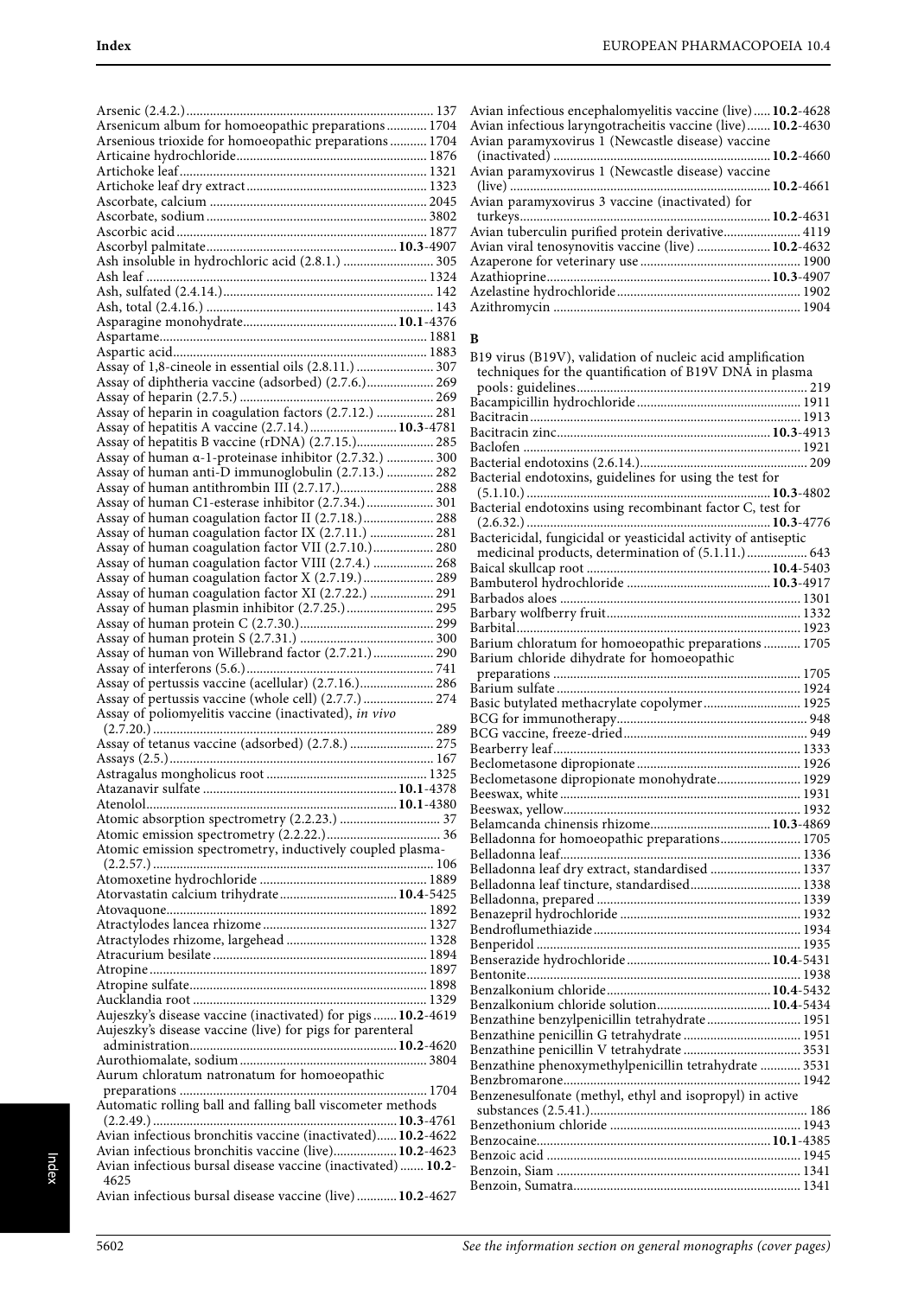|                                                                                                                    | B.                       |
|--------------------------------------------------------------------------------------------------------------------|--------------------------|
|                                                                                                                    | 1                        |
|                                                                                                                    | B.                       |
|                                                                                                                    | $\overline{\phantom{a}}$ |
|                                                                                                                    | B.                       |
|                                                                                                                    | 1                        |
| Benzylpenicillin (benzathine) tetrahydrate 1951                                                                    | $\overline{\phantom{a}}$ |
|                                                                                                                    | B.                       |
| Benzylpenicillin (procaine) monohydrate 10.4-5436                                                                  |                          |
|                                                                                                                    | B.                       |
|                                                                                                                    | Ç<br>B.                  |
| Betacyclodextrin, poly(hydroxypropyl) ether 2901                                                                   | 1                        |
| Betacyclodextrin, sodium 4-sulfonatobutyl ether  10.3-5143                                                         | В                        |
|                                                                                                                    | В                        |
|                                                                                                                    | B                        |
|                                                                                                                    | В                        |
|                                                                                                                    | B                        |
|                                                                                                                    | B                        |
|                                                                                                                    | В                        |
|                                                                                                                    | B                        |
|                                                                                                                    | B                        |
|                                                                                                                    | В                        |
| Betiatide for radiopharmaceutical preparations 10.3-4863                                                           | В                        |
|                                                                                                                    | В                        |
|                                                                                                                    | В                        |
|                                                                                                                    | B                        |
|                                                                                                                    | B                        |
| Bilberry fruit dry extract, fresh, refined and standardised 1442                                                   | B                        |
|                                                                                                                    | В                        |
| Biological assays and tests, statistical analysis of results of                                                    | B<br>В                   |
|                                                                                                                    | В                        |
| Biological indicators and related microbial preparations used                                                      | B.                       |
| in the manufacture of sterile products (5.1.2.)  622                                                               | $\mathbf{B}$             |
| Biological products, general texts on (5.2.)  647                                                                  | B.                       |
| Biological products, terminology used in monographs on                                                             |                          |
|                                                                                                                    |                          |
|                                                                                                                    | B.                       |
|                                                                                                                    | B.<br>B.                 |
|                                                                                                                    | B.                       |
| Biotherapeutic products for human use, live  876<br>Biotherapeutic products (live), microbiological examination of | B.                       |
| (tests for enumeration of microbial contaminants) (2.6.36.)                                                        | B.                       |
|                                                                                                                    | $\mathbf{B}$             |
| Biotherapeutic products (live), microbiological examination                                                        | $\mathbf{B}$             |
| of (tests for specified micro-organisms) (2.6.38.) 255                                                             |                          |
|                                                                                                                    | B                        |
|                                                                                                                    | B                        |
|                                                                                                                    | B                        |
|                                                                                                                    | B                        |
|                                                                                                                    | B                        |
|                                                                                                                    | B                        |
|                                                                                                                    | B                        |
|                                                                                                                    | B<br>B                   |
|                                                                                                                    | B                        |
|                                                                                                                    | B                        |
|                                                                                                                    | B                        |
|                                                                                                                    | B                        |
|                                                                                                                    | B                        |
|                                                                                                                    | B                        |
|                                                                                                                    | ć                        |
|                                                                                                                    | B                        |
| Bitter-orange-epicarp and mesocarp tincture 1353                                                                   | B                        |
|                                                                                                                    | B                        |
|                                                                                                                    | B                        |
|                                                                                                                    | B                        |
|                                                                                                                    | B                        |
|                                                                                                                    | B                        |
| Blood and blood components, human, empty sterile containers                                                        | B                        |
| of plasticised poly(vinyl chloride) for (3.3.5.) 473                                                               | B                        |
| Blood and blood components, human, materials based<br>on plasticised poly(vinyl chloride) for containers for       |                          |

| Blood and blood components, human, materials for containers                                                                    |  |
|--------------------------------------------------------------------------------------------------------------------------------|--|
| Blood and blood components, human, sterile plastic                                                                             |  |
|                                                                                                                                |  |
| Blood and blood components, materials based on plasticised<br>poly(vinyl chloride) for tubing used in sets for the transfusion |  |
|                                                                                                                                |  |
| Blood and blood components, sets for the transfusion of                                                                        |  |
| Blood containing anticoagulant solution, human, sterile                                                                        |  |
| containers of plasticised poly(vinyl chloride) for (3.3.6.) 474                                                                |  |
| Blood, human anticoagulant and preservative solutions                                                                          |  |
|                                                                                                                                |  |
|                                                                                                                                |  |
|                                                                                                                                |  |
|                                                                                                                                |  |
|                                                                                                                                |  |
|                                                                                                                                |  |
| Bordetella bronchiseptica vaccine (live) for dogs 1070                                                                         |  |
|                                                                                                                                |  |
|                                                                                                                                |  |
|                                                                                                                                |  |
| Bovine leptospirosis vaccine (inactivated)  1071                                                                               |  |
| Bovine parainfluenza virus vaccine (live) 10.2-4633<br>Bovine respiratory syncytial virus vaccine (live) 10.2-4634             |  |
| Bovine rhinotracheitis vaccine (inactivated), infectious  1120                                                                 |  |
| Bovine rhinotracheitis vaccine (live), infectious  10.2-4654                                                                   |  |
|                                                                                                                                |  |
| Bovine tuberculin purified protein derivative 4120<br>Bovine viral diarrhoea vaccine (inactivated)  1075                       |  |
|                                                                                                                                |  |
|                                                                                                                                |  |
|                                                                                                                                |  |
|                                                                                                                                |  |
|                                                                                                                                |  |
|                                                                                                                                |  |
| Bronchitis vaccine (inactivated), infectious, avian 10.2-4622<br>Bronchitis vaccine (live), infectious, avian  10.2-4623       |  |
|                                                                                                                                |  |
| Brucellosis vaccine (live) (Brucella melitensis Rev. 1 strain) for                                                             |  |
|                                                                                                                                |  |
| Buccal tablets and sublingual tablets 10.3-4828                                                                                |  |
|                                                                                                                                |  |
|                                                                                                                                |  |
|                                                                                                                                |  |
|                                                                                                                                |  |
|                                                                                                                                |  |
| Bulk density and tapped density of powders (2.9.34.)  384                                                                      |  |
|                                                                                                                                |  |
|                                                                                                                                |  |
|                                                                                                                                |  |
|                                                                                                                                |  |
| Bursal disease vaccine (inactivated), infectious,                                                                              |  |
| Bursal disease vaccine (live), infectious, avian 10.2-4627                                                                     |  |
|                                                                                                                                |  |
|                                                                                                                                |  |
|                                                                                                                                |  |
|                                                                                                                                |  |
| Butylated methacrylate copolymer, basic 1925                                                                                   |  |
|                                                                                                                                |  |
|                                                                                                                                |  |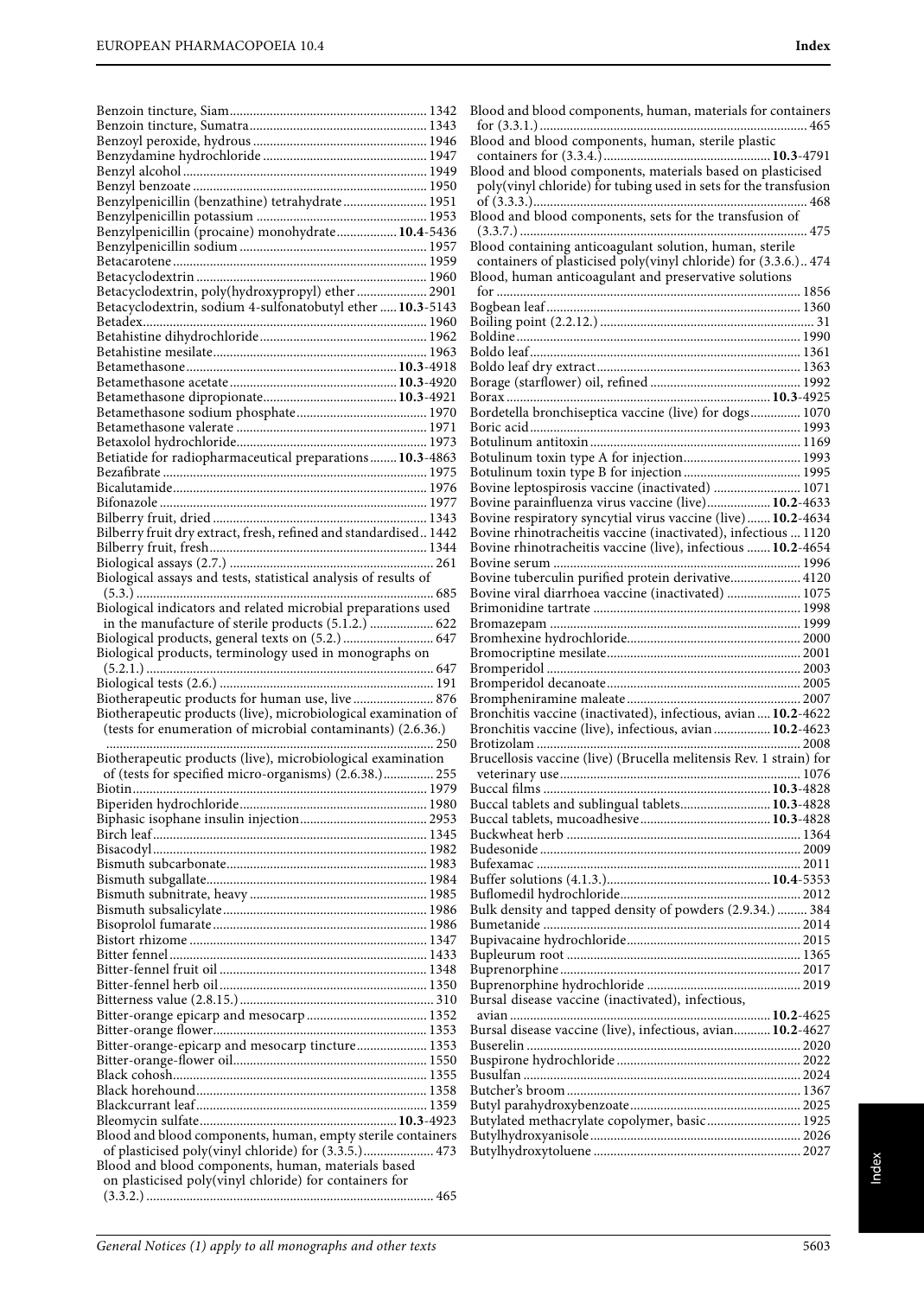| C                                                                                          | Capsicum oleoresin, refined and standardised 1373        |
|--------------------------------------------------------------------------------------------|----------------------------------------------------------|
|                                                                                            |                                                          |
|                                                                                            |                                                          |
| Cadmium sulfate hydrate for homoeopathic prepara-                                          | Capsules and tablets, disintegration of (2.9.1.)  323    |
| Cadmium sulfuricum for homoeopathic preparations 1707                                      |                                                          |
|                                                                                            |                                                          |
|                                                                                            |                                                          |
|                                                                                            |                                                          |
|                                                                                            |                                                          |
|                                                                                            |                                                          |
|                                                                                            |                                                          |
|                                                                                            |                                                          |
|                                                                                            |                                                          |
|                                                                                            |                                                          |
|                                                                                            |                                                          |
|                                                                                            |                                                          |
|                                                                                            |                                                          |
|                                                                                            |                                                          |
|                                                                                            |                                                          |
|                                                                                            |                                                          |
| Calcium fluoratum for homoeopathic preparations  1707                                      |                                                          |
|                                                                                            |                                                          |
|                                                                                            |                                                          |
|                                                                                            |                                                          |
|                                                                                            |                                                          |
|                                                                                            | Carbon monoxide intermix (5 per cent) in nitrogen  2089  |
|                                                                                            |                                                          |
| Calcium hydrogen phosphate dihydrate 2056                                                  |                                                          |
|                                                                                            |                                                          |
| Calcium iodatum for homoeopathic preparations 1708                                         |                                                          |
| Calcium iodide tetrahydrate for homoeopathic                                               | Carboxymethylcellulose sodium, cross-linked  2318        |
|                                                                                            | Carboxymethylcellulose sodium, low-substituted 2094      |
|                                                                                            |                                                          |
|                                                                                            |                                                          |
|                                                                                            | Carmellose sodium and microcrystalline cellulose 3269    |
|                                                                                            |                                                          |
|                                                                                            |                                                          |
|                                                                                            |                                                          |
| Calcium pentetate (sodium) for radiopharmaceutical                                         |                                                          |
|                                                                                            |                                                          |
|                                                                                            | Carrier proteins for the production of conjugated        |
|                                                                                            | polysaccharide vaccines for human use (5.2.11.)  674     |
|                                                                                            |                                                          |
| Calf coronavirus diarrhoea vaccine (inactivated) 10.2-4635                                 |                                                          |
| Calf rotavirus diarrhoea vaccine (inactivated) 10.2-4636                                   |                                                          |
| Calicivirosis vaccine (inactivated), feline  1106                                          |                                                          |
| Calicivirosis vaccine (live), feline  10.2-4650                                            |                                                          |
|                                                                                            |                                                          |
|                                                                                            |                                                          |
|                                                                                            |                                                          |
| Canine adenovirus vaccine (inactivated) 1079<br>Canine adenovirus vaccine (live) 10.2-4637 |                                                          |
| Canine distemper vaccine (live)  10.2-4639                                                 | Catgut, sterile, in distributor for veterinary use  1281 |
| Canine leptospirosis vaccine (inactivated)  1082                                           | CD34/CD45+ cells in haematopoietic products, numeration  |
| Canine parainfluenza virus vaccine (live)  10.2-4640                                       |                                                          |
|                                                                                            |                                                          |
| Canine parvovirosis vaccine (live) 10.2-4641                                               |                                                          |
|                                                                                            |                                                          |
|                                                                                            |                                                          |
| Capillary electrophoresis (2.2.47.)  10.1-4315                                             |                                                          |
|                                                                                            |                                                          |
|                                                                                            |                                                          |
|                                                                                            | Cefepime dihydrochloride monohydrate  2117               |
|                                                                                            |                                                          |
|                                                                                            |                                                          |
|                                                                                            |                                                          |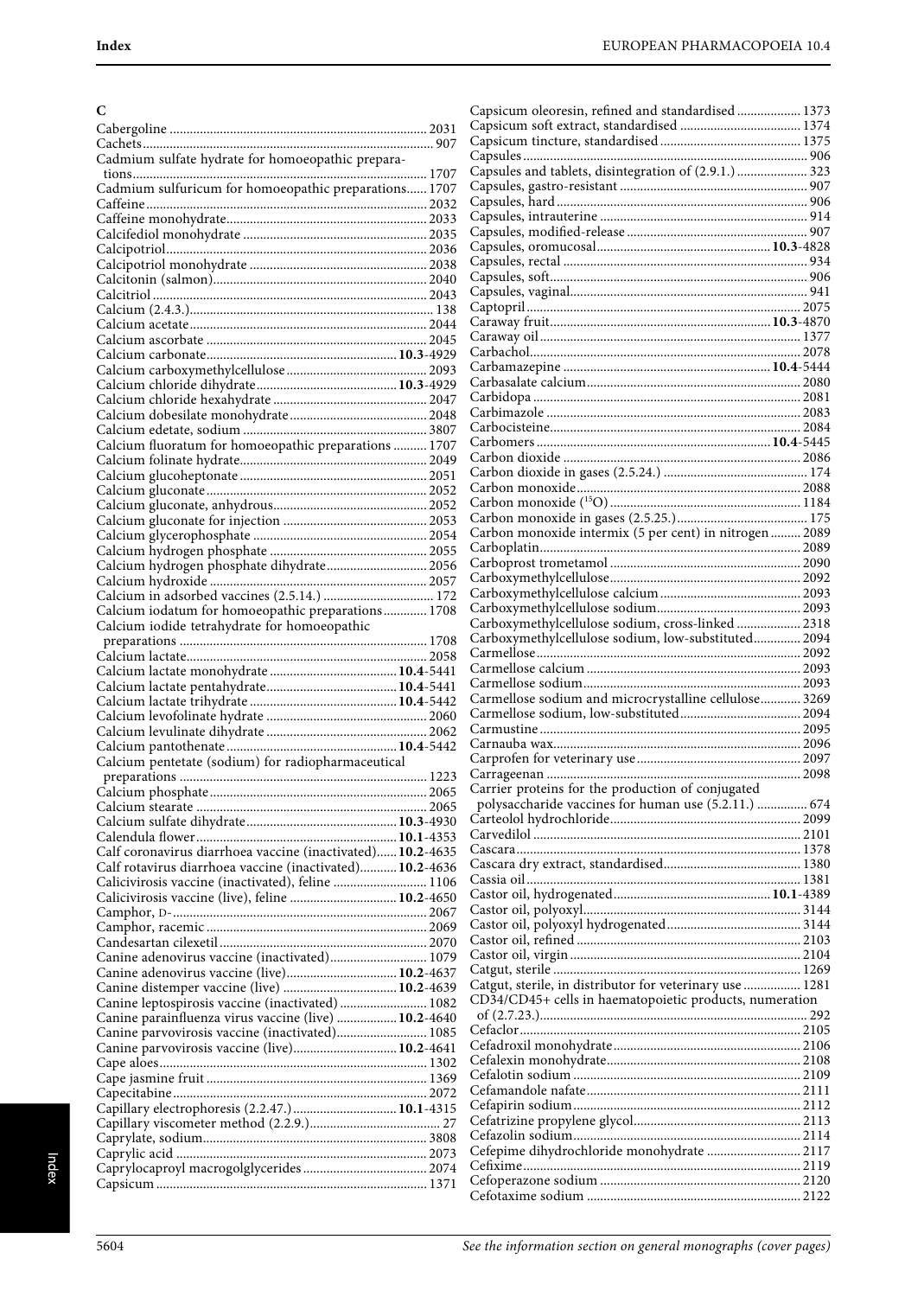| Ceftazidime pentahydrate with sodium carbonate for                                                                         |                                                                                                 |
|----------------------------------------------------------------------------------------------------------------------------|-------------------------------------------------------------------------------------------------|
|                                                                                                                            |                                                                                                 |
|                                                                                                                            |                                                                                                 |
|                                                                                                                            |                                                                                                 |
|                                                                                                                            |                                                                                                 |
|                                                                                                                            |                                                                                                 |
|                                                                                                                            |                                                                                                 |
| Cell count and viability, nucleated (2.7.29.) 297                                                                          |                                                                                                 |
| Cell cultures for the production of vaccines for veterinary use                                                            |                                                                                                 |
|                                                                                                                            |                                                                                                 |
| Cell substrates for the production of vaccines for human use                                                               | Chlortetracycline hydrochloride 10.1-4390                                                       |
|                                                                                                                            |                                                                                                 |
| Cell-based and gene therapy medicinal products, raw materials<br>of biological origin for the production of (5.2.12.)  675 | Cholecalciferol concentrate (oily form) 2197<br>Cholecalciferol concentrate (powder form)  2198 |
| Cell-based preparations, microbiological examination of                                                                    | Cholecalciferol concentrate (water-dispersible form) 2199                                       |
|                                                                                                                            |                                                                                                 |
|                                                                                                                            |                                                                                                 |
|                                                                                                                            |                                                                                                 |
|                                                                                                                            |                                                                                                 |
|                                                                                                                            | Cholesterol in oils rich in omega-3 acids, total (2.4.32.)  163                                 |
| Cellulose (microcrystalline) and carmellose sodium 3269                                                                    |                                                                                                 |
|                                                                                                                            |                                                                                                 |
|                                                                                                                            | Chromatographic separation techniques (2.2.46.)  80                                             |
|                                                                                                                            |                                                                                                 |
|                                                                                                                            |                                                                                                 |
| Cetostearyl alcohol (type A), emulsifying  2156                                                                            |                                                                                                 |
| Cetostearyl alcohol (type B), emulsifying 2157                                                                             | Chromatography, supercritical fluid (2.2.45.) 80                                                |
|                                                                                                                            |                                                                                                 |
|                                                                                                                            |                                                                                                 |
|                                                                                                                            |                                                                                                 |
|                                                                                                                            |                                                                                                 |
|                                                                                                                            |                                                                                                 |
|                                                                                                                            |                                                                                                 |
|                                                                                                                            |                                                                                                 |
| CFC assay for human haematopoietic progenitor cells                                                                        |                                                                                                 |
|                                                                                                                            |                                                                                                 |
|                                                                                                                            |                                                                                                 |
| Characterisation of crystalline and partially crystalline solids                                                           |                                                                                                 |
| by X-ray powder diffraction (XRPD) (2.9.33.)  379                                                                          |                                                                                                 |
| Characterisation of crystalline solids by microcalorimetry and                                                             |                                                                                                 |
| Characterisation of preparations for nebulisation (2.9.44.) 404                                                            | Cineole in essential oils, 1,8-, assay of (2.8.11.)  307                                        |
|                                                                                                                            |                                                                                                 |
|                                                                                                                            |                                                                                                 |
|                                                                                                                            |                                                                                                 |
| Chemical precursors for radiopharmaceutical                                                                                |                                                                                                 |
|                                                                                                                            |                                                                                                 |
| Chemometric methods applied to analytical data (5.21.)  819                                                                |                                                                                                 |
|                                                                                                                            |                                                                                                 |
|                                                                                                                            |                                                                                                 |
| Chewing gums, medicated, dissolution test for (2.9.25.) 365                                                                |                                                                                                 |
| Chicken anaemia vaccine (live), infectious 10.2-4655                                                                       |                                                                                                 |
| Chicken flocks free from specified pathogens for the                                                                       |                                                                                                 |
| production and quality control of vaccines (5.2.2.)  647                                                                   |                                                                                                 |
|                                                                                                                            |                                                                                                 |
|                                                                                                                            |                                                                                                 |
| Chlamydiosis vaccine (inactivated), feline  1108                                                                           |                                                                                                 |
|                                                                                                                            |                                                                                                 |
|                                                                                                                            | Clarity and degree of opalescence of liquids (2.2.1.) 21                                        |
|                                                                                                                            |                                                                                                 |
|                                                                                                                            | Classical swine-fever vaccine (live, prepared in cell                                           |
|                                                                                                                            |                                                                                                 |
|                                                                                                                            |                                                                                                 |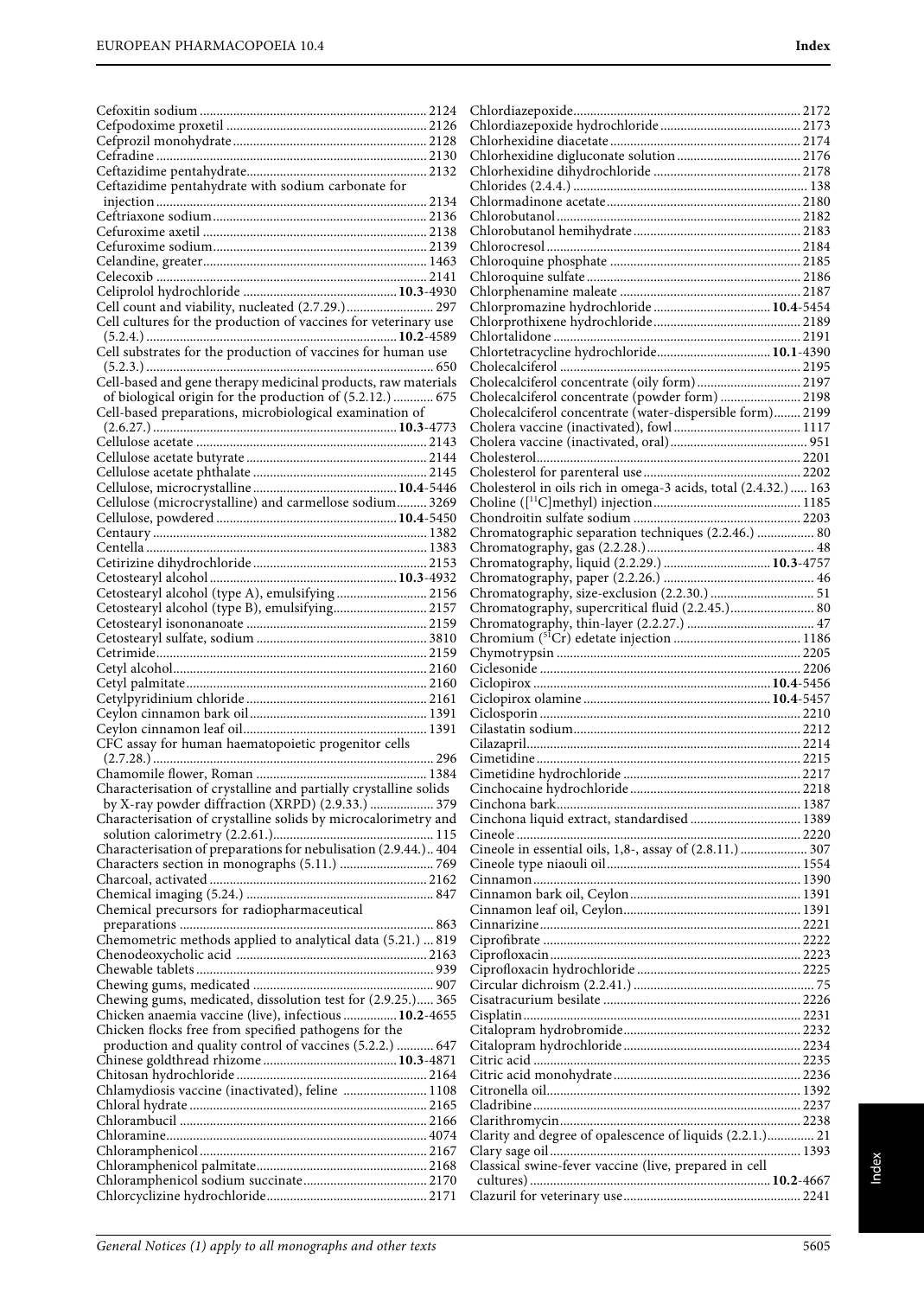|                                                              | C |
|--------------------------------------------------------------|---|
|                                                              | C |
|                                                              | C |
|                                                              | C |
|                                                              | C |
|                                                              | C |
|                                                              | C |
|                                                              | C |
|                                                              | C |
|                                                              | C |
|                                                              | C |
|                                                              | C |
|                                                              | C |
|                                                              | C |
|                                                              | C |
|                                                              |   |
|                                                              | C |
|                                                              | C |
|                                                              | C |
|                                                              |   |
|                                                              | C |
|                                                              | C |
| Clorazepate, dipotassium monohydrate  2439                   | C |
| Closantel sodium dihydrate for veterinary use 2272           | C |
| Clostridium botulinum vaccine for veterinary use  1087       | C |
| Clostridium chauvoei vaccine for veterinary use  1088        |   |
| Clostridium novyi (type B) vaccine for veterinary use 1088   | C |
| Clostridium perfringens vaccine for veterinary use 1090      | C |
| Clostridium septicum vaccine for veterinary use 1092         |   |
| Closures and containers for parenteral preparations and      | C |
| ophthalmic preparations, polypropylene for (3.1.6.)  431     |   |
|                                                              |   |
| Closures and containers for pharmaceutical use, plastic      | C |
|                                                              | C |
| Closures and tubing, silicone elastomer for (3.1.9.) 436     | C |
| Closures for containers for aqueous parenteral preparations, |   |
| for powders and for freeze-dried powders, rubber             | C |
|                                                              |   |
|                                                              | C |
|                                                              | C |
|                                                              | Ć |
|                                                              | C |
|                                                              | C |
|                                                              | C |
|                                                              |   |
| Coagulation factor II, human, assay of (2.7.18.) 288         | C |
|                                                              | C |
| Coagulation factor IX, human, assay of (2.7.11.)  281        |   |
| Coagulation factor IX (rDNA) concentrated solution,          | C |
| human                                                        | C |
| Coagulation factor IX (rDNA) powder for solution for         | C |
|                                                              |   |
|                                                              | C |
| Coagulation factor VII, human, assay of (2.7.10.) 280        |   |
| Coagulation factor VIIa (rDNA) concentrated solution,        | C |
|                                                              |   |
|                                                              | C |
|                                                              |   |
| Coagulation factor VIII, human, assay of (2.7.4.)  268       | C |
| Coagulation factor VIII (rDNA), human  2845                  |   |
|                                                              |   |
|                                                              |   |
| Coagulation factor XI, human, assay of (2.7.22.)  291        | C |
|                                                              |   |
| Coagulation factors, assay of heparin (2.7.12.) 281          |   |
|                                                              | C |
|                                                              |   |
|                                                              | C |
| Coccidiosis vaccine (live) for chickens  10.2-4642           |   |
| Cocculus for homoeopathic preparations  1708                 | C |
|                                                              |   |
|                                                              | C |
|                                                              |   |
|                                                              |   |
|                                                              | C |
|                                                              |   |
| Codeine phosphate hemihydrate 10.3-4935                      |   |
|                                                              | C |

| Cold-water vibriosis vaccine (inactivated) for salmonids 1163 |  |
|---------------------------------------------------------------|--|
|                                                               |  |
| Colibacillosis vaccine (inactivated), neonatal piglet  1132   |  |
| Colibacillosis vaccine (inactivated), neonatal ruminant 1133  |  |
|                                                               |  |
|                                                               |  |
|                                                               |  |
|                                                               |  |
|                                                               |  |
|                                                               |  |
| Colony-forming cell assay for human haematopoietic            |  |
|                                                               |  |
|                                                               |  |
|                                                               |  |
|                                                               |  |
| Common stinging nettle for homoeopathic preparations 1728     |  |
|                                                               |  |
| Comparative table of porosity of sintered-glass filters       |  |
|                                                               |  |
|                                                               |  |
| Composition of fatty acids by gas chromatography              |  |
|                                                               |  |
| Composition of fatty acids in oils rich in omega-3 acids      |  |
|                                                               |  |
|                                                               |  |
| Concentrated solutions for haemodialysis  2798                |  |
| Concentrated solutions for haemofiltration and                |  |
|                                                               |  |
|                                                               |  |
|                                                               |  |
|                                                               |  |
|                                                               |  |
|                                                               |  |
|                                                               |  |
|                                                               |  |
|                                                               |  |
| Conjugated polysaccharide vaccines for human use, carrier     |  |
|                                                               |  |
| Consistency by penetrometry, measurement of (2.9.9.) 337      |  |
|                                                               |  |
| Containers and closures for parenteral preparations and       |  |
| ophthalmic preparations, polypropylene for (3.1.6.)  431      |  |
| Containers and closures for pharmaceutical use, plastic       |  |
|                                                               |  |
| Containers and tubing for total parenteral nutrition          |  |
| preparations, poly(ethylene - vinyl acetate) for (3.1.7.) 434 |  |
| Containers for aqueous solutions for infusion, plastic        |  |
|                                                               |  |
| Containers for aqueous solutions for intravenous infusion,    |  |
| materials based on, plasticised poly(vinyl chloride) for      |  |
|                                                               |  |
| Containers for human blood and blood components, and          |  |
| materials used in their manufacture; transfusion sets and     |  |
| materials used in their manufacture; syringes (3.3.) 463      |  |
| Containers for human blood and blood components, materials    |  |
| based on plasticised poly(vinyl chloride) for (3.3.2.) 465    |  |
| Containers for human blood and blood components, materials    |  |
|                                                               |  |
|                                                               |  |
| Containers for human blood and blood components, plastic,     |  |
|                                                               |  |
| Containers for non-injectable aqueous solutions, materials    |  |
| based on non-plasticised poly(vinyl chloride) for             |  |
|                                                               |  |
| Containers for parenteral preparations and for ophthalmic     |  |
| preparations, polyethylene with additives for (3.1.5.) 427    |  |
| Containers for parenteral preparations and for ophthalmic     |  |
| preparations, polyethylene without additives for (3.1.4.) 426 |  |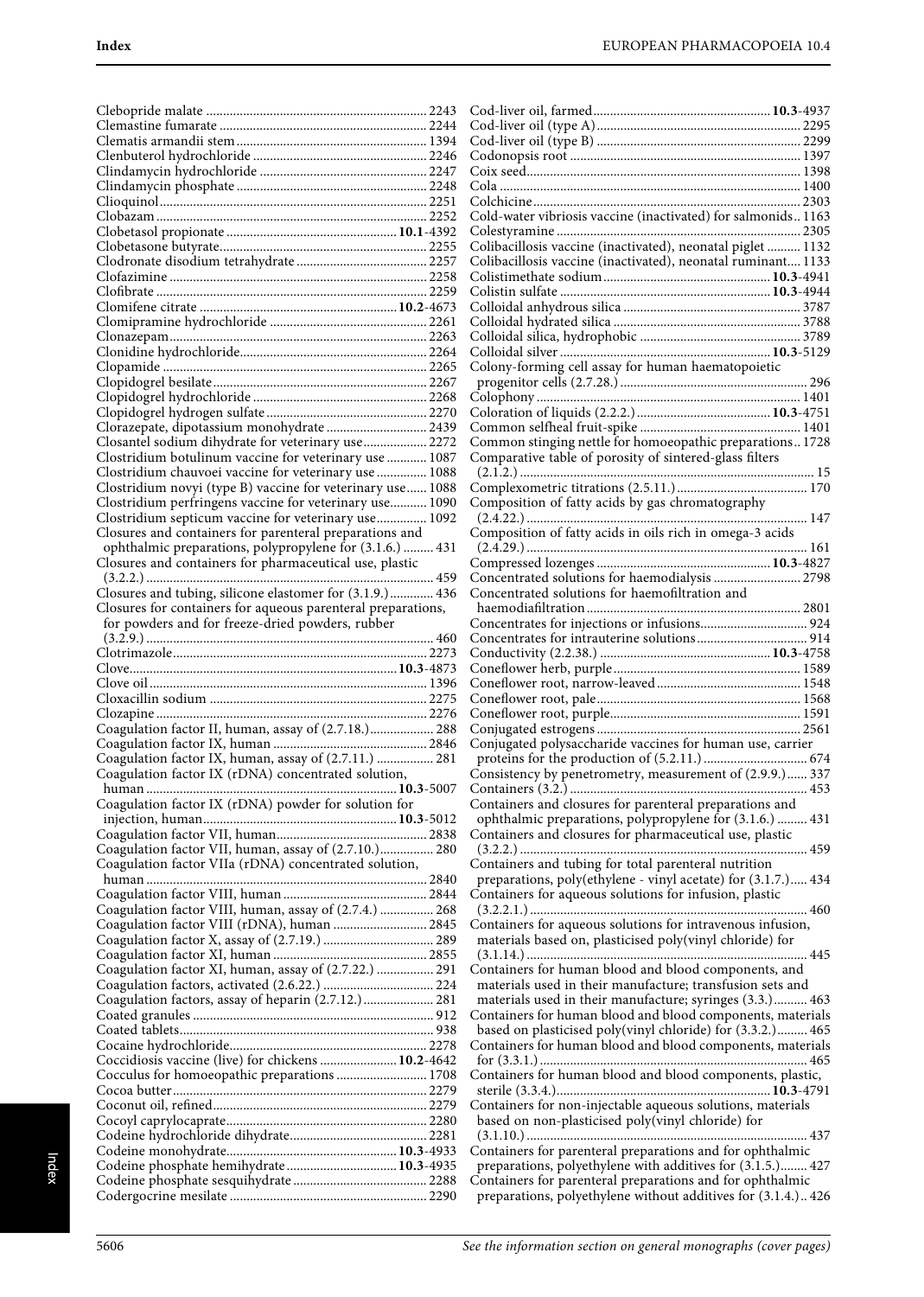| Containers for pharmaceutical use, glass (3.2.1.) 453                                                                     |
|---------------------------------------------------------------------------------------------------------------------------|
| Containers for preparations not for parenteral use,                                                                       |
|                                                                                                                           |
| Containers for solid dosage forms for oral administration,<br>materials based on non-plasticised poly(vinyl chloride) for |
|                                                                                                                           |
| Containers, materials used for the manufacture of (3.1.) 423                                                              |
| Containers of plasticised poly(vinyl chloride) for human blood                                                            |
| and blood components, empty sterile (3.3.5.) 473                                                                          |
| Containers of plasticised poly(vinyl chloride) for human blood                                                            |
| containing anticoagulant solution, sterile (3.3.6.) 474                                                                   |
| Contamination, microbial: microbial enumeration tests                                                                     |
|                                                                                                                           |
| Contamination, microbial: microbial enumeration tests (live                                                               |
|                                                                                                                           |
| Contamination, microbial: test for specified micro-organisms                                                              |
|                                                                                                                           |
| Contamination, microbial: tests for specified micro-organisms                                                             |
|                                                                                                                           |
| Contamination, particulate, recommendations on testing of:                                                                |
| Contamination, particulate: sub-visible particles                                                                         |
|                                                                                                                           |
| Content uniformity of single-dose preparations (2.9.6.)  336                                                              |
| Control of impurities in substances for pharmaceutical use                                                                |
|                                                                                                                           |
| Control of microbiological quality, alternative methods for                                                               |
|                                                                                                                           |
| Copolymer, basic butylated methacrylate  1925                                                                             |
| Copolymer, grafted, macrogol poly(vinyl alcohol)  3140                                                                    |
| Copolymer, methacrylic acid - ethyl acrylate (1:1) 3214                                                                   |
| Copolymer, methacrylic acid - ethyl acrylate (1:1) dispersion                                                             |
|                                                                                                                           |
|                                                                                                                           |
| 3217                                                                                                                      |
| Copolymer, methacrylic acid - methyl methacrylate                                                                         |
|                                                                                                                           |
|                                                                                                                           |
| Copolymer (type A), ammonio methacrylate 1830                                                                             |
| Copolymer (type B), ammonio methacrylate  1831                                                                            |
|                                                                                                                           |
| Copper acetate monohydrate for homoeopathic                                                                               |
|                                                                                                                           |
| Copper for homoeopathic preparations  1712                                                                                |
|                                                                                                                           |
|                                                                                                                           |
| Copper tetramibi tetrafluoroborate for radiopharmaceutical                                                                |
|                                                                                                                           |
|                                                                                                                           |
| Coronavirus diarrhoea vaccine (inactivated), calf  10.2-4635                                                              |
|                                                                                                                           |
|                                                                                                                           |
|                                                                                                                           |
|                                                                                                                           |
|                                                                                                                           |
|                                                                                                                           |
|                                                                                                                           |
| Crocus for homoeopathic preparations 1710                                                                                 |
|                                                                                                                           |
|                                                                                                                           |
|                                                                                                                           |
|                                                                                                                           |
| Crystalline and partially crystalline solids, characterisation                                                            |
| by X-ray powder diffraction (XRPD) of (2.9.33.) 379                                                                       |
| Crystalline solids, characterisation by microcalorimetry and                                                              |
|                                                                                                                           |
| Cuprum aceticum for homoeopathic preparations 1711                                                                        |
| Cuprum metallicum for homoeopathic preparations 1712                                                                      |
| Cutaneous application, liquid preparations for  916                                                                       |
|                                                                                                                           |
| Cutaneous application, semi-solid preparations for  935<br>Cutaneous application, veterinary liquid preparations for 941  |

| Cyproheptadine hydrochloride 1.5-hydrate  10.4-5458 |  |
|-----------------------------------------------------|--|
|                                                     |  |
|                                                     |  |
|                                                     |  |
|                                                     |  |

### **D**

| Degree of coloration of liquids (2.2.2.)  10.3-4751                                                                                  |  |
|--------------------------------------------------------------------------------------------------------------------------------------|--|
| Dembrexine hydrochloride monohydrate for veterinary                                                                                  |  |
| use                                                                                                                                  |  |
|                                                                                                                                      |  |
|                                                                                                                                      |  |
| Demonstration of uniformity of dosage units using large                                                                              |  |
|                                                                                                                                      |  |
|                                                                                                                                      |  |
|                                                                                                                                      |  |
| Density of solids, gas pycnometric (2.9.23.) 364                                                                                     |  |
|                                                                                                                                      |  |
|                                                                                                                                      |  |
|                                                                                                                                      |  |
|                                                                                                                                      |  |
|                                                                                                                                      |  |
|                                                                                                                                      |  |
| Depyrogenation of items used in the production of parenteral                                                                         |  |
|                                                                                                                                      |  |
|                                                                                                                                      |  |
| Desacyl-4'-monophosphoryl lipid A, 3-O- 2355                                                                                         |  |
|                                                                                                                                      |  |
|                                                                                                                                      |  |
|                                                                                                                                      |  |
|                                                                                                                                      |  |
|                                                                                                                                      |  |
|                                                                                                                                      |  |
| Detection and measurement of radioactivity (2.2.66.)  119                                                                            |  |
| Detection, direct amperometric and pulsed electrochemical                                                                            |  |
|                                                                                                                                      |  |
|                                                                                                                                      |  |
|                                                                                                                                      |  |
| Determination of aflatoxin $B_1$ in herbal drugs (2.8.18.)  311<br>Determination of bactericidal, fungicidal or yeasticidal activity |  |
|                                                                                                                                      |  |
| of antiseptic medicinal products (5.1.11.)  643                                                                                      |  |
| Determination of elemental impurities (2.4.20.)  144                                                                                 |  |
| Determination of nitrogen by sulfuric acid digestion                                                                                 |  |
|                                                                                                                                      |  |
| Determination of primary aromatic amino-nitrogen                                                                                     |  |
|                                                                                                                                      |  |
| Determination of water by distillation (2.2.13.)  31<br>Detomidine hydrochloride for veterinary use  2364                            |  |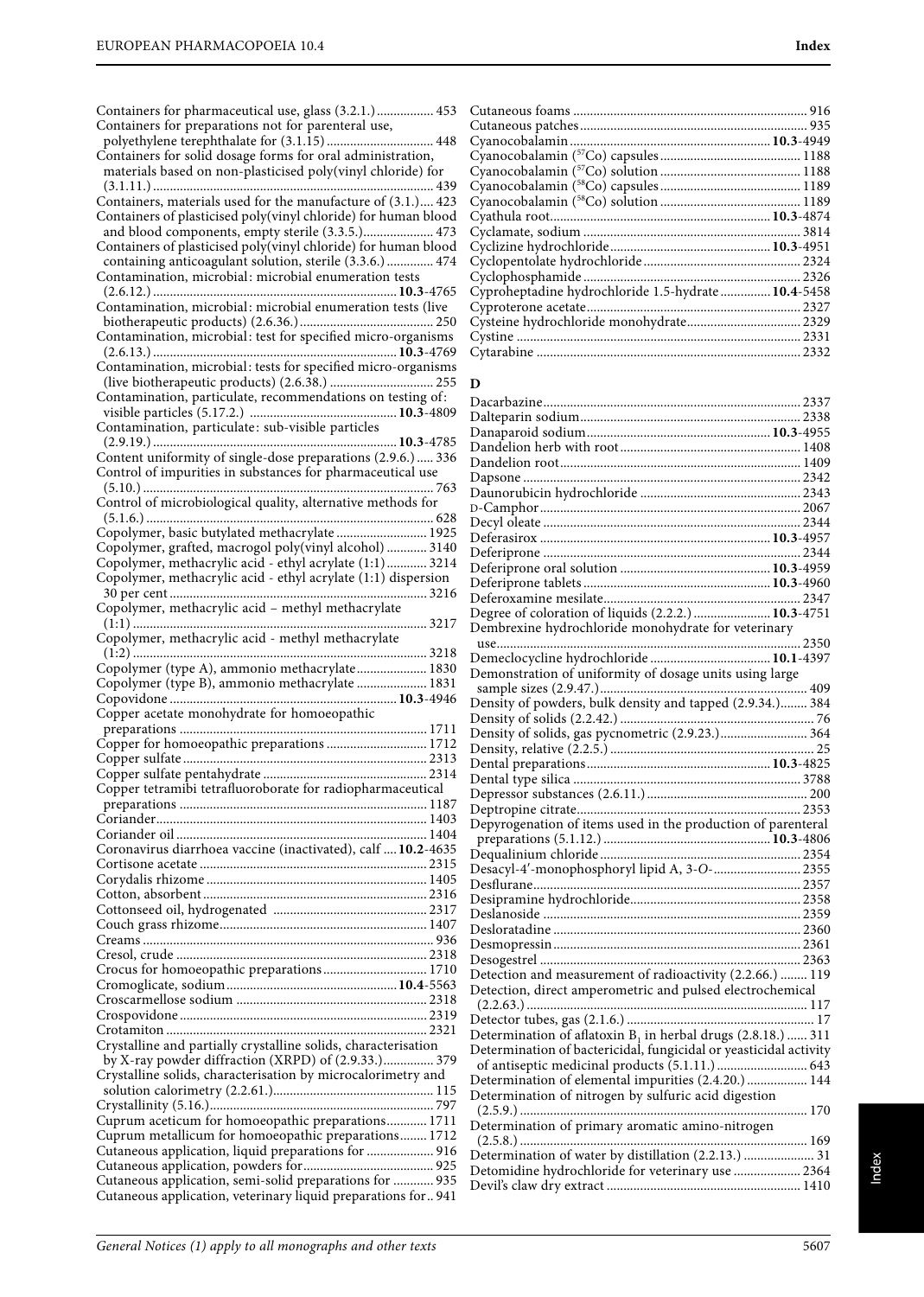| Dextrans, molecular mass distribution in (2.2.39.) 10.3-4760                                                                      |  |
|-----------------------------------------------------------------------------------------------------------------------------------|--|
|                                                                                                                                   |  |
|                                                                                                                                   |  |
|                                                                                                                                   |  |
|                                                                                                                                   |  |
|                                                                                                                                   |  |
|                                                                                                                                   |  |
|                                                                                                                                   |  |
|                                                                                                                                   |  |
|                                                                                                                                   |  |
|                                                                                                                                   |  |
|                                                                                                                                   |  |
|                                                                                                                                   |  |
|                                                                                                                                   |  |
|                                                                                                                                   |  |
|                                                                                                                                   |  |
|                                                                                                                                   |  |
|                                                                                                                                   |  |
|                                                                                                                                   |  |
|                                                                                                                                   |  |
|                                                                                                                                   |  |
|                                                                                                                                   |  |
|                                                                                                                                   |  |
|                                                                                                                                   |  |
| Diethylene glycol and ethylene glycol in ethoxylated                                                                              |  |
|                                                                                                                                   |  |
|                                                                                                                                   |  |
|                                                                                                                                   |  |
|                                                                                                                                   |  |
| Diffraction, laser light, particle size analysis by (2.9.31.)  373<br>Difloxacin hydrochloride trihydrate for veterinary use 2407 |  |
| Digitalis for homoeopathic preparations 1712                                                                                      |  |
|                                                                                                                                   |  |
|                                                                                                                                   |  |
|                                                                                                                                   |  |
| Dihydralazine sulfate, hydrated  10.4-5465                                                                                        |  |
|                                                                                                                                   |  |
|                                                                                                                                   |  |
|                                                                                                                                   |  |
| Dihydrostreptomycin sulfate for veterinary use  2420                                                                              |  |
|                                                                                                                                   |  |
|                                                                                                                                   |  |
|                                                                                                                                   |  |
|                                                                                                                                   |  |
|                                                                                                                                   |  |
|                                                                                                                                   |  |
|                                                                                                                                   |  |
|                                                                                                                                   |  |
|                                                                                                                                   |  |
|                                                                                                                                   |  |
|                                                                                                                                   |  |
|                                                                                                                                   |  |
|                                                                                                                                   |  |
|                                                                                                                                   |  |
|                                                                                                                                   |  |
|                                                                                                                                   |  |
| Diphtheria and tetanus toxins and toxoids, flocculation value                                                                     |  |

| Diphtheria and tetanus vaccine (adsorbed)  10.3-4831<br>Diphtheria and tetanus vaccine (adsorbed, reduced antigen(s) |
|----------------------------------------------------------------------------------------------------------------------|
|                                                                                                                      |
|                                                                                                                      |
|                                                                                                                      |
|                                                                                                                      |
|                                                                                                                      |
| Diphtheria, tetanus and hepatitis B (rDNA) vaccine                                                                   |
|                                                                                                                      |
| Diphtheria, tetanus and pertussis (acellular, component)                                                             |
|                                                                                                                      |
| Diphtheria, tetanus and pertussis (acellular, component)                                                             |
| vaccine (adsorbed, reduced antigen(s) content) 10.3-4835                                                             |
|                                                                                                                      |
| Diphtheria, tetanus and pertussis (whole cell) vaccine                                                               |
|                                                                                                                      |
| Diphtheria, tetanus and poliomyelitis (inactivated) vaccine                                                          |
| (adsorbed, reduced antigen(s) content) 10.3-4838                                                                     |
| Diphtheria, tetanus, pertussis (acellular, component) and                                                            |
| haemophilus type b conjugate vaccine (adsorbed) 10.3-4839                                                            |
| Diphtheria, tetanus, pertussis (acellular, component) and                                                            |
| hepatitis B (rDNA) vaccine (adsorbed)  10.3-4841                                                                     |
| Diphtheria, tetanus, pertussis (acellular, component) and                                                            |
| poliomyelitis (inactivated) vaccine (adsorbed) 10.3-4843                                                             |
|                                                                                                                      |
| Diphtheria, tetanus, pertussis (acellular, component) and                                                            |
| poliomyelitis (inactivated) vaccine (adsorbed, reduced                                                               |
|                                                                                                                      |
| Diphtheria, tetanus, pertussis (acellular, component),                                                               |
| hepatitis B (rDNA), poliomyelitis (inactivated) and                                                                  |
| haemophilus type b conjugate vaccine (adsorbed) 10.3-4846                                                            |
| Diphtheria, tetanus, pertussis (acellular, component),                                                               |
| poliomyelitis (inactivated) and haemophilus type b conjugate                                                         |
|                                                                                                                      |
|                                                                                                                      |
| Diphtheria, tetanus, pertussis (whole cell) and poliomyelitis                                                        |
| (inactivated) vaccine (adsorbed)  10.3-4851                                                                          |
| Diphtheria, tetanus, pertussis (whole cell), poliomyelitis                                                           |
| (inactivated) and haemophilus type b conjugate vaccine                                                               |
|                                                                                                                      |
|                                                                                                                      |
| Diphtheria vaccine (adsorbed), assay of (2.7.6.) 269                                                                 |
| Diphtheria vaccine (adsorbed, reduced antigen content)  978                                                          |
|                                                                                                                      |
|                                                                                                                      |
|                                                                                                                      |
| Dipotassium clorazepate monohydrate  2439                                                                            |
|                                                                                                                      |
|                                                                                                                      |
|                                                                                                                      |
|                                                                                                                      |
| Direct amperometric and pulsed electrochemical detection                                                             |
|                                                                                                                      |
|                                                                                                                      |
| Disintegration of suppositories and pessaries (2.9.2.)  325                                                          |
| Disintegration of tablets and capsules (2.9.1.)  323                                                                 |
|                                                                                                                      |
|                                                                                                                      |
|                                                                                                                      |
|                                                                                                                      |
|                                                                                                                      |
|                                                                                                                      |
|                                                                                                                      |
| Disodium phosphate dodecahydrate 10.3-4967                                                                           |
|                                                                                                                      |
|                                                                                                                      |
|                                                                                                                      |
|                                                                                                                      |
|                                                                                                                      |
| Dissolution test for lipophilic solid dosage forms (2.9.42.) 401                                                     |
| Dissolution test for medicated chewing gums (2.9.25.) 365                                                            |
|                                                                                                                      |
| Dissolution test for solid dosage forms (2.9.3.)  326                                                                |
| Dissolution test for transdermal patches (2.9.4.) 333                                                                |
| Dissolution testing, recommendations on (5.17.1.)  801                                                               |
| Distemper vaccine (live), canine 10.2-4639                                                                           |
| Distemper vaccine (live) for mustelids  10.2-4645                                                                    |
|                                                                                                                      |
| Distribution estimation by analytical sieving, particle-size                                                         |
|                                                                                                                      |
|                                                                                                                      |
|                                                                                                                      |
|                                                                                                                      |
|                                                                                                                      |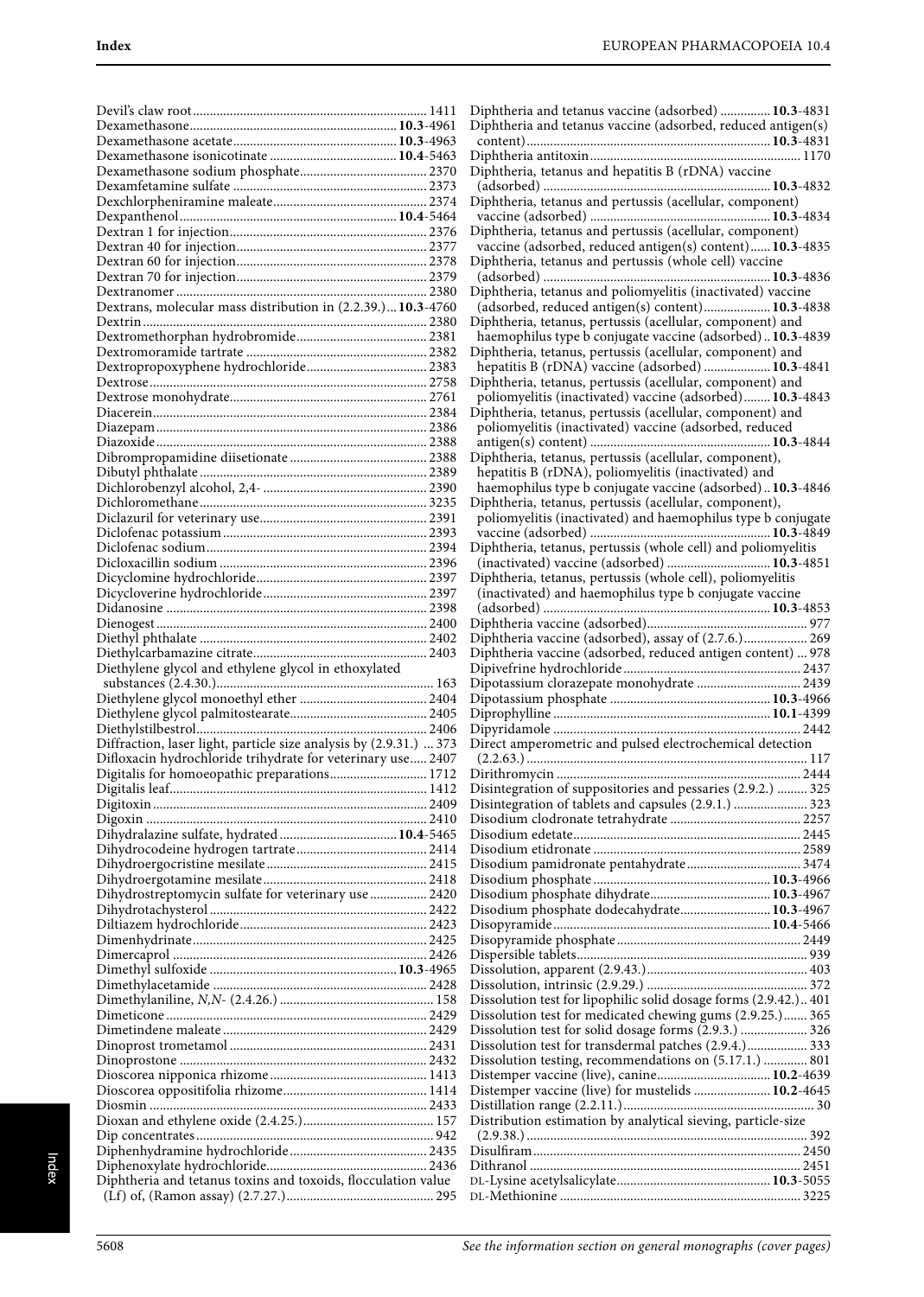| DL-α-Tocopheryl hydrogen succinate 4062                         |  |
|-----------------------------------------------------------------|--|
| DNA, residual host-cell, quantification and characterisation of |  |
|                                                                 |  |
|                                                                 |  |
|                                                                 |  |
|                                                                 |  |
|                                                                 |  |
|                                                                 |  |
|                                                                 |  |
|                                                                 |  |
|                                                                 |  |
|                                                                 |  |
|                                                                 |  |
| Donepezil hydrochloride monohydrate 10.1-4401                   |  |
|                                                                 |  |
|                                                                 |  |
|                                                                 |  |
|                                                                 |  |
|                                                                 |  |
|                                                                 |  |
|                                                                 |  |
|                                                                 |  |
|                                                                 |  |
|                                                                 |  |
|                                                                 |  |
|                                                                 |  |
|                                                                 |  |
|                                                                 |  |
|                                                                 |  |
|                                                                 |  |
|                                                                 |  |
|                                                                 |  |
|                                                                 |  |
|                                                                 |  |
|                                                                 |  |
|                                                                 |  |
|                                                                 |  |
|                                                                 |  |
|                                                                 |  |
|                                                                 |  |
|                                                                 |  |
|                                                                 |  |
|                                                                 |  |
|                                                                 |  |
|                                                                 |  |
|                                                                 |  |
|                                                                 |  |
|                                                                 |  |
|                                                                 |  |
|                                                                 |  |
|                                                                 |  |
|                                                                 |  |

#### **E**

| Edotreotide (gallium (68Ga)) injection 1208 |     |
|---------------------------------------------|-----|
|                                             |     |
|                                             |     |
|                                             |     |
|                                             | 939 |

| Electrochemical detection, pulsed, and direct amperometric       |  |
|------------------------------------------------------------------|--|
|                                                                  |  |
| Electrophoresis, capillary (2.2.47.)  10.1-4315                  |  |
|                                                                  |  |
| Elemental impurities, determination of (2.4.20.)  144            |  |
|                                                                  |  |
|                                                                  |  |
| Empty sterile containers of plasticised poly(vinyl chloride) for |  |
| human blood and blood components (3.3.5.) 473                    |  |
| Emulsifying cetostearyl alcohol (type A) 2156                    |  |
| Emulsifying cetostearyl alcohol (type B)  2157                   |  |
|                                                                  |  |
| Emulsions, solutions and suspensions, oral  917                  |  |
|                                                                  |  |
|                                                                  |  |
| Encephalitis vaccine (inactivated), tick-borne 1043              |  |
| Encephalomyelitis vaccine (live), infectious, avian  10.2-4628   |  |
|                                                                  |  |
| Endotoxins, bacterial, guidelines for using the test for         |  |
| Endotoxins (bacterial) using recombinant factor C, test for      |  |
|                                                                  |  |
|                                                                  |  |
|                                                                  |  |
|                                                                  |  |
|                                                                  |  |
|                                                                  |  |
|                                                                  |  |
| Enteric redmouth disease vaccine (inactivated) for rainbow       |  |
|                                                                  |  |
| Enumeration of microbial contaminants in live biotherapeutic     |  |
|                                                                  |  |
|                                                                  |  |
| Enzootic pneumonia vaccine (inactivated), porcine 1141           |  |
|                                                                  |  |
|                                                                  |  |
|                                                                  |  |
|                                                                  |  |
|                                                                  |  |
|                                                                  |  |
|                                                                  |  |
|                                                                  |  |
|                                                                  |  |
|                                                                  |  |
| Eptacog alfa (activated) concentrated solution 2840              |  |
| Equine herpesvirus vaccine (inactivated) 1103                    |  |
| Equine influenza vaccine (inactivated) 1104                      |  |
|                                                                  |  |
|                                                                  |  |
|                                                                  |  |
|                                                                  |  |
| Erysipelas vaccine (inactivated), swine 1158                     |  |
|                                                                  |  |
|                                                                  |  |
|                                                                  |  |
|                                                                  |  |
|                                                                  |  |
|                                                                  |  |
|                                                                  |  |
|                                                                  |  |
|                                                                  |  |
|                                                                  |  |
|                                                                  |  |

Esomeprazole sodium ............................................................ 2553

Efficacy of antimicrobial preservation (5.1.3.)...................... 625 Efficacy of veterinary vaccines and immunosera, evaluation of (5.2.7.) ...................................................................................... 661 Egg drop syndrome '76 vaccine (inactivated) ............**10.2**-4648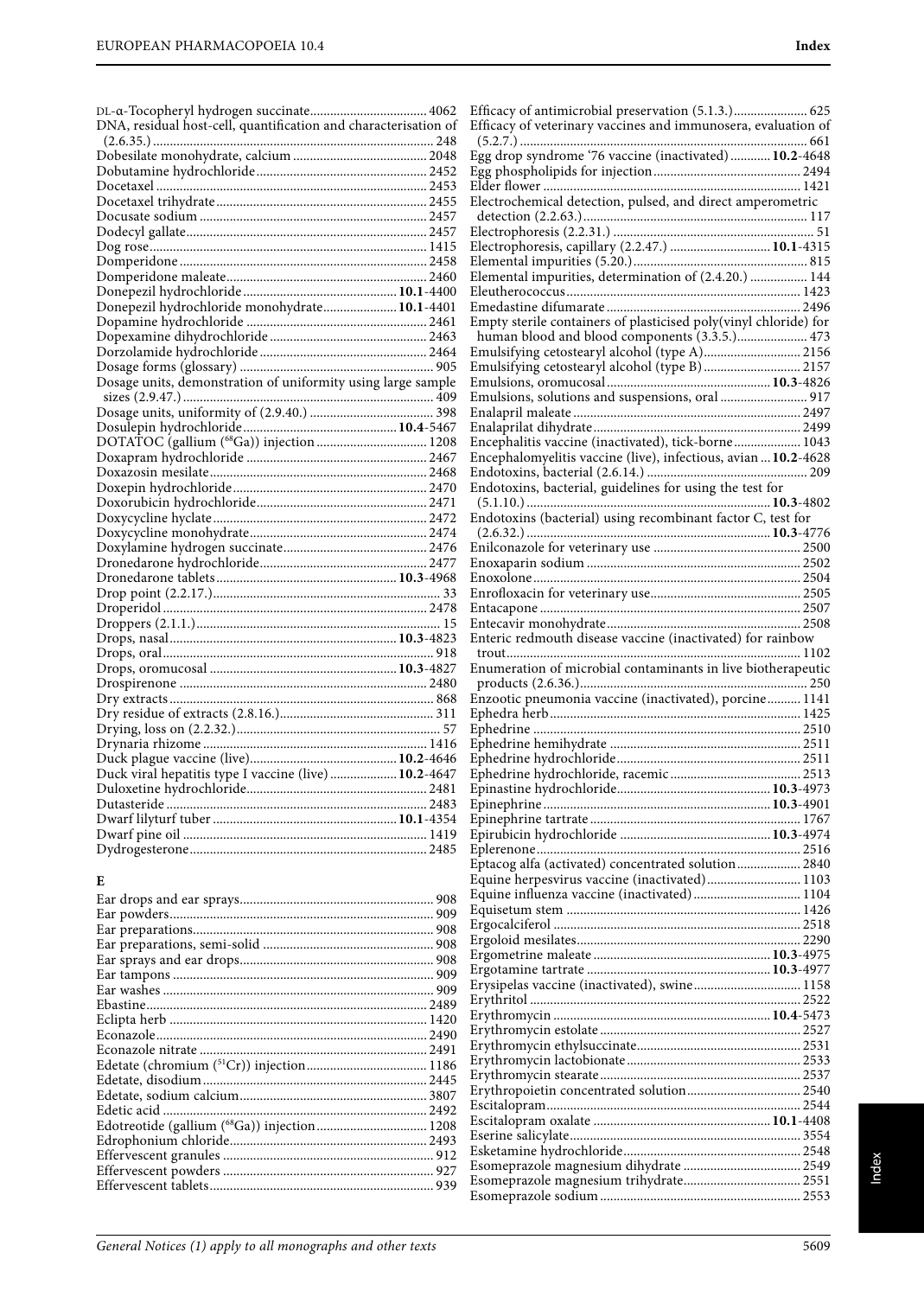| Essential oils, assay of 1,8-cineole in (2.8.11.) 307            |
|------------------------------------------------------------------|
| Essential oils, fatty oils and resinified essential oils in      |
|                                                                  |
|                                                                  |
|                                                                  |
| Essential oils, residue on evaporation (2.8.9.) 306              |
| Essential oils, solubility in alcohol (2.8.10.)  306             |
|                                                                  |
|                                                                  |
|                                                                  |
|                                                                  |
|                                                                  |
|                                                                  |
|                                                                  |
|                                                                  |
|                                                                  |
|                                                                  |
|                                                                  |
|                                                                  |
|                                                                  |
|                                                                  |
|                                                                  |
|                                                                  |
|                                                                  |
| Ethoxylated substances, ethylene glycol and diethylene glycol    |
|                                                                  |
| Ethyl acrylate - methacrylic acid copolymer (1:1) 3214           |
| Ethyl acrylate - methacrylic acid copolymer (1:1) dispersion     |
|                                                                  |
|                                                                  |
|                                                                  |
|                                                                  |
|                                                                  |
|                                                                  |
| Ethylene glycol and diethylene glycol in ethoxylated substances  |
|                                                                  |
|                                                                  |
|                                                                  |
| Ethylenediamine.                                                 |
|                                                                  |
|                                                                  |
|                                                                  |
|                                                                  |
|                                                                  |
|                                                                  |
|                                                                  |
|                                                                  |
|                                                                  |
|                                                                  |
|                                                                  |
|                                                                  |
| Evaluation of efficacy of veterinary vaccines and immunosera     |
| Evaluation of safety of each batch of immunosera for             |
|                                                                  |
| Evaluation of safety of veterinary vaccines and immunosera       |
|                                                                  |
|                                                                  |
|                                                                  |
| Excipients, functionality-related characteristics of (5.15.) 793 |
|                                                                  |
| Extemporaneous preparation of radiopharmaceuticals               |

| Extractable volume of parenteral preparations, test for       |
|---------------------------------------------------------------|
|                                                               |
|                                                               |
|                                                               |
|                                                               |
| Extracts, herbal drug, monographs on (information chapter)    |
|                                                               |
|                                                               |
|                                                               |
|                                                               |
| Extracts used in the preparation of herbal medicinal products |
| for oral use, microbiological examination (2.6.31.)  239      |
| Extracts used in the preparation of herbal medicinal products |
|                                                               |
|                                                               |
| Extraneous agents in viral vaccines for human use, tests for  |
|                                                               |
| Extraneous viruses in immunological veterinary medicinal      |
| products - principles for the detection of, using culture     |
|                                                               |
|                                                               |
|                                                               |
|                                                               |

Eye preparations, semi-solid ................................................... 910

#### **F**

| F concepts to the heat sterilisation processes, application of |     |
|----------------------------------------------------------------|-----|
|                                                                |     |
| Factor II, human coagulation, assay of (2.7.18.) 288           |     |
|                                                                |     |
| Factor IX, human coagulation, assay of (2.7.11.) 281           |     |
| Factor IX (rDNA) concentrated solution, human                  |     |
|                                                                |     |
|                                                                |     |
|                                                                |     |
|                                                                |     |
| Factor VII, human coagulation, assay of (2.7.10.) 280          |     |
| Factor VIIa (rDNA) concentrated solution, human coagulation    |     |
|                                                                |     |
|                                                                |     |
| Factor VIII, human coagulation, assay of (2.7.4.)  268         |     |
| Factor VIII (rDNA), human coagulation  2845                    |     |
| Factor X, human coagulation, assay of (2.7.19.)  289           |     |
|                                                                |     |
| Factor XI, human coagulation, assay of (2.7.22.)  291          |     |
| Falling ball and automatic rolling ball viscometer methods     |     |
|                                                                |     |
|                                                                |     |
|                                                                |     |
|                                                                |     |
| Fatty acids, composition by gas chromatography (2.4.22.) 147   |     |
| Fatty acids in oils rich in omega-3 acids, composition of      |     |
|                                                                |     |
| Fatty oils, alkaline impurities in (2.4.19.)  144              |     |
| Fatty oils and resinified essential oils in essential oils     |     |
|                                                                | 306 |
| Fatty oils, foreign oils in, by thin-layer chromatography      |     |
|                                                                |     |
| Fatty oils, identification by thin-layer chromatography        |     |
|                                                                |     |
|                                                                |     |
|                                                                |     |
|                                                                |     |
| Feeding stuffs for veterinary use, medicated, premixes for 927 |     |
|                                                                |     |
| Feline calicivirosis vaccine (inactivated) 1106                |     |
| Feline calicivirosis vaccine (live) 10.2-4650                  |     |
| Feline chlamydiosis vaccine (inactivated)  1108                |     |
| Feline infectious enteritis (feline panleucopenia) vaccine     |     |
|                                                                |     |
|                                                                |     |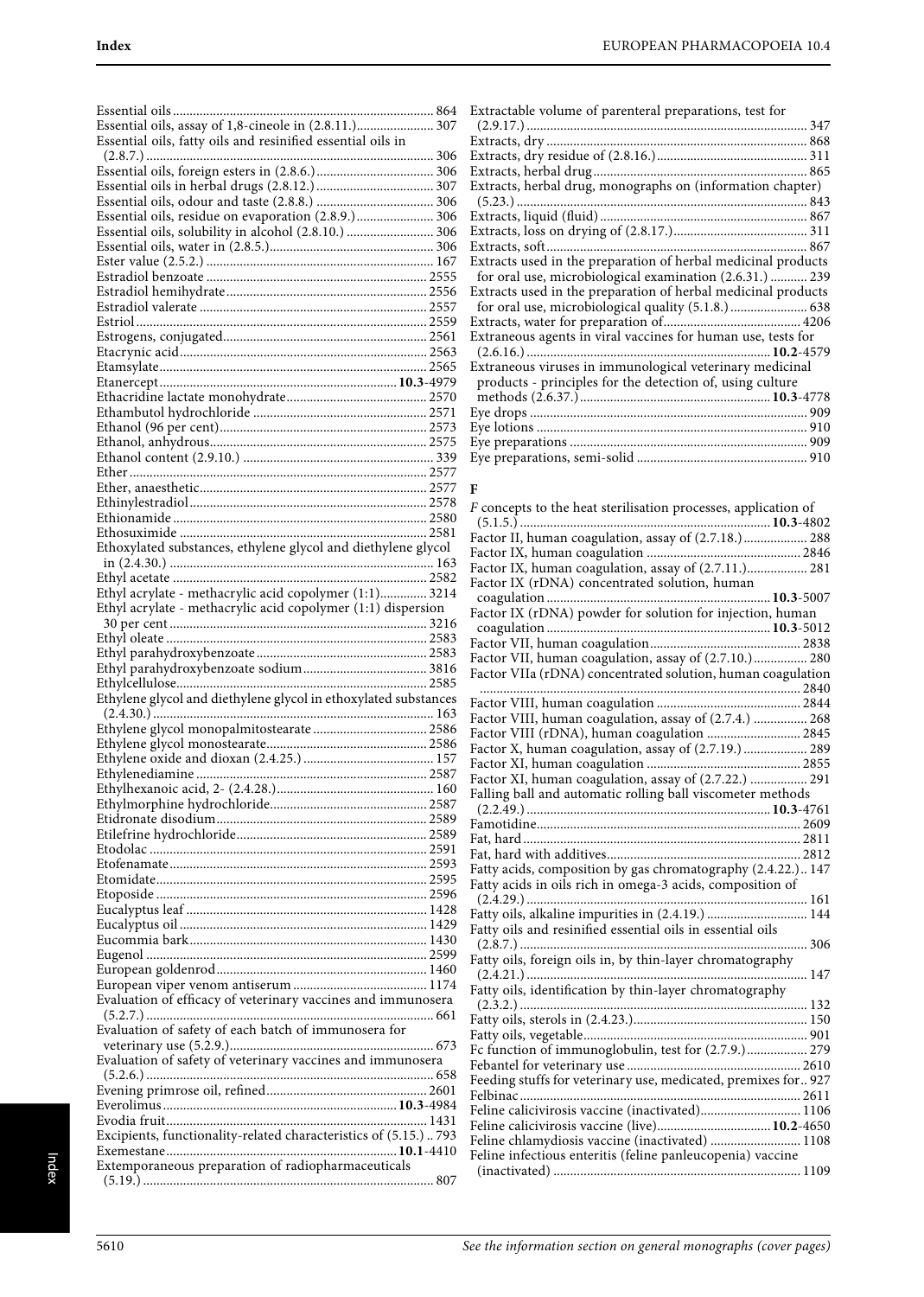| Feline infectious enteritis (feline panleucopenia) vaccine                                                 |  |
|------------------------------------------------------------------------------------------------------------|--|
|                                                                                                            |  |
| Feline leukaemia vaccine (inactivated)  1112                                                               |  |
| Feline panleucopenia vaccine (inactivated) 1109                                                            |  |
| Feline panleucopenia vaccine (live)  10.2-4651<br>Feline viral rhinotracheitis vaccine (inactivated)  1113 |  |
| Feline viral rhinotracheitis vaccine (live)  10.2-4652                                                     |  |
|                                                                                                            |  |
|                                                                                                            |  |
|                                                                                                            |  |
|                                                                                                            |  |
|                                                                                                            |  |
|                                                                                                            |  |
|                                                                                                            |  |
|                                                                                                            |  |
|                                                                                                            |  |
|                                                                                                            |  |
|                                                                                                            |  |
|                                                                                                            |  |
|                                                                                                            |  |
|                                                                                                            |  |
|                                                                                                            |  |
| Ferrum metallicum for homoeopathic preparations  1714                                                      |  |
|                                                                                                            |  |
|                                                                                                            |  |
|                                                                                                            |  |
|                                                                                                            |  |
|                                                                                                            |  |
|                                                                                                            |  |
|                                                                                                            |  |
|                                                                                                            |  |
|                                                                                                            |  |
|                                                                                                            |  |
|                                                                                                            |  |
|                                                                                                            |  |
|                                                                                                            |  |
|                                                                                                            |  |
|                                                                                                            |  |
| Flocculation value (Lf) of diphtheria and tetanus toxins and<br>toxoids (Ramon assay) (2.7.27.)            |  |
|                                                                                                            |  |
|                                                                                                            |  |
|                                                                                                            |  |
|                                                                                                            |  |
| Flucloxacillin magnesium octahydrate  2645                                                                 |  |
|                                                                                                            |  |
|                                                                                                            |  |
|                                                                                                            |  |
|                                                                                                            |  |
|                                                                                                            |  |
| Flumazenil (N-[ <sup>11</sup> C]methyl) injection 1192                                                     |  |
|                                                                                                            |  |
|                                                                                                            |  |
|                                                                                                            |  |
| Flunixin meglumine for veterinary use  2661                                                                |  |
|                                                                                                            |  |
|                                                                                                            |  |
|                                                                                                            |  |
|                                                                                                            |  |
| Fluoride ( <sup>18</sup> F) solution for radiolabelling 1194                                               |  |
|                                                                                                            |  |
|                                                                                                            |  |
| Fluorodeoxythymidine ( <sup>18</sup> F) injection  1181                                                    |  |

| Foot-and-mouth disease (ruminants) vaccine                      |  |
|-----------------------------------------------------------------|--|
|                                                                 |  |
|                                                                 |  |
| Foreign matter (2002) manufacturer chromatography               |  |
|                                                                 |  |
|                                                                 |  |
|                                                                 |  |
|                                                                 |  |
|                                                                 |  |
|                                                                 |  |
|                                                                 |  |
|                                                                 |  |
|                                                                 |  |
|                                                                 |  |
|                                                                 |  |
|                                                                 |  |
|                                                                 |  |
| Frangula bark dry extract, standardised 1441                    |  |
|                                                                 |  |
|                                                                 |  |
|                                                                 |  |
| Fresh bilberry fruit dry extract, refined and standardised 1442 |  |
| Friability of granules and spheroids (2.9.41.) 400              |  |
|                                                                 |  |
|                                                                 |  |
|                                                                 |  |
|                                                                 |  |
| Functional groups and ions, identification reactions of         |  |
| Functionality-related characteristics of excipients (5.15.) 793 |  |
| Fungicidal, bactericidal or yeasticidal activity of antiseptic  |  |
| medicinal products, determination of (5.1.11.) 643              |  |
|                                                                 |  |
| Furunculosis vaccine (inactivated, oil-adjuvanted, injectable)  |  |
|                                                                 |  |
|                                                                 |  |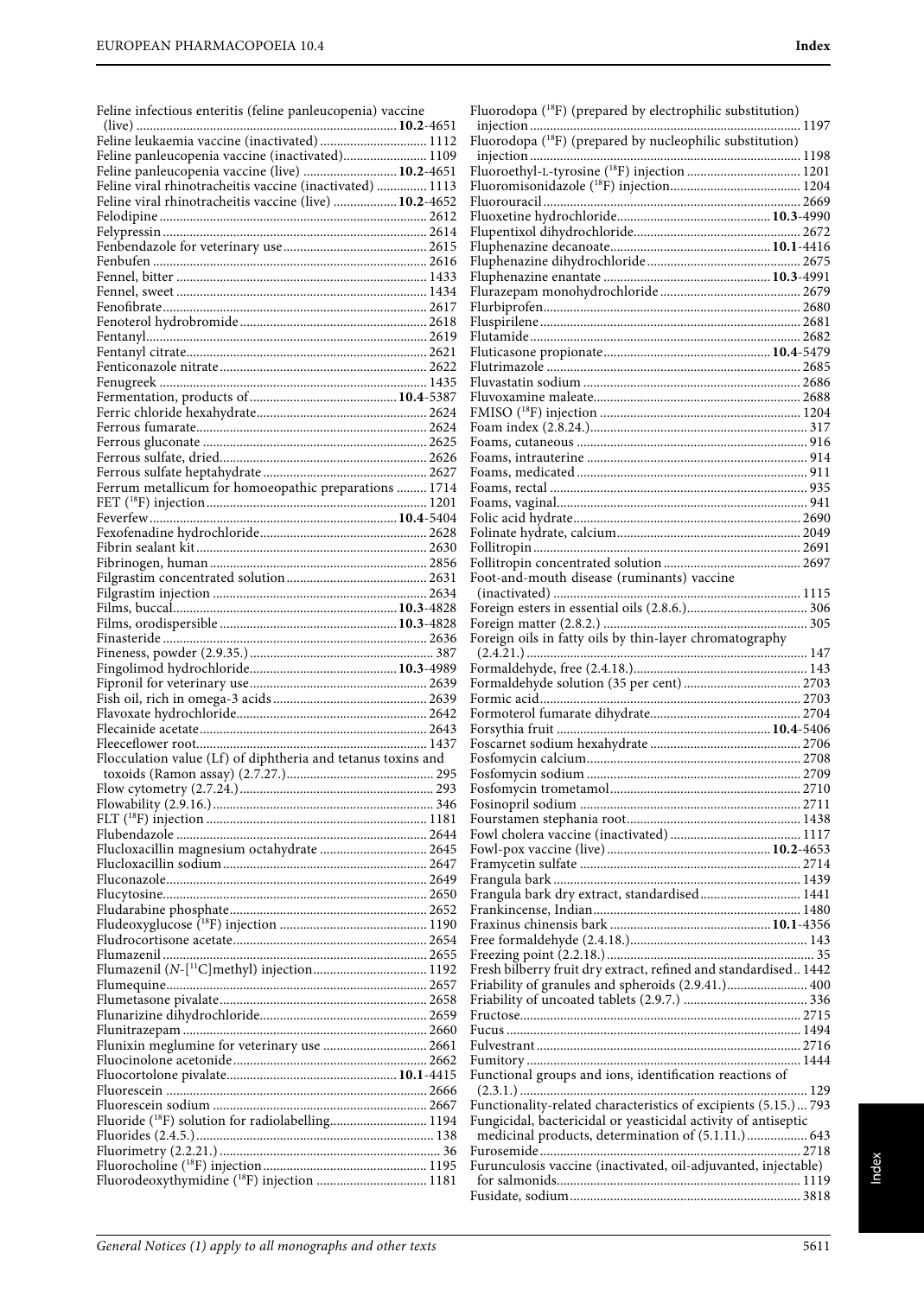|--|--|

## **G**

| Gallium (68Ga) chloride (accelerator-produced) solution for |  |
|-------------------------------------------------------------|--|
|                                                             |  |
|                                                             |  |
| Gallium (68Ga) chloride solution for radiolabelling 1206    |  |
|                                                             |  |
|                                                             |  |
| Gallium (68Ga) PSMA-11 injection  10.4-5397                 |  |
|                                                             |  |
|                                                             |  |
|                                                             |  |
|                                                             |  |
|                                                             |  |
|                                                             |  |
| Garlic for homoeopathic preparations 1701                   |  |
|                                                             |  |
|                                                             |  |
| Gas adsorption, specific surface area by (2.9.26.) 369      |  |
|                                                             |  |
|                                                             |  |
| Gas pycnometric density of solids (2.9.23.) 364             |  |
|                                                             |  |
|                                                             |  |
|                                                             |  |
| Gases, nitrogen monoxide and nitrogen dioxide in            |  |
|                                                             |  |
|                                                             |  |
|                                                             |  |
|                                                             |  |
|                                                             |  |
|                                                             |  |
|                                                             |  |
|                                                             |  |
| Gas-gangrene antitoxin (perfringens) 1171                   |  |
|                                                             |  |
|                                                             |  |
|                                                             |  |
|                                                             |  |
|                                                             |  |
|                                                             |  |
|                                                             |  |
|                                                             |  |
|                                                             |  |
|                                                             |  |
|                                                             |  |
|                                                             |  |
|                                                             |  |
|                                                             |  |
|                                                             |  |
| Gene transfer medicinal products for human use (5.14.) 779  |  |
|                                                             |  |
| General texts on biological products (5.2.)  647            |  |
|                                                             |  |
|                                                             |  |
|                                                             |  |
|                                                             |  |
|                                                             |  |
|                                                             |  |
|                                                             |  |
|                                                             |  |
|                                                             |  |
|                                                             |  |
| Ginkgo dry extract, refined and quantified 1451             |  |
|                                                             |  |
|                                                             |  |
|                                                             |  |
|                                                             |  |
| Glass containers for pharmaceutical use (3.2.1.)  453       |  |
|                                                             |  |
|                                                             |  |
|                                                             |  |
|                                                             |  |
|                                                             |  |
|                                                             |  |
|                                                             |  |
|                                                             |  |
|                                                             |  |
| Glucosamine sulfate potassium chloride 2755                 |  |

| 9                       |                                                             |  |
|-------------------------|-------------------------------------------------------------|--|
|                         |                                                             |  |
|                         |                                                             |  |
| $^{15}$                 |                                                             |  |
| 35                      |                                                             |  |
| 28                      |                                                             |  |
| $\overline{0}$          |                                                             |  |
| 17                      |                                                             |  |
| 16                      |                                                             |  |
|                         |                                                             |  |
|                         |                                                             |  |
| 54                      |                                                             |  |
| 16                      |                                                             |  |
| 18                      |                                                             |  |
| 18                      |                                                             |  |
| 17                      |                                                             |  |
| 23                      |                                                             |  |
| $^{23}$                 |                                                             |  |
| 35                      |                                                             |  |
| $\frac{76}{5}$          |                                                             |  |
| 16                      |                                                             |  |
| 1                       | Glycoproteins, glycan analysis of (2.2.59.)  109            |  |
| ŀ6                      |                                                             |  |
| 59                      |                                                             |  |
| ŀ8                      |                                                             |  |
| .7                      |                                                             |  |
| $\frac{1}{4}$           |                                                             |  |
| $\frac{4}{4}$           |                                                             |  |
| '5                      |                                                             |  |
|                         |                                                             |  |
| 76                      |                                                             |  |
| 32                      |                                                             |  |
| 76                      | Grafted copolymer, macrogol poly(vinyl alcohol)  3140       |  |
| 6                       |                                                             |  |
| 70                      |                                                             |  |
| '1                      |                                                             |  |
| $^{\prime}1$            | Granules and powders for oral solutions and suspensions 917 |  |
| '2                      |                                                             |  |
| ŀ7                      | Granules and spheroids, friability of (2.9.41.) 400         |  |
| 17                      |                                                             |  |
| 3                       |                                                             |  |
| $\overline{\mathbf{8}}$ |                                                             |  |
| 57                      |                                                             |  |
| 36                      |                                                             |  |
| 36                      |                                                             |  |
| $25^{\circ}$            |                                                             |  |
| 59                      |                                                             |  |
| $\overline{10}$         |                                                             |  |
| 79                      |                                                             |  |
| $\overline{3}$          |                                                             |  |
| $\overline{5}$          |                                                             |  |
| 9                       |                                                             |  |
| 79                      | Guidelines for using the test for bacterial endotoxins      |  |
| 19                      |                                                             |  |
| ŀ8                      | Guidelines for using the test for sterility (5.1.9.)  639   |  |
| $\Omega$                |                                                             |  |

#### **H**

| Haematopoietic products, numeration of CD34/CD45+ cells     |
|-------------------------------------------------------------|
|                                                             |
| Haematopoietic progenitor cells, human, colony-forming cell |
|                                                             |
|                                                             |
|                                                             |
| 2801                                                        |
| Haemodiafiltration and haemofiltration, solutions for 2803  |
| Haemodialysis, concentrated solutions for  2798             |
|                                                             |
|                                                             |
|                                                             |
|                                                             |
|                                                             |
| Haemofiltration and haemodiafiltration, solutions for 2803  |
|                                                             |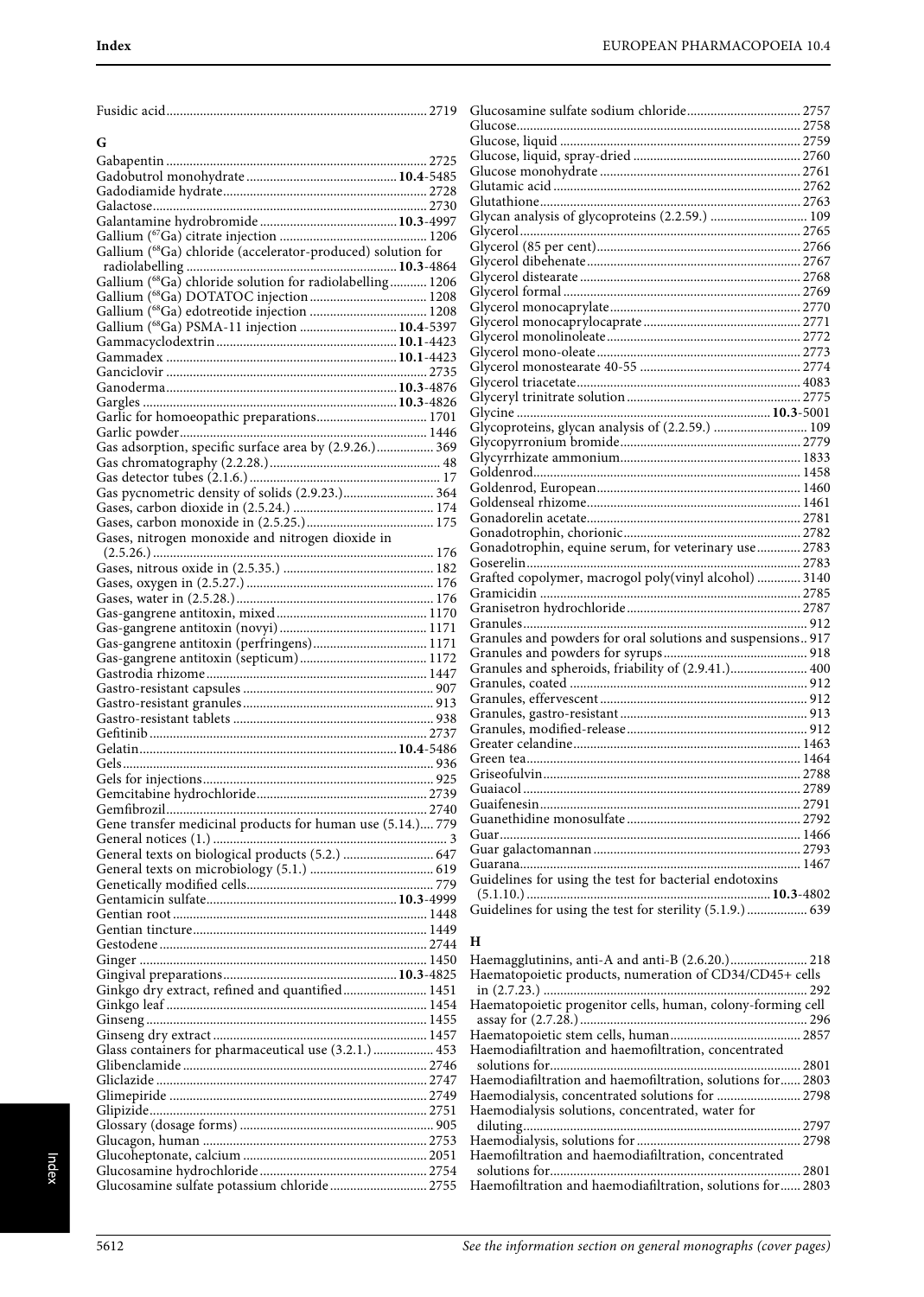Haemophilus type b and meningococcal group C conjugate vaccine ..................................................................................... 979

| Haemophilus type b (conjugate), diphtheria, tetanus            |  |
|----------------------------------------------------------------|--|
| and pertussis (acellular, component) vaccine                   |  |
|                                                                |  |
| Haemophilus type b (conjugate), diphtheria, tetanus, pertussis |  |
| (acellular, component) and poliomyelitis (inactivated)         |  |
|                                                                |  |
|                                                                |  |
| (acellular, component), hepatitis B (rDNA) and poliomyelitis   |  |
| (inactivated) vaccine (adsorbed)  10.3-4846                    |  |
| Haemophilus type b (conjugate), diphtheria, tetanus,           |  |
| pertussis (whole cell) and poliomyelitis (inactivated) vaccine |  |
|                                                                |  |
|                                                                |  |
| Haemorrhagic disease vaccine (inactivated), rabbit10.2-4665    |  |
|                                                                |  |
|                                                                |  |
|                                                                |  |
|                                                                |  |
|                                                                |  |
|                                                                |  |
|                                                                |  |
|                                                                |  |
|                                                                |  |
|                                                                |  |
|                                                                |  |
|                                                                |  |
| Hawthorn leaf and flower dry extract 10.3-4880                 |  |
| Hawthorn leaf and flower liquid extract 10.3-4882              |  |
|                                                                |  |
| Healthy chicken flocks for the production of inactivated       |  |
| vaccines for veterinary use (5.2.13.) 10.2-4598                |  |
| Heat sterilisation, application of the $F$ concepts            |  |
|                                                                |  |
|                                                                |  |
|                                                                |  |
|                                                                |  |
|                                                                |  |
|                                                                |  |
| Heavy metals in herbal drugs and herbal drug preparations      |  |
|                                                                |  |
| Hedera helix for homoeopathic preparations  1715               |  |
|                                                                |  |
|                                                                |  |
|                                                                |  |
| Heparin in coagulation factors, assay of (2.7.12.) 281         |  |
|                                                                |  |
|                                                                |  |
| Hepatitis A immunoglobulin, human 2858                         |  |
| Hepatitis A (inactivated, adsorbed) and typhoid polysaccharide |  |
|                                                                |  |
| Hepatitis A (inactivated) and hepatitis B (rDNA) vaccine       |  |
|                                                                |  |
| Hepatitis A vaccine, assay of (2.7.14.)  10.3-4781             |  |
| Hepatitis A vaccine (inactivated, adsorbed) 984                |  |
| Hepatitis A vaccine (inactivated, virosome) 985                |  |
| Hepatitis B immunoglobulin for intravenous administration,     |  |
|                                                                |  |
| Hepatitis B immunoglobulin, human  2858                        |  |
| Hepatitis B (rDNA), diphtheria and tetanus vaccine             |  |
|                                                                |  |
| Hepatitis B (rDNA), diphtheria, tetanus and pertussis          |  |
| (acellular, component) vaccine (adsorbed) 10.3-4841            |  |
| Hepatitis B (rDNA), diphtheria, tetanus, pertussis (acellular, |  |
| component), poliomyelitis (inactivated) and haemophilus        |  |

| Hepatitis type I vaccine (live), viral, duck  10.2-4647                                                      |  |
|--------------------------------------------------------------------------------------------------------------|--|
|                                                                                                              |  |
| Herbal drug extracts, monographs on (information chapter)                                                    |  |
|                                                                                                              |  |
|                                                                                                              |  |
|                                                                                                              |  |
|                                                                                                              |  |
|                                                                                                              |  |
| Herbal drugs and herbal drug preparations, high-performance                                                  |  |
|                                                                                                              |  |
| Herbal drugs, determination of aflatoxin $B_1$ in (2.8.18.)  311                                             |  |
|                                                                                                              |  |
| Herbal drugs for homoeopathic preparations 1680                                                              |  |
|                                                                                                              |  |
| Herbal drugs, microscopic examination of (2.8.23) 317                                                        |  |
| Herbal drugs: sampling and sample preparation (2.8.20.) 313                                                  |  |
| Herbal drugs, test for aristolochic acids in (2.8.21)  314                                                   |  |
| Herbal medicinal products for oral use and extracts used in                                                  |  |
| their preparation, microbiological examination (2.6.31.) 239                                                 |  |
| Herbal medicinal products for oral use and extracts used in                                                  |  |
| their preparation, microbiological quality (5.1.8.)  638                                                     |  |
|                                                                                                              |  |
|                                                                                                              |  |
|                                                                                                              |  |
|                                                                                                              |  |
| Herpes zoster (shingles) vaccine (live) 1036                                                                 |  |
| Herpesvirus vaccine (inactivated), equine 1103                                                               |  |
|                                                                                                              |  |
|                                                                                                              |  |
| Hexosamines in polysaccharide vaccines (2.5.20.) 173                                                         |  |
|                                                                                                              |  |
|                                                                                                              |  |
| High-performance thin-layer chromatography of herbal drugs                                                   |  |
|                                                                                                              |  |
|                                                                                                              |  |
|                                                                                                              |  |
|                                                                                                              |  |
| Histaminum for homoeopathic preparations  1716                                                               |  |
|                                                                                                              |  |
| Histidine hydrochloride monohydrate  2827                                                                    |  |
|                                                                                                              |  |
|                                                                                                              |  |
|                                                                                                              |  |
|                                                                                                              |  |
| Homoeopathic preparations, acidum picrinicum for  1698                                                       |  |
| Homoeopathic preparations, acidum succinicum for 1698                                                        |  |
| Homoeopathic preparations, Adonis vernalis for  10.1-4369                                                    |  |
| Homoeopathic preparations, Agaricus phalloides for  1699                                                     |  |
| Homoeopathic preparations, Allium sativum for  1701                                                          |  |
| Homoeopathic preparations, ammonium carbonicum                                                               |  |
|                                                                                                              |  |
| Homoeopathic preparations, Anacardium for 1702                                                               |  |
|                                                                                                              |  |
| Homoeopathic preparations, arsenicum album for  1704                                                         |  |
| Homoeopathic preparations, aurum chloratum natronatum                                                        |  |
|                                                                                                              |  |
| Homoeopathic preparations, barium chloratum for 1705                                                         |  |
| Homoeopathic preparations, Belladonna for 1705<br>Homoeopathic preparations, cadmium sulfuricum for 1707     |  |
| Homoeopathic preparations, calcium fluoratum for  1707                                                       |  |
| Homoeopathic preparations, calcium iodatum for  1708                                                         |  |
| Homoeopathic preparations, Cocculus for  1708                                                                |  |
| Homoeopathic preparations, Crocus for  1710                                                                  |  |
| Homoeopathic preparations, cuprum aceticum for  1711                                                         |  |
| Homoeopathic preparations, cuprum metallicum for  1712                                                       |  |
| Homoeopathic preparations, digitalis for  1712                                                               |  |
| Homoeopathic preparations, ferrum metallicum for  1714                                                       |  |
| Homoeopathic preparations, hedera helix for  1715                                                            |  |
| Homoeopathic preparations, herbal drugs for 1680                                                             |  |
| Homoeopathic preparations, histaminum for  1716<br>Homoeopathic preparations, hydrastis canadensis for  1716 |  |

Hepatitis C virus (HCV), validation of nucleic acid

type b conjugate vaccine (adsorbed) .........................**10.3**-4846 Hepatitis B vaccine (rDNA) .................................................... 988 Hepatitis B vaccine (rDNA), assay of (2.7.15.)...................... 285

amplification techniques for the detection of HCV RNA in plasma pools: guidelines ....................................................... 219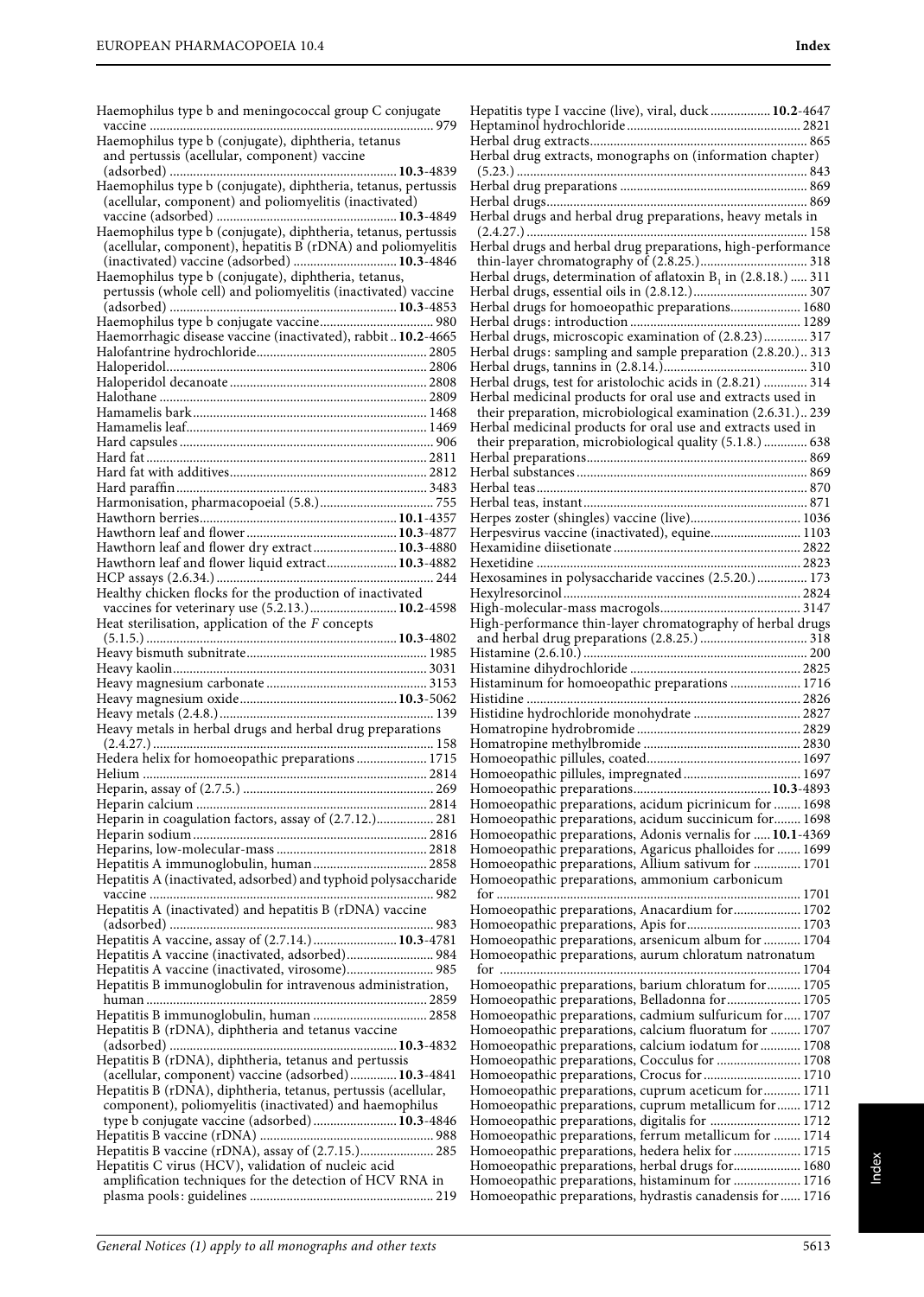Homoeopathic preparations, hyoscyamus for .................... 1717 Homoeopathic preparations, hypericum for....................... 1718 Homoeopathic preparations: introduction ......................... 1679 Homoeopathic preparations, kalium bichromicum for..... 1721 Homoeopathic preparations, magnesium fluoratum for ..................................................................................**10.1**-4370 Homoeopathic preparations, magnesium phosphoricum for ........................................................................................... 1722 Homoeopathic preparations, mother tinctures for ............ 1681 Homoeopathic preparations, Nux-vomica for .................... 1723 Homoeopathic preparations, petroleum rectificatum for.. 1725 Homoeopathic preparations, pillules for ....................**10.3**-4894 Homoeopathic preparations, selenium for.......................... 1725 Homoeopathic preparations, Staphysagria for.................... 1726 Homoeopathic preparations, sulfur for ................................ 1727 Homoeopathic preparations, Urtica dioica for ................... 1728 Homoeopathic stocks (methods of preparation of) and potentisation ......................................................................... 1682 Homoepathic preparations, Ignatia for................................ 1719 Honey....................................................................................... 2831 Honey bee for homoeopathic preparations......................... 1703 Hop strobile............................................................................. 1474 Horse-chestnut........................................................................ 1475 Horse-chestnut dry extract, standardised............................ 1477 Host-cell DNA, residual, quantification and characterisation of (2.6.35.)................................................................................ 248 Host-cell protein assays (2.6.34.) ............................................ 244 Houttuynia herb...................................................................... 1478 Human α-1-proteinase inhibitor .......................................... 2869 Human α-1-proteinase inhibitor, assay of (2.7.32.).............. 300 Human albumin injection, iodinated (1251) ........................... 1210 Human albumin solution ...................................................... 2832 Human anti-D immunoglobulin .......................................... 2834 Human anti-D immunoglobulin, assay of (2.7.13.) ............. 282 Human anti-D immunoglobulin for intravenous administration....................................................................... 2835 Human antithrombin III, assay of (2.7.17.)........................... 288 Human antithrombin III concentrate .................................. 2835 Human C1-esterase inhibitor................................................ 2837 Human C1-esterase inhibitor, assay of (2.7.34.) ................... 301 Human coagulation factor II, assay of (2.7.18.).................... 288 Human coagulation factor IX ............................................... 2846 Human coagulation factor IX, assay of (2.7.11.).................. 281 Human coagulation factor IX (rDNA) concentrated solution .........................................................................**10.3**-5007 Human coagulation factor IX (rDNA) powder for solution for injection ........................................................................**10.3**-5012 Human coagulation factor VII.............................................. 2838 Human coagulation factor VII, assay of (2.7.10.)................. 280 Human coagulation factor VIIa (rDNA) concentrated solution .................................................................................. 2840 Human coagulation factor VIII ............................................ 2844 Human coagulation factor VIII, assay of (2.7.4.) ................. 268 Human coagulation factor VIII (rDNA) ............................. 2845 Human coagulation factor X, assay of (2.7.19.) .................... 289 Human coagulation factor XI ............................................... 2855 Human coagulation factor XI, assay of (2.7.22.) .................. 291 Human fibrinogen .................................................................. 2856 Human glucagon..................................................................... 2753 Human haematopoietic progenitor cells, colony-forming cell assay for (2.7.28.) .................................................................... 296 Human haematopoietic stem cells........................................ 2857 Human hepatitis A immunoglobulin................................... 2858 Human hepatitis B immunoglobulin ................................... 2858 Human hepatitis B immunoglobulin for intravenous administration....................................................................... 2859 Human insulin ........................................................................ 2951 Human measles immunoglobulin ........................................ 2859 Human normal immunoglobulin for intramuscular administration....................................................................... 2860 Human normal immunoglobulin for intravenous administration....................................................................... 2862

| Human normal immunoglobulin for subcutaneous            |  |
|---------------------------------------------------------|--|
|                                                         |  |
| Human papillomavirus vaccine (rDNA)  989                |  |
| Human plasma (pooled and treated for virus              |  |
|                                                         |  |
|                                                         |  |
|                                                         |  |
|                                                         |  |
|                                                         |  |
|                                                         |  |
|                                                         |  |
|                                                         |  |
|                                                         |  |
| Human varicella immunoglobulin for intravenous          |  |
|                                                         |  |
|                                                         |  |
| Human von Willebrand factor, assay of (2.7.21.) 290     |  |
|                                                         |  |
|                                                         |  |
| Hydrastis canadensis for homoeopathic preparations 1716 |  |
|                                                         |  |
|                                                         |  |
|                                                         |  |
| Hydrocodone hydrogen tartrate 2.5-hydrate  2881         |  |
|                                                         |  |
|                                                         |  |
|                                                         |  |
| Hydrogen peroxide solution (3 per cent) 2889            |  |
| Hydrogen peroxide solution (30 per cent) 2890           |  |
|                                                         |  |
|                                                         |  |
|                                                         |  |
|                                                         |  |
| Hydrogenated vegetable oils, nickel in (2.4.31.)  163   |  |
|                                                         |  |
|                                                         |  |
|                                                         |  |
|                                                         |  |
|                                                         |  |
|                                                         |  |
|                                                         |  |
|                                                         |  |
|                                                         |  |
|                                                         |  |
|                                                         |  |
|                                                         |  |
|                                                         |  |
|                                                         |  |
|                                                         |  |
|                                                         |  |
|                                                         |  |
| Hydroxypropylcellulose, low-substituted 2904            |  |
|                                                         |  |
| Hydroxypropylmethylcellulose phthalate 10.4-5491        |  |
|                                                         |  |
|                                                         |  |
| Hymenoptera venoms for allergen products 2908           |  |
|                                                         |  |
|                                                         |  |
|                                                         |  |
|                                                         |  |
| Hyoscyamus for homoeopathic preparations  1717          |  |
| Hypericum for homoeopathic preparations 1718            |  |
|                                                         |  |
|                                                         |  |
|                                                         |  |
| I                                                       |  |
|                                                         |  |
|                                                         |  |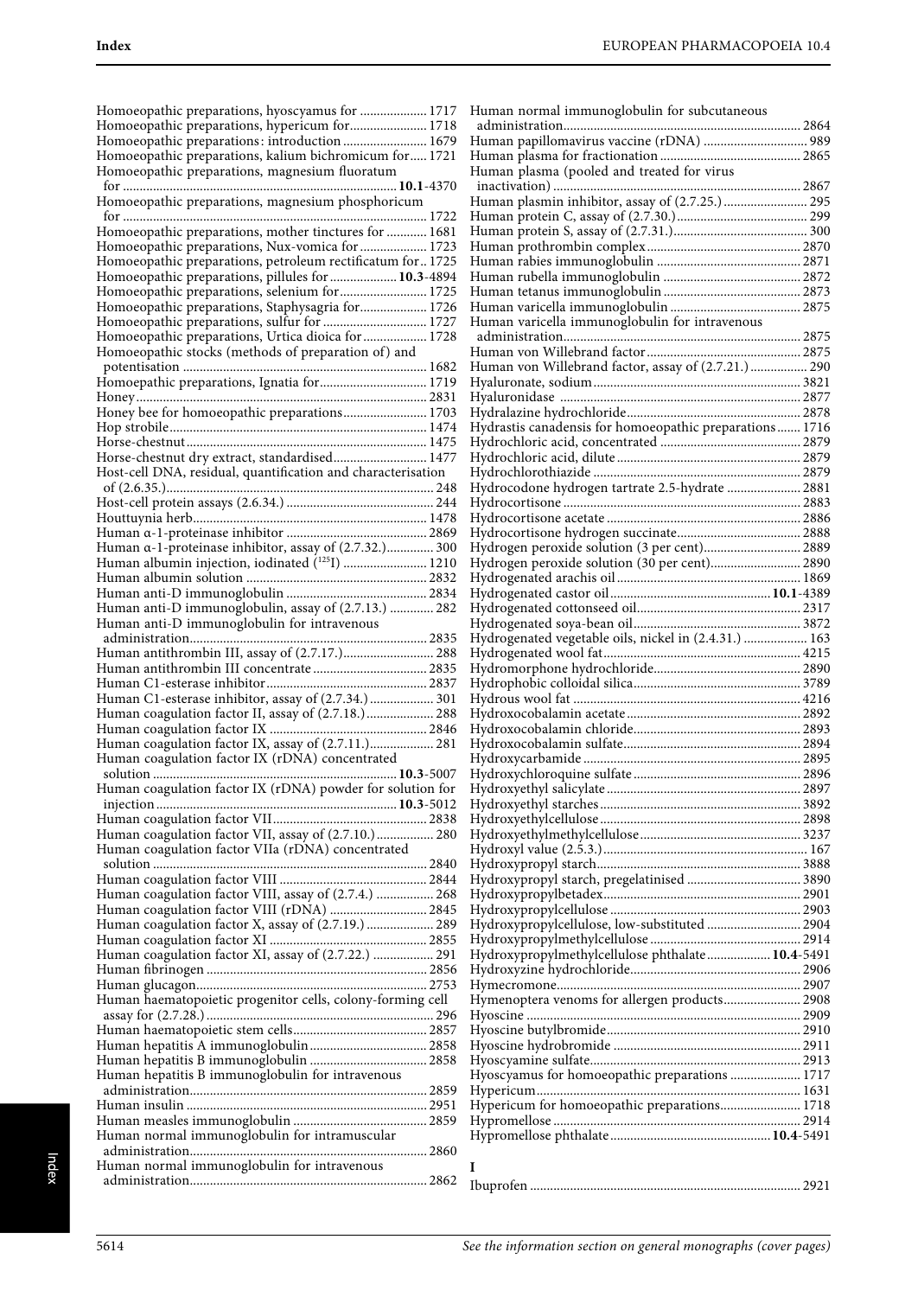|                                                                 | In                   |
|-----------------------------------------------------------------|----------------------|
|                                                                 | In                   |
|                                                                 | In                   |
|                                                                 | In                   |
| Identification and control of residual solvents                 | In                   |
| Identification of fatty oils by thin-layer chromatography       | $\overline{(}$<br>In |
|                                                                 | In                   |
| Identification of phenothiazines by thin-layer chromatography   | In                   |
|                                                                 | In                   |
| Identification reactions of ions and functional groups          | In                   |
|                                                                 | In                   |
|                                                                 | a                    |
|                                                                 | In                   |
| Ignatia for homoeopathic preparations  1719                     | In<br>In             |
|                                                                 | In                   |
|                                                                 | In                   |
|                                                                 | In                   |
|                                                                 | In                   |
| Immunoglobulin for human use, anti-T lymphocyte,                | $\epsilon$           |
|                                                                 | In                   |
| Immunoglobulin for intramuscular administration, human          | In                   |
|                                                                 | In                   |
| Immunoglobulin for intravenous administration, human            | In<br>In             |
| Immunoglobulin for intravenous administration, human            | In                   |
|                                                                 | In                   |
| Immunoglobulin for intravenous administration, human            | In                   |
|                                                                 | C                    |
| Immunoglobulin for intravenous administration, human            | In                   |
|                                                                 | V                    |
| Immunoglobulin for subcutaneous administration, human           | In                   |
|                                                                 | In<br>C              |
| Immunoglobulin, human anti-D, assay of (2.7.13.) 282            | In                   |
|                                                                 | In                   |
|                                                                 | In                   |
|                                                                 | In                   |
|                                                                 | In                   |
|                                                                 | In                   |
|                                                                 | $\mathfrak{p}$       |
| Immunoglobulin, test for anticomplementary activity of          | In<br>In             |
|                                                                 | In                   |
| Immunoglobulin, test for Fc function of (2.7.9.) 279            | In                   |
| Immunonephelometry for vaccine component assay                  | In                   |
|                                                                 | In                   |
| Immunosera and vaccines, phenol in (2.5.15.) 172                | In                   |
| Immunosera and vaccines, veterinary, evaluation of efficacy     | In                   |
| Immunosera and vaccines, veterinary, evaluation of safety       | In<br>In             |
|                                                                 | In                   |
| Immunosera for human use, animal 10.4-5385                      | In                   |
|                                                                 | In                   |
| Immunosera for veterinary use, evaluation of the safety of      | In                   |
|                                                                 | In                   |
|                                                                 | In                   |
| Impurities, elemental, determination of (2.4.20.) 144           | In                   |
| Impurities in substances for pharmaceutical use, control of     | In<br>In             |
| In vitro method(s) for the quality control of vaccines,         | In                   |
|                                                                 | In                   |
| In vivo assay of poliomyelitis vaccine (inactivated)            | In                   |
|                                                                 | In                   |
| Inactivated vaccines for veterinary use, healthy chicken flocks | In                   |
|                                                                 | In                   |
|                                                                 | In                   |
|                                                                 | In<br>In             |
| Indicators, approximate pH of solutions (2.2.4.) 25             |                      |
|                                                                 |                      |
|                                                                 | In<br>In             |

| Inductively coupled plasma-atomic emission spectrometry                                                                                                                                                                                                               |      |
|-----------------------------------------------------------------------------------------------------------------------------------------------------------------------------------------------------------------------------------------------------------------------|------|
|                                                                                                                                                                                                                                                                       |      |
| Inductively coupled plasma-mass spectrometry (2.2.58.)  108                                                                                                                                                                                                           |      |
| Infectious bovine rhinotracheitis vaccine (inactivated) 1120                                                                                                                                                                                                          |      |
| Infectious bovine rhinotracheitis vaccine (live) 10.2-4654                                                                                                                                                                                                            |      |
| Infectious bronchitis vaccine (inactivated), avian  10.2-4622                                                                                                                                                                                                         |      |
| Infectious bronchitis vaccine (live), avian  10.2-4623<br>Infectious bursal disease vaccine (inactivated),                                                                                                                                                            |      |
|                                                                                                                                                                                                                                                                       |      |
| Infectious bursal disease vaccine (live), avian 10.2-4627                                                                                                                                                                                                             |      |
| Infectious chicken anaemia vaccine (live)  10.2-4655                                                                                                                                                                                                                  |      |
| Infectious encephalomyelitis vaccine (live), avian 10.2-4628                                                                                                                                                                                                          |      |
| Infectious enteritis vaccine (inactivated), feline  1109                                                                                                                                                                                                              |      |
| Infectious enteritis vaccine (live), feline  10.2-4651                                                                                                                                                                                                                |      |
| Infectious laryngotracheitis vaccine (live), avian  10.2-4630                                                                                                                                                                                                         |      |
| Infectious pancreatic necrosis vaccine (inactivated,                                                                                                                                                                                                                  |      |
| oil-adjuvanted, injectable) for salmonids  1124                                                                                                                                                                                                                       |      |
| Infectious rhinotracheitis vaccine (live), turkey  10.2-4668                                                                                                                                                                                                          |      |
| Infliximab concentrated solution 10.3-5019                                                                                                                                                                                                                            |      |
| Influenza vaccine (inactivated), equine  1104                                                                                                                                                                                                                         |      |
| Influenza vaccine (inactivated), porcine 1142                                                                                                                                                                                                                         |      |
|                                                                                                                                                                                                                                                                       |      |
| Influenza vaccine (split virion, inactivated)  995                                                                                                                                                                                                                    |      |
| Influenza vaccine (surface antigen, inactivated) 996                                                                                                                                                                                                                  |      |
| Influenza vaccine (surface antigen, inactivated, prepared in                                                                                                                                                                                                          |      |
|                                                                                                                                                                                                                                                                       |      |
| Influenza vaccine (surface antigen, inactivated,                                                                                                                                                                                                                      |      |
|                                                                                                                                                                                                                                                                       | 1000 |
| Influenza vaccine (whole virion, inactivated)  1002                                                                                                                                                                                                                   |      |
| Influenza vaccine (whole virion, inactivated, prepared in cell                                                                                                                                                                                                        |      |
|                                                                                                                                                                                                                                                                       |      |
|                                                                                                                                                                                                                                                                       |      |
| Infrared absorption spectrophotometry (2.2.24.) 10.3-4753                                                                                                                                                                                                             |      |
| Infusions                                                                                                                                                                                                                                                             |      |
|                                                                                                                                                                                                                                                                       |      |
|                                                                                                                                                                                                                                                                       |      |
|                                                                                                                                                                                                                                                                       |      |
| Inhalation, preparations for: aerodynamic assessment of fine                                                                                                                                                                                                          |      |
|                                                                                                                                                                                                                                                                       |      |
|                                                                                                                                                                                                                                                                       |      |
|                                                                                                                                                                                                                                                                       |      |
|                                                                                                                                                                                                                                                                       |      |
| Injections or infusions, concentrates for  924                                                                                                                                                                                                                        |      |
|                                                                                                                                                                                                                                                                       |      |
|                                                                                                                                                                                                                                                                       |      |
|                                                                                                                                                                                                                                                                       |      |
|                                                                                                                                                                                                                                                                       |      |
|                                                                                                                                                                                                                                                                       |      |
|                                                                                                                                                                                                                                                                       |      |
|                                                                                                                                                                                                                                                                       |      |
|                                                                                                                                                                                                                                                                       |      |
|                                                                                                                                                                                                                                                                       |      |
|                                                                                                                                                                                                                                                                       |      |
|                                                                                                                                                                                                                                                                       |      |
|                                                                                                                                                                                                                                                                       |      |
|                                                                                                                                                                                                                                                                       |      |
|                                                                                                                                                                                                                                                                       |      |
| Insulin zinc injectable suspension  10.4-5499<br>Insulin zinc injectable suspension (amorphous)  10.4-5499                                                                                                                                                            |      |
|                                                                                                                                                                                                                                                                       |      |
|                                                                                                                                                                                                                                                                       |      |
|                                                                                                                                                                                                                                                                       |      |
|                                                                                                                                                                                                                                                                       |      |
|                                                                                                                                                                                                                                                                       |      |
|                                                                                                                                                                                                                                                                       |      |
|                                                                                                                                                                                                                                                                       |      |
|                                                                                                                                                                                                                                                                       |      |
| Insulin zinc injectable suspension (crystalline) 10.4-5499<br>Interferon alfa-2 concentrated solution  2963<br>Interferon beta-1a concentrated solution  2965<br>Interferon gamma-1b concentrated solution  2968<br>Intramammary preparations for veterinary use  913 |      |
| Intrauterine preparations for veterinary use  914                                                                                                                                                                                                                     |      |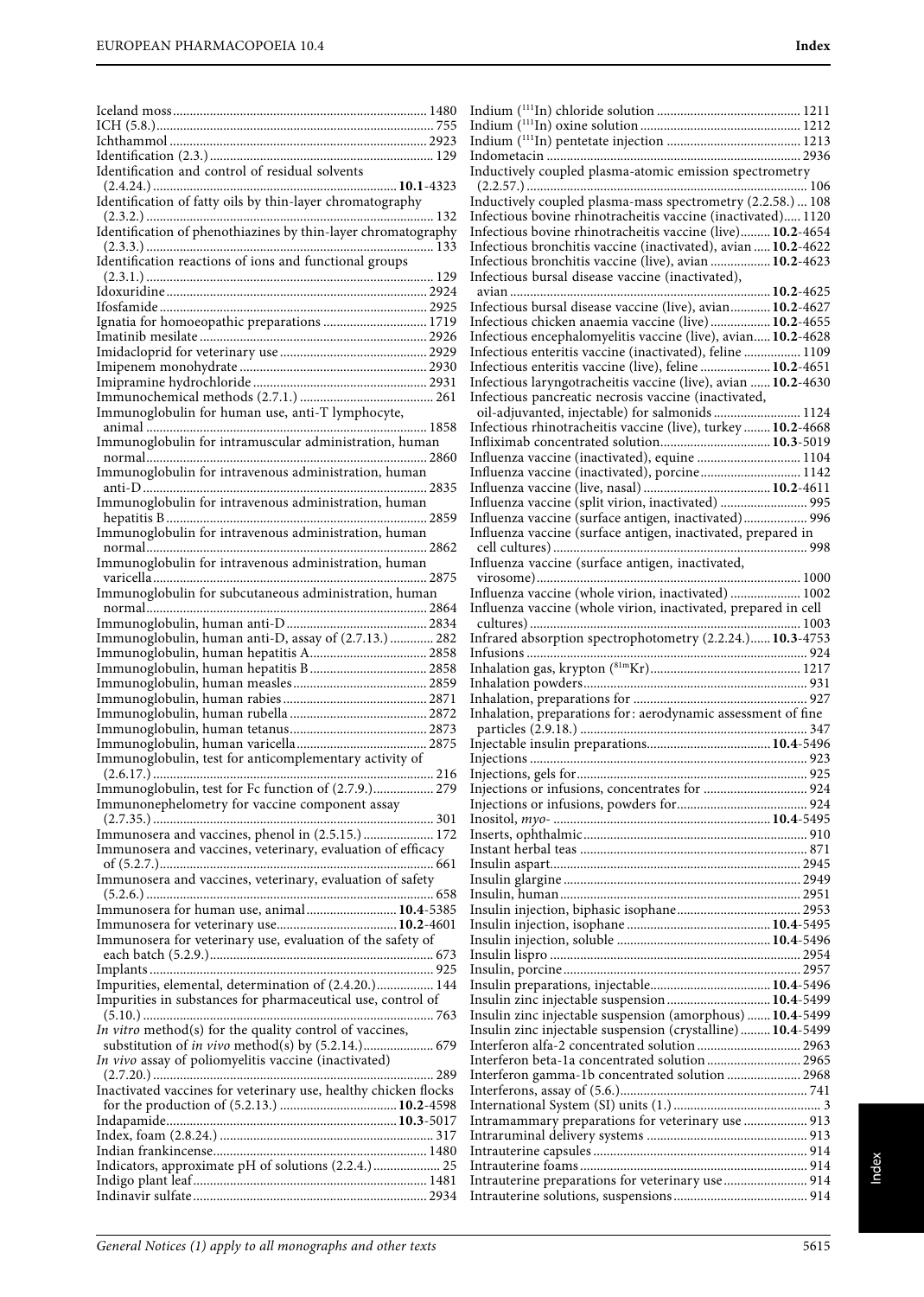| Iobenguane (1311) injection for diagnostic use 1214        |  |
|------------------------------------------------------------|--|
| Iobenguane (131I) injection for therapeutic use 1215       |  |
| Iobenguane sulfate for radiopharmaceutical prepara-        |  |
|                                                            |  |
|                                                            |  |
| Iodinated (125I) human albumin injection  1210             |  |
|                                                            |  |
|                                                            |  |
|                                                            |  |
|                                                            |  |
| Iodohippurate (sodium) dihydrate for radiopharmaceutical   |  |
|                                                            |  |
|                                                            |  |
|                                                            |  |
| Ionic concentration, potentiometric determination of using |  |
|                                                            |  |
| Ions and functional groups, identification reactions of    |  |
|                                                            |  |
| Ion-selective electrodes, potentiometric determination of  |  |
|                                                            |  |
|                                                            |  |
|                                                            |  |
|                                                            |  |
|                                                            |  |
|                                                            |  |
|                                                            |  |
| Ipecacuanha liquid extract, standardised  1483             |  |
|                                                            |  |
|                                                            |  |
|                                                            |  |
|                                                            |  |
|                                                            |  |
|                                                            |  |
| Irinotecan hydrochloride trihydrate 10.1-4429              |  |
|                                                            |  |
|                                                            |  |
|                                                            |  |
|                                                            |  |
|                                                            |  |
|                                                            |  |
|                                                            |  |
|                                                            |  |
|                                                            |  |
| 2998<br>Isomalt                                            |  |
|                                                            |  |
|                                                            |  |
|                                                            |  |
|                                                            |  |
|                                                            |  |
|                                                            |  |
|                                                            |  |
|                                                            |  |
|                                                            |  |
|                                                            |  |
| Isosorbide mononitrate, diluted  10.1-4434                 |  |
| Isotherms (sorption-desorption) and water activity,        |  |
| determination of (water-solid interactions) (2.9.39.) 394  |  |
|                                                            |  |
|                                                            |  |
|                                                            |  |
|                                                            |  |
|                                                            |  |
|                                                            |  |
|                                                            |  |
|                                                            |  |

| K                                                     |  |
|-------------------------------------------------------|--|
| Kalium bichromicum for homoeopathic preparations 1721 |  |
|                                                       |  |
|                                                       |  |
|                                                       |  |
|                                                       |  |
|                                                       |  |
|                                                       |  |
|                                                       |  |
|                                                       |  |
|                                                       |  |
|                                                       |  |
|                                                       |  |
|                                                       |  |
|                                                       |  |
|                                                       |  |

#### $\mathbf{L}$

| Laryngotracheitis vaccine (live), infectious, avian  10.2-4630<br>Laser light diffraction, particle size analysis by (2.9.31.)  373 |  |
|-------------------------------------------------------------------------------------------------------------------------------------|--|
|                                                                                                                                     |  |
|                                                                                                                                     |  |
|                                                                                                                                     |  |
|                                                                                                                                     |  |
|                                                                                                                                     |  |
|                                                                                                                                     |  |
|                                                                                                                                     |  |
|                                                                                                                                     |  |
|                                                                                                                                     |  |
|                                                                                                                                     |  |
|                                                                                                                                     |  |
|                                                                                                                                     |  |
| Leptospirosis vaccine (inactivated), bovine 1071                                                                                    |  |
|                                                                                                                                     |  |
|                                                                                                                                     |  |
|                                                                                                                                     |  |
| Leukaemia vaccine (inactivated), feline 1112                                                                                        |  |
|                                                                                                                                     |  |
|                                                                                                                                     |  |
|                                                                                                                                     |  |
|                                                                                                                                     |  |
|                                                                                                                                     |  |
|                                                                                                                                     |  |
|                                                                                                                                     |  |
|                                                                                                                                     |  |
|                                                                                                                                     |  |
|                                                                                                                                     |  |
|                                                                                                                                     |  |
| Levomepromazine hydrochloride 10.4-5503                                                                                             |  |
|                                                                                                                                     |  |
|                                                                                                                                     |  |
|                                                                                                                                     |  |
|                                                                                                                                     |  |
|                                                                                                                                     |  |

J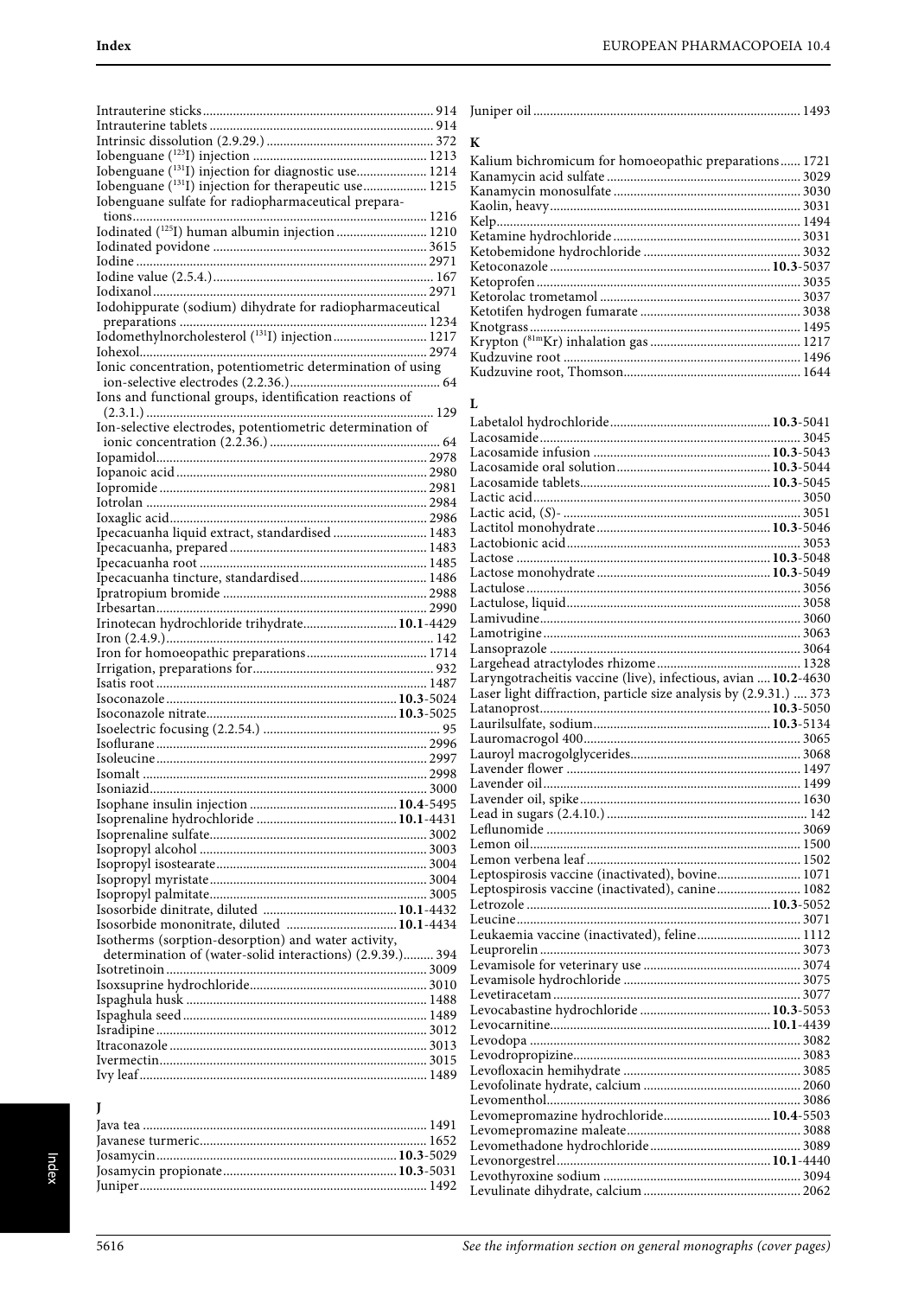| Lidocaine hydrochloride monohydrate  3097                      |  |
|----------------------------------------------------------------|--|
|                                                                |  |
|                                                                |  |
|                                                                |  |
|                                                                |  |
|                                                                |  |
|                                                                |  |
|                                                                |  |
| Limit tests, standard solutions for (4.1.2.) 10.4-5349         |  |
|                                                                |  |
| Linen thread, sterile, in distributor for veterinary use  1282 |  |
|                                                                |  |
|                                                                |  |
|                                                                |  |
|                                                                |  |
| Lipophilic solid dosage forms, dissolution test for            |  |
|                                                                |  |
|                                                                |  |
|                                                                |  |
|                                                                |  |
|                                                                |  |
|                                                                |  |
|                                                                |  |
|                                                                |  |
|                                                                |  |
|                                                                |  |
|                                                                |  |
| Liquid preparations for cutaneous application  916             |  |
| Liquid preparations for cutaneous application, veterinary 941  |  |
|                                                                |  |
|                                                                |  |
|                                                                |  |
|                                                                |  |
|                                                                |  |
| Liquids, clarity and degree of opalescence of (2.2.1.)  21     |  |
| Liquorice dry extract for flavouring purposes  1508            |  |
|                                                                |  |
|                                                                |  |
|                                                                |  |
|                                                                |  |
|                                                                |  |
| Live biotherapeutic products for human use  876                |  |
|                                                                |  |
| Live biotherapeutic products, microbiological examination      |  |
| of (tests for enumeration of microbial contaminants)           |  |
|                                                                |  |
| Live biotherapeutic products, microbiological examination of   |  |
| (tests for specified micro-organisms) (2.6.38.)  255           |  |
|                                                                |  |
|                                                                |  |
|                                                                |  |
|                                                                |  |
|                                                                |  |
|                                                                |  |
|                                                                |  |
|                                                                |  |
|                                                                |  |
|                                                                |  |
|                                                                |  |
|                                                                |  |
|                                                                |  |
|                                                                |  |
|                                                                |  |
|                                                                |  |
|                                                                |  |
| Low-substituted hydroxypropylcellulose 2904                    |  |
|                                                                |  |
|                                                                |  |
|                                                                |  |
|                                                                |  |
| Lutetium ( <sup>177</sup> Lu) solution for radiolabelling 1218 |  |
|                                                                |  |
|                                                                |  |
|                                                                |  |

| М                                                                                                    |
|------------------------------------------------------------------------------------------------------|
|                                                                                                      |
|                                                                                                      |
|                                                                                                      |
|                                                                                                      |
|                                                                                                      |
|                                                                                                      |
|                                                                                                      |
|                                                                                                      |
| Macrogol poly(vinyl alcohol) grafted copolymer  3140                                                 |
|                                                                                                      |
|                                                                                                      |
|                                                                                                      |
|                                                                                                      |
|                                                                                                      |
|                                                                                                      |
|                                                                                                      |
|                                                                                                      |
|                                                                                                      |
| Magnesium aluminometasilicate 10.4-5509                                                              |
| Magnesium and alkaline-earth metals (2.4.7.) 139                                                     |
|                                                                                                      |
|                                                                                                      |
|                                                                                                      |
| Magnesium chloride hexahydrate  10.3-5061                                                            |
|                                                                                                      |
|                                                                                                      |
|                                                                                                      |
| Magnesium fluoratum for homoeopathic preparations 10.1-                                              |
| 4370                                                                                                 |
|                                                                                                      |
|                                                                                                      |
|                                                                                                      |
|                                                                                                      |
|                                                                                                      |
|                                                                                                      |
| Magnesium phosphoricum for homoeopathic                                                              |
|                                                                                                      |
|                                                                                                      |
| Magnesium sulfate heptahydrate 10.3-5063                                                             |
|                                                                                                      |
|                                                                                                      |
|                                                                                                      |
|                                                                                                      |
|                                                                                                      |
|                                                                                                      |
|                                                                                                      |
|                                                                                                      |
|                                                                                                      |
|                                                                                                      |
|                                                                                                      |
|                                                                                                      |
| Management of extraneous agents in immunological<br>veterinary medicinal products (5.2.5.) 10.2-4590 |
|                                                                                                      |
|                                                                                                      |
|                                                                                                      |
| Manganese glycerophosphate, hydrated  3174                                                           |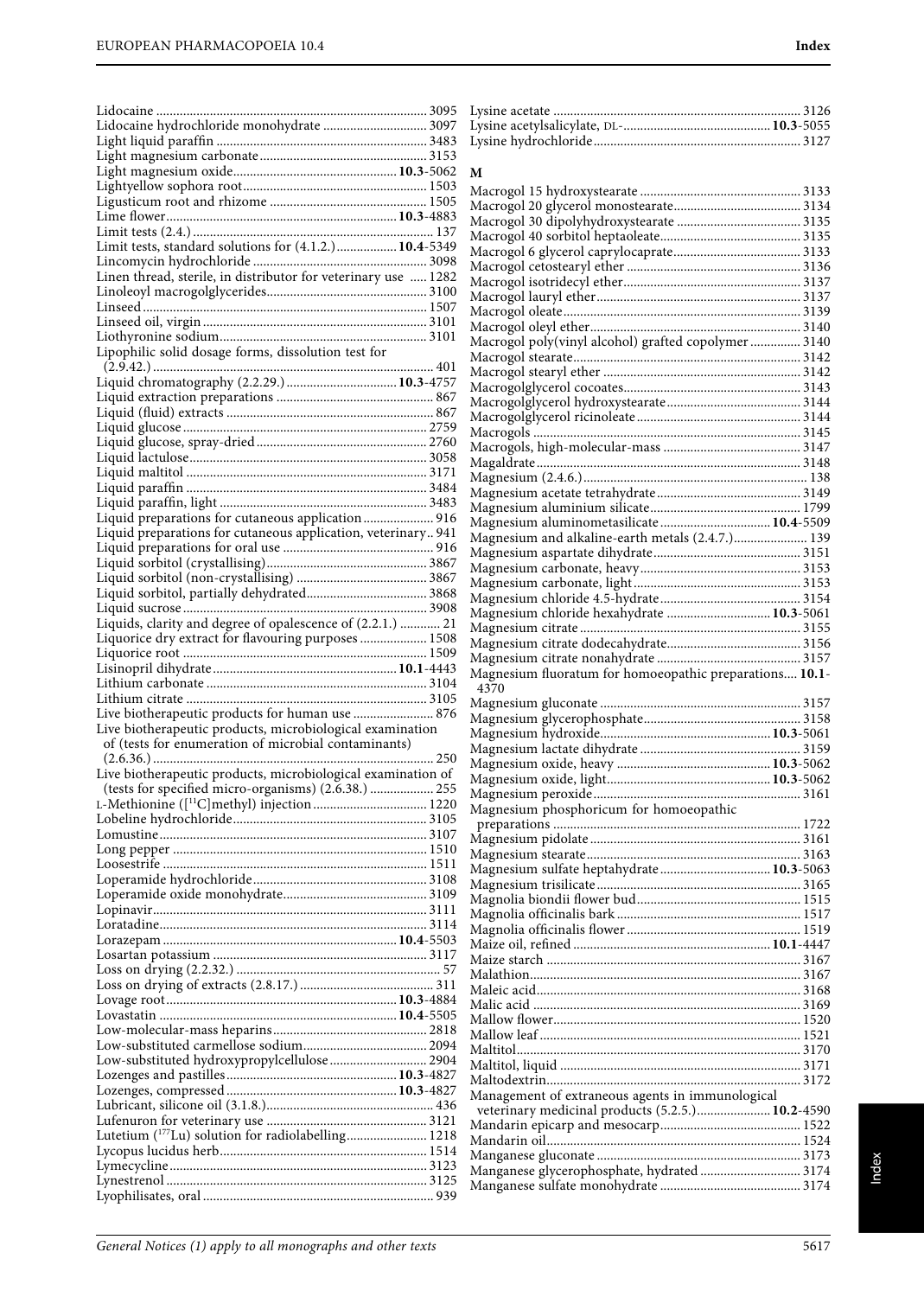| Mannheimia vaccine (inactivated) for cattle 1125               | Menir          |
|----------------------------------------------------------------|----------------|
| Mannheimia vaccine (inactivated) for sheep  1126               | vacci          |
|                                                                | Menir<br>vacci |
|                                                                | Menir          |
|                                                                | Menir          |
|                                                                | Mentl          |
|                                                                | Mepiy          |
|                                                                | Mepy:          |
| Mass spectrometry, inductively coupled plasma- (2.2.58.) 108   | Merca          |
| Mass uniformity of delivered doses from multidose containers   | Mercu<br>Mercu |
| Mass uniformity of single-dose preparations (2.9.5.)  335      | solid          |
|                                                                | Merop          |
|                                                                | Mesal          |
| Materials based on non-plasticised poly(vinyl chloride)        | Mesna          |
| for containers for non-injectable, aqueous solutions           | Meste          |
| 437                                                            | Mestr          |
| Materials based on non-plasticised poly(vinyl chloride) for    | Metab<br>Metab |
| containers for solid dosage forms for oral administration      | Metac          |
| Materials based on plasticised poly(vinyl chloride) for        | Metal          |
| containers for aqueous solutions for intravenous infusion      | Metal          |
| 445                                                            | (2.4.5)        |
| Materials based on plasticised poly(vinyl chloride) for        | Metar          |
| containers for human blood and blood components                | Meter          |
| Materials based on plasticised poly(vinyl chloride) for        | press<br>Meter |
| tubing used in sets for the transfusion of blood and blood     | Metfo          |
|                                                                | Metha          |
| Materials for containers for human blood and blood             | Metha          |
|                                                                | Metha          |
| Materials used for the manufacture of containers (3.1.) 423    | 30 p           |
|                                                                | Metha          |
|                                                                | Metha          |
|                                                                | Metha<br>Metha |
|                                                                | Metha          |
| Measles, mumps and rubella vaccine (live) 1005                 | Metha          |
| Measles, mumps, rubella and varicella vaccine (live)  1006     | subs           |
|                                                                | Metha          |
| Measurement and detection of radioactivity (2.2.66.)  119      | (2.5.          |
| Measurement of consistency by penetrometry (2.9.9.) 337        | Metha<br>meth  |
|                                                                | Metha          |
|                                                                | (2.5.          |
|                                                                | Metha          |
| Medicated chewing gums, dissolution test for (2.9.25.) 365     | Metha          |
| Medicated feeding stuffs for veterinary use, premixes for  927 | Methe          |
|                                                                | Methi          |
|                                                                | Methi<br>Methi |
|                                                                | Metho          |
|                                                                | Metho          |
|                                                                | pote:          |
|                                                                | Metho          |
| Medronic acid for radiopharmaceutical preparations  1219       | Metho          |
|                                                                | Methy          |
|                                                                | subsi<br>Methy |
|                                                                | subsi          |
|                                                                | Methy          |
|                                                                | meth           |
|                                                                | Methy          |
|                                                                | subsi          |
|                                                                | Methy          |
|                                                                | Methy<br>Methy |
|                                                                | Methy          |
|                                                                | Methy          |
| Melting point - open capillary method (2.2.15.)  33            | Methy          |
|                                                                | Methy          |

| Meningococcal group A, C, W135 and Y conjugate                                                                             |
|----------------------------------------------------------------------------------------------------------------------------|
| vaccine<br>1009<br>Meningococcal group C and haemophilus type b conjugate                                                  |
|                                                                                                                            |
| Meningococcal group C conjugate vaccine  1010                                                                              |
| Meningococcal polysaccharide vaccine  1012                                                                                 |
|                                                                                                                            |
|                                                                                                                            |
|                                                                                                                            |
| Mercury porosimetry, porosity and pore-size distribution of                                                                |
|                                                                                                                            |
|                                                                                                                            |
|                                                                                                                            |
|                                                                                                                            |
|                                                                                                                            |
|                                                                                                                            |
|                                                                                                                            |
| Metal catalyst or metal reagent residues (5.20.) 815<br>Metal catalyst or metal reagent residues, determination of         |
|                                                                                                                            |
|                                                                                                                            |
| Metered-dose preparations for inhalation, non-                                                                             |
| Metered-dose preparations for inhalation, pressurised 928                                                                  |
|                                                                                                                            |
| Methacrylate copolymer, basic butylated 1925<br>Methacrylic acid - ethyl acrylate copolymer (1:1) 3214                     |
| Methacrylic acid - ethyl acrylate copolymer (1:1) dispersion                                                               |
|                                                                                                                            |
| Methacrylic acid - methyl methacrylate copolymer (1:1) 3217<br>Methacrylic acid - methyl methacrylate copolymer (1:2) 3218 |
|                                                                                                                            |
|                                                                                                                            |
| Methane intermix (2 per cent) in nitrogen  3221<br>Methanesulfonate (methyl, ethyl and isopropyl) in active                |
|                                                                                                                            |
| Methanesulfonic acid, methanesulfonyl chloride in                                                                          |
| Methanesulfonic acid, methyl, ethyl and isopropyl                                                                          |
|                                                                                                                            |
| Methanesulfonyl chloride in methanesulfonic acid                                                                           |
|                                                                                                                            |
| Methanol and 2-propanol, test for (2.9.11.)  342                                                                           |
|                                                                                                                            |
|                                                                                                                            |
|                                                                                                                            |
| Methods of preparation of homoeopathic stocks and                                                                          |
|                                                                                                                            |
| Methods of preparation of sterile products (5.1.1.)  619                                                                   |
| Methyl, ethyl and isopropyl benzenesulfonate in active                                                                     |
|                                                                                                                            |
| Methyl, ethyl and isopropyl methanesulfonate in active                                                                     |
| Methyl, ethyl and isopropyl methanesulfonate in                                                                            |
|                                                                                                                            |
| Methyl, ethyl and isopropyl toluenesulfonate in active                                                                     |
|                                                                                                                            |
|                                                                                                                            |
| Methyl methacrylate – methacrylic acid copolymer (1:1) 3217                                                                |
| Methyl methacrylate - methacrylic acid copolymer (1:2)3218                                                                 |
|                                                                                                                            |
| Methyl parahydroxybenzoate, sodium 3830                                                                                    |
|                                                                                                                            |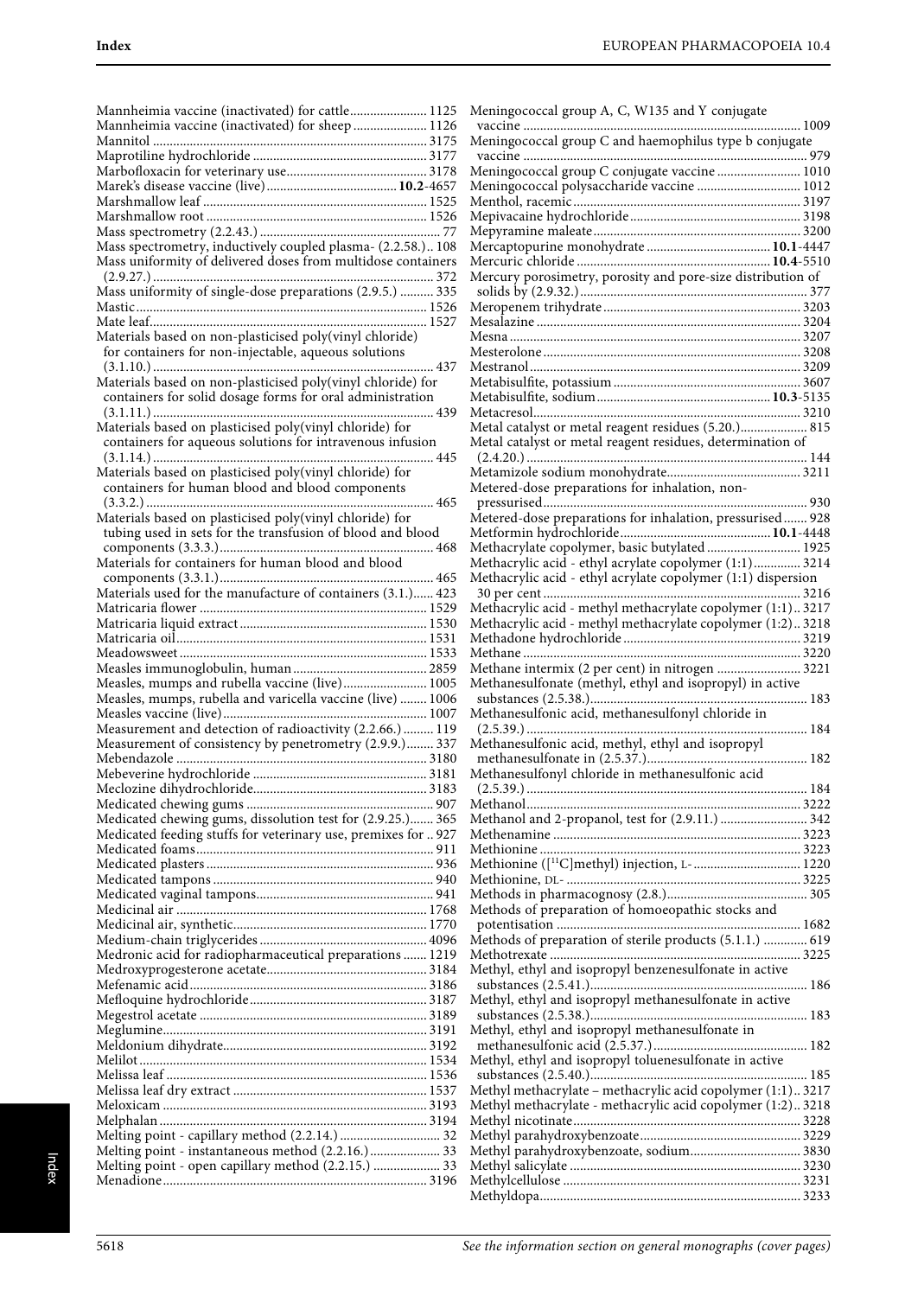|                                                               | M              |
|---------------------------------------------------------------|----------------|
|                                                               | M              |
|                                                               | М              |
|                                                               | М              |
| Methylpentoses in polysaccharide vaccines (2.5.21.) 173       | М              |
|                                                               |                |
|                                                               | М              |
|                                                               | М              |
|                                                               | M              |
|                                                               | M              |
| Methylprednisolone hydrogen succinate 3245                    | М              |
|                                                               | М              |
|                                                               | М              |
|                                                               | М              |
|                                                               | М              |
|                                                               | (              |
|                                                               | M              |
| Metoclopramide hydrochloride monohydrate 3253                 | M              |
|                                                               | М              |
|                                                               | М              |
|                                                               | М              |
|                                                               | M              |
|                                                               | М              |
|                                                               | М              |
|                                                               | M              |
|                                                               | М              |
|                                                               | M              |
|                                                               | М              |
| Microbial enumeration tests (microbiological examination of   |                |
|                                                               | М              |
|                                                               | М              |
| Microbiological assay of antibiotics (2.7.2.)  262            | М              |
| Microbiological examination of cell-based preparations        | Mı             |
|                                                               | M١             |
| Microbiological examination of herbal medicinal products for  | Mı             |
| oral use and extracts used in their preparation (2.6.31.) 239 | $\binom{3}{4}$ |
| Microbiological examination of live biotherapeutic            | M١             |
| products: tests for enumeration of microbial contaminants     | M١             |
|                                                               |                |
|                                                               | Mı             |
|                                                               | M١             |
| Microbiological examination of live biotherapeutic products:  | M١             |
| tests for specified micro-organisms (2.6.38.)  255            |                |
| Microbiological examination of non-sterile products:          | M١             |
| microbial enumeration tests (2.6.12.)  10.3-4765              | M۰             |
| Microbiological examination of non-sterile products: test for | M۰             |
| specified micro-organisms (2.6.13.)  10.3-4769                | M۰             |
| Microbiological quality, alternative methods for control of   | M۰             |
|                                                               | M              |
| Microbiological quality of herbal medicinal products for oral | m              |
| use and extracts used in their preparation (5.1.8.) 638       | M              |
| Microbiological quality of non-sterile pharmaceutical         | M۰             |
| preparations and substances for pharmaceutical use            | M۰             |
|                                                               |                |
|                                                               | N              |
| Microcalorimetry and solution calorimetry, characterisation   | Nε             |
|                                                               | $N-$           |
|                                                               |                |
| Microcrystalline cellulose and carmellose sodium  3269        | $N-$<br>Na     |
| Microscopic examination of herbal drugs (2.8.23)  317         |                |
|                                                               | Na             |
|                                                               | Na             |
|                                                               | Na             |
|                                                               | Na             |
| Milk thistle dry extract, refined and standardised  1538      | Na             |
|                                                               | $\left($       |
|                                                               | Nε             |
| Minimising the risk of transmitting animal spongiform         | Nε             |
| encephalopathy agents via human and veterinary medicinal      | Na             |
|                                                               | Na             |
| Minocycline hydrochloride dihydrate 10.3-5065                 | Na             |
|                                                               | Nε             |
|                                                               | Na             |
|                                                               | Na             |
|                                                               | Nε             |
|                                                               | Na             |
|                                                               | Na             |

| Molecular mass distribution in dextrans (2.2.39.)10.3-4760  |  |
|-------------------------------------------------------------|--|
|                                                             |  |
|                                                             |  |
|                                                             |  |
|                                                             |  |
|                                                             |  |
|                                                             |  |
|                                                             |  |
| Monographs on herbal drug extracts (information chapter)    |  |
|                                                             |  |
|                                                             |  |
|                                                             |  |
|                                                             |  |
|                                                             |  |
|                                                             |  |
|                                                             |  |
|                                                             |  |
| Mother tinctures for homoeopathic preparations 1681         |  |
|                                                             |  |
|                                                             |  |
|                                                             |  |
|                                                             |  |
|                                                             |  |
|                                                             |  |
|                                                             |  |
|                                                             |  |
|                                                             |  |
| Multidose containers, uniformity of mass of delivered doses |  |
|                                                             |  |
| Multivariate statistical process control (5.28.)  10.4-5377 |  |
| Mumps, measles and rubella vaccine (live) 1005              |  |
| Mumps, measles, rubella and varicella vaccine (live)  1006  |  |
|                                                             |  |
|                                                             |  |
|                                                             |  |
|                                                             |  |
|                                                             |  |
|                                                             |  |
|                                                             |  |
|                                                             |  |
|                                                             |  |
|                                                             |  |
|                                                             |  |
| Myxomatosis vaccine (live) for rabbits  10.2-4659           |  |
|                                                             |  |

| Names of herbal drugs used in traditional Chinese medicine |  |
|------------------------------------------------------------|--|
|                                                            |  |
|                                                            |  |
|                                                            |  |
|                                                            |  |
|                                                            |  |
|                                                            |  |
|                                                            |  |
|                                                            |  |
|                                                            |  |
|                                                            |  |
|                                                            |  |
|                                                            |  |
|                                                            |  |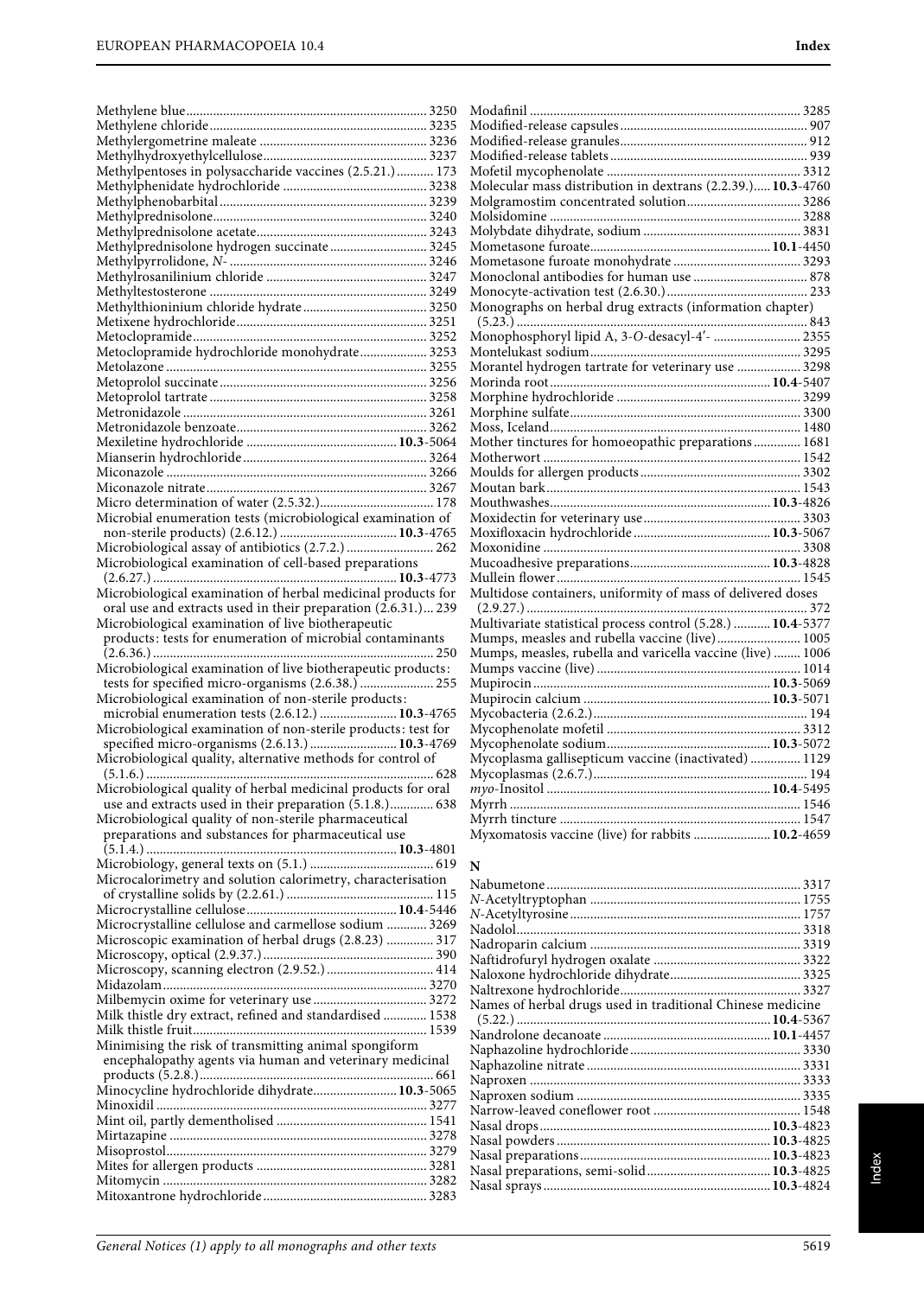| Nebulisation, characterisation of preparations for             |  |
|----------------------------------------------------------------|--|
|                                                                |  |
|                                                                |  |
|                                                                |  |
|                                                                |  |
| Neonatal piglet colibacillosis vaccine (inactivated) 1132      |  |
| Neonatal ruminant colibacillosis vaccine (inactivated) 1133    |  |
|                                                                |  |
|                                                                |  |
|                                                                |  |
|                                                                |  |
|                                                                |  |
| Neurovirulence test of live viral vaccines (2.6.18.) 218       |  |
|                                                                |  |
|                                                                |  |
| Newcastle disease vaccine (inactivated) 10.2-4660              |  |
|                                                                |  |
|                                                                |  |
|                                                                |  |
|                                                                |  |
| Nickel in hydrogenated vegetable oils (2.4.31.)  163           |  |
|                                                                |  |
|                                                                |  |
|                                                                |  |
|                                                                |  |
|                                                                |  |
|                                                                |  |
|                                                                |  |
|                                                                |  |
|                                                                |  |
|                                                                |  |
|                                                                |  |
|                                                                |  |
| Nilotinib hydrochloride monohydrate 3365                       |  |
|                                                                |  |
|                                                                |  |
|                                                                |  |
|                                                                |  |
|                                                                |  |
|                                                                |  |
|                                                                |  |
|                                                                |  |
|                                                                |  |
| Nitrogen determination by sulfuric acid digestion (2.5.9.) 170 |  |
| Nitrogen determination, primary aromatic amino (2.5.8.) 169    |  |
|                                                                |  |
| Nitrogen monoxide and nitrogen dioxide in gases                |  |
|                                                                |  |
|                                                                |  |
|                                                                |  |
|                                                                |  |
|                                                                |  |
|                                                                |  |
|                                                                |  |
| NMR spectrometry, peptide identification by (2.2.64.) 118      |  |
|                                                                |  |
|                                                                |  |
| Non-sterile pharmaceutical preparations and substances         |  |
| for pharmaceutical use, microbiological quality of             |  |
|                                                                |  |
| Non-sterile products, microbiological examination of           |  |
| (microbial enumeration tests) (2.6.12.)  10.3-4765             |  |
| Non-sterile products, microbiological examination of (test for |  |
| specified micro-organisms) (2.6.13.) 10.3-4769                 |  |
|                                                                |  |

| Normal immunoglobulin for intramuscular administration,   |  |
|-----------------------------------------------------------|--|
|                                                           |  |
| Normal immunoglobulin for intravenous administration,     |  |
|                                                           |  |
| Normal immunoglobulin for subcutaneous administration,    |  |
|                                                           |  |
|                                                           |  |
|                                                           |  |
|                                                           |  |
|                                                           |  |
| Nuclear magnetic resonance spectrometry (2.2.33.) 58      |  |
| Nuclear magnetic resonance spectrometry, peptide          |  |
|                                                           |  |
| Nucleated cell count and viability (2.7.29.)  297         |  |
| Nucleic acid amplification techniques (2.6.21.)  219      |  |
| Nucleic acids in polysaccharide vaccines (2.5.17.)  172   |  |
| Numeration of CD34/CD45+ cells in haematopoietic products |  |
|                                                           |  |
|                                                           |  |
| Nux-vomica for homoeopathic preparations 1723             |  |
|                                                           |  |

#### **O**

| O-Acetyl in polysaccharide vaccines (2.5.19.) 173               |
|-----------------------------------------------------------------|
|                                                                 |
|                                                                 |
|                                                                 |
|                                                                 |
|                                                                 |
|                                                                 |
|                                                                 |
|                                                                 |
|                                                                 |
| Oils, fatty, identification by thin-layer chromatography        |
|                                                                 |
|                                                                 |
| Oils rich in omega-3 acids, composition of fatty acids in       |
|                                                                 |
| Oils rich in omega-3 acids, total cholesterol in (2.4.32.)  163 |
|                                                                 |
|                                                                 |
| Olanzapine embonate monohydrate  10.2-4677                      |
| Olanzapine pamoate monohydrate  10.2-4677                       |
|                                                                 |
|                                                                 |
|                                                                 |
|                                                                 |
|                                                                 |
|                                                                 |
|                                                                 |
|                                                                 |
|                                                                 |
|                                                                 |
| Omega-3 acids, composition of fatty acids in oils rich in       |
|                                                                 |
|                                                                 |
| Omega-3 acids, total cholesterol in oils rich in (2.4.32.)  163 |
|                                                                 |
|                                                                 |
|                                                                 |
|                                                                 |
|                                                                 |
|                                                                 |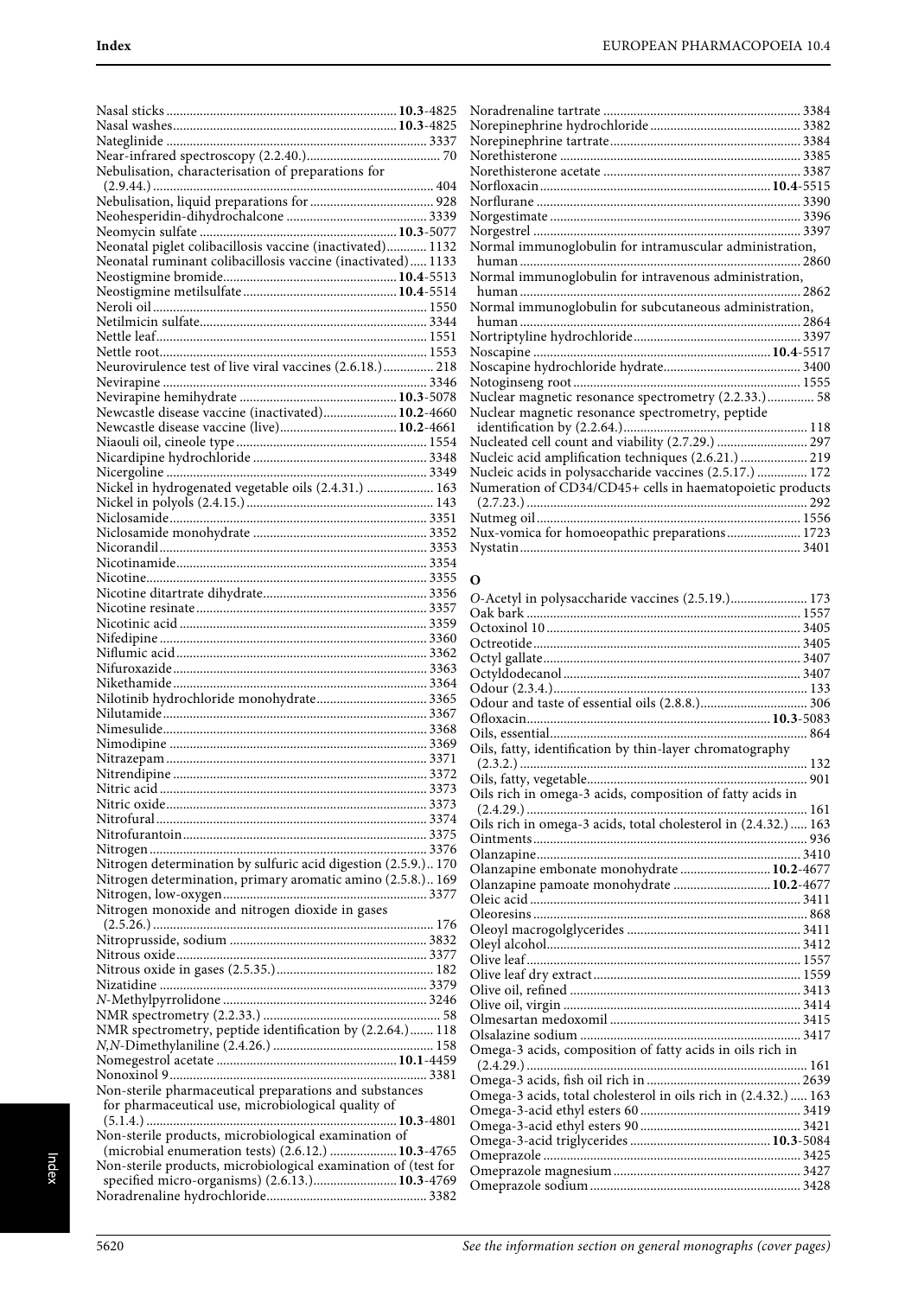| Ondansetron hydrochloride dihydrate  10.4-5521             |                                                                  |
|------------------------------------------------------------|------------------------------------------------------------------|
| Opalescence of liquids, clarity and degree of (2.2.1.) 21  | Papillomavirus vaccine (rDNA), human  989                        |
|                                                            |                                                                  |
|                                                            |                                                                  |
|                                                            |                                                                  |
|                                                            |                                                                  |
|                                                            |                                                                  |
|                                                            |                                                                  |
|                                                            |                                                                  |
|                                                            |                                                                  |
|                                                            |                                                                  |
| Oral solutions, emulsions and suspensions 917              |                                                                  |
| Oral use, veterinary semi-solid preparations for  942      |                                                                  |
|                                                            |                                                                  |
|                                                            |                                                                  |
|                                                            |                                                                  |
| Organ preservation, solutions for  10.3-5135               |                                                                  |
| Oriental cashew for homoeopathic preparations  1702        |                                                                  |
|                                                            |                                                                  |
|                                                            |                                                                  |
|                                                            |                                                                  |
|                                                            | Parainfluenza virus vaccine (live), bovine  10.2-4633            |
|                                                            | Parainfluenza virus vaccine (live), canine  10.2-4640            |
| Oromucosal preparations, semi-solid 10.3-4826              | Paramyxovirus 1 (Newcastle disease) vaccine (inactivated),       |
| Oromucosal solutions, emulsions and suspensions  10.3-4826 |                                                                  |
|                                                            | Paramyxovirus 1 (Newcastle disease) vaccine (live),              |
|                                                            |                                                                  |
|                                                            | Paramyxovirus 3 vaccine (inactivated) for turkeys,               |
|                                                            |                                                                  |
|                                                            |                                                                  |
|                                                            | Parenteral preparations, depyrogenation of items used in the     |
|                                                            |                                                                  |
|                                                            | Parenteral preparations, test for extractable volume of          |
|                                                            |                                                                  |
|                                                            |                                                                  |
|                                                            | Paroxetine hydrochloride hemihydrate  10.4-5527                  |
|                                                            | Particle size analysis by laser light diffraction (2.9.31.)  373 |
|                                                            | Particles, fine, aerodynamic assessment of in preparations for   |
|                                                            |                                                                  |
|                                                            | Particle-size distribution estimation by analytical sieving      |
|                                                            |                                                                  |
|                                                            | Particulate contamination, recommendations on testing of:        |
|                                                            |                                                                  |
|                                                            | Particulate contamination: sub-visible particles                 |
|                                                            | Particulate contamination: visible particles (2.9.20.) 362       |
|                                                            | Parvovirosis vaccine (inactivated), canine 1085                  |
|                                                            | Parvovirosis vaccine (inactivated), porcine 10.2-4663            |
|                                                            | Parvovirosis vaccine (live), canine 10.2-4641                    |
|                                                            |                                                                  |
|                                                            |                                                                  |
|                                                            |                                                                  |
|                                                            | Pasteurella vaccine (inactivated) for sheep 1138                 |
|                                                            |                                                                  |
| P                                                          |                                                                  |
|                                                            | Patches, transdermal, dissolution test for (2.9.4.) 333          |
|                                                            |                                                                  |
|                                                            |                                                                  |
|                                                            |                                                                  |
| Pancreatic necrosis vaccine (inactivated, oil-adjuvanted,  |                                                                  |
|                                                            |                                                                  |
|                                                            | Penetrometry, measurement of consistency by (2.9.9.)  337        |
| Panleucopenia vaccine (inactivated), feline  1109          |                                                                  |
| Panleucopenia vaccine (live), feline  10.2-4651            |                                                                  |
|                                                            | Penicillin G (procaine) monohydrate 10.4-5436                    |
| $104 - 5442$<br>Pantothenate calcium                       |                                                                  |
|                                                            |                                                                  |

Pantothenate, calcium ...................................................**10.4**-5442

Penicillin V.....................................................................**10.2**-4683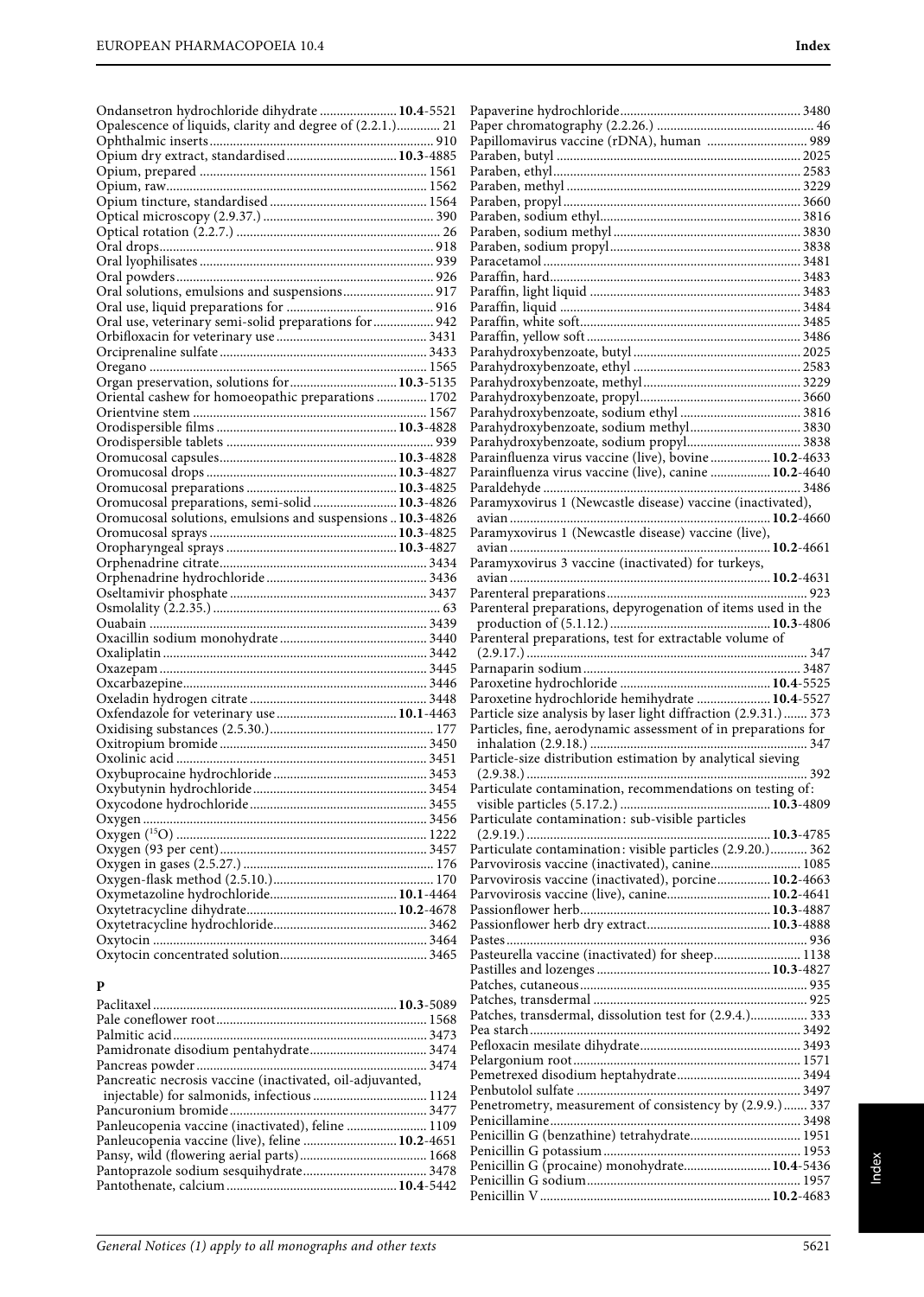| Pentetate sodium calcium for radiopharmaceutical              |
|---------------------------------------------------------------|
|                                                               |
|                                                               |
|                                                               |
|                                                               |
|                                                               |
|                                                               |
|                                                               |
|                                                               |
|                                                               |
|                                                               |
|                                                               |
|                                                               |
|                                                               |
|                                                               |
|                                                               |
|                                                               |
|                                                               |
|                                                               |
| Peptide identification by nuclear magnetic resonance          |
|                                                               |
|                                                               |
|                                                               |
| Peptides, synthetic, acetic acid in (2.5.34.)  181            |
|                                                               |
|                                                               |
|                                                               |
|                                                               |
|                                                               |
|                                                               |
|                                                               |
|                                                               |
|                                                               |
|                                                               |
| Pertussis (acellular, component), diphtheria and tetanus      |
|                                                               |
| Pertussis (acellular, component), diphtheria and tetanus      |
|                                                               |
| vaccine (adsorbed, reduced antigen(s) content)10.3-4835       |
| Pertussis (acellular, component), diphtheria, tetanus and     |
| haemophilus type b conjugate vaccine (adsorbed)10.3-4839      |
|                                                               |
| Pertussis (acellular, component), diphtheria, tetanus and     |
| hepatitis B (rDNA) vaccine (adsorbed)  10.3-4841              |
| Pertussis (acellular, component), diphtheria, tetanus and     |
|                                                               |
| poliomyelitis (inactivated) vaccine (adsorbed) 10.3-4843      |
| Pertussis (acellular, component), diphtheria, tetanus and     |
| poliomyelitis (inactivated) vaccine (adsorbed, reduced        |
| antigen(s) content)<br>10.3-4844                              |
|                                                               |
| Pertussis (acellular, component), diphtheria, tetanus,        |
| hepatitis B (rDNA), poliomyelitis (inactivated) and           |
| haemophilus type b conjugate vaccine (adsorbed)10.3-4846      |
|                                                               |
| Pertussis (acellular, component), diphtheria, tetanus,        |
| poliomyelitis (inactivated) and haemophilus type b conjugate  |
|                                                               |
|                                                               |
|                                                               |
| Pertussis vaccine (acellular), assay of (2.7.16.) 286         |
| Pertussis vaccine (acellular, component, adsorbed) 1015       |
|                                                               |
| Pertussis vaccine (acellular, co-purified, adsorbed) 1016     |
|                                                               |
|                                                               |
| Pertussis vaccine (whole cell, adsorbed) 1018                 |
| Pertussis vaccine (whole cell), assay of (2.7.7.)  274        |
| Pertussis (whole cell), diphtheria and tetanus vaccine        |
|                                                               |
|                                                               |
| Pertussis (whole cell), diphtheria, tetanus and poliomyelitis |
| (inactivated) vaccine (adsorbed)  10.3-4851                   |
|                                                               |
| Pertussis (whole cell), diphtheria, tetanus, poliomyelitis    |
| (inactivated) and haemophilus type b conjugate vaccine        |
|                                                               |
|                                                               |
|                                                               |
|                                                               |
| Pessaries and suppositories, disintegration of (2.9.2.)  325  |
|                                                               |
|                                                               |
|                                                               |
| Petroleum rectificatum for homoeopathic preparations  1725    |
|                                                               |
| I                                                             |
| pH, potentiometric determination of (2.2.3.)  24              |

| Pharmaceutical technical procedures (2.9.)  323             |  |
|-------------------------------------------------------------|--|
|                                                             |  |
|                                                             |  |
|                                                             |  |
|                                                             |  |
|                                                             |  |
|                                                             |  |
|                                                             |  |
| Phenol in immunosera and vaccines (2.5.15.)  172            |  |
|                                                             |  |
|                                                             |  |
|                                                             |  |
| Phenothiazines, identification by thin-layer chromatography |  |
|                                                             |  |
|                                                             |  |
|                                                             |  |
| Phenoxymethylpenicillin (benzathine) tetrahydrate 3531      |  |
| Phenoxymethylpenicillin potassium  10.2-4684                |  |
|                                                             |  |
|                                                             |  |
|                                                             |  |
|                                                             |  |
|                                                             |  |
|                                                             |  |
|                                                             |  |
|                                                             |  |
|                                                             |  |
|                                                             |  |
|                                                             |  |
|                                                             |  |
|                                                             |  |
|                                                             |  |
|                                                             |  |
|                                                             |  |
|                                                             |  |
|                                                             |  |
|                                                             |  |
|                                                             |  |
|                                                             |  |
| Phosphorus in polysaccharide vaccines (2.5.18.)  172        |  |
|                                                             |  |
| Physical and physico-chemical methods (2.2.)  21            |  |
|                                                             |  |
|                                                             |  |
|                                                             |  |
|                                                             |  |
|                                                             |  |
|                                                             |  |
| Piglet colibacillosis vaccine (inactivated), neonatal  1132 |  |
| Pillules for homoeopathic preparations 10.3-4894            |  |
|                                                             |  |
|                                                             |  |
|                                                             |  |
|                                                             |  |
|                                                             |  |
|                                                             |  |
|                                                             |  |
|                                                             |  |
|                                                             |  |
|                                                             |  |
|                                                             |  |
|                                                             |  |
|                                                             |  |
|                                                             |  |
|                                                             |  |
|                                                             |  |
|                                                             |  |
| Pirenzepine dihydrochloride monohydrate  3574               |  |
|                                                             |  |
|                                                             |  |
|                                                             |  |
|                                                             |  |
|                                                             |  |
|                                                             |  |
|                                                             |  |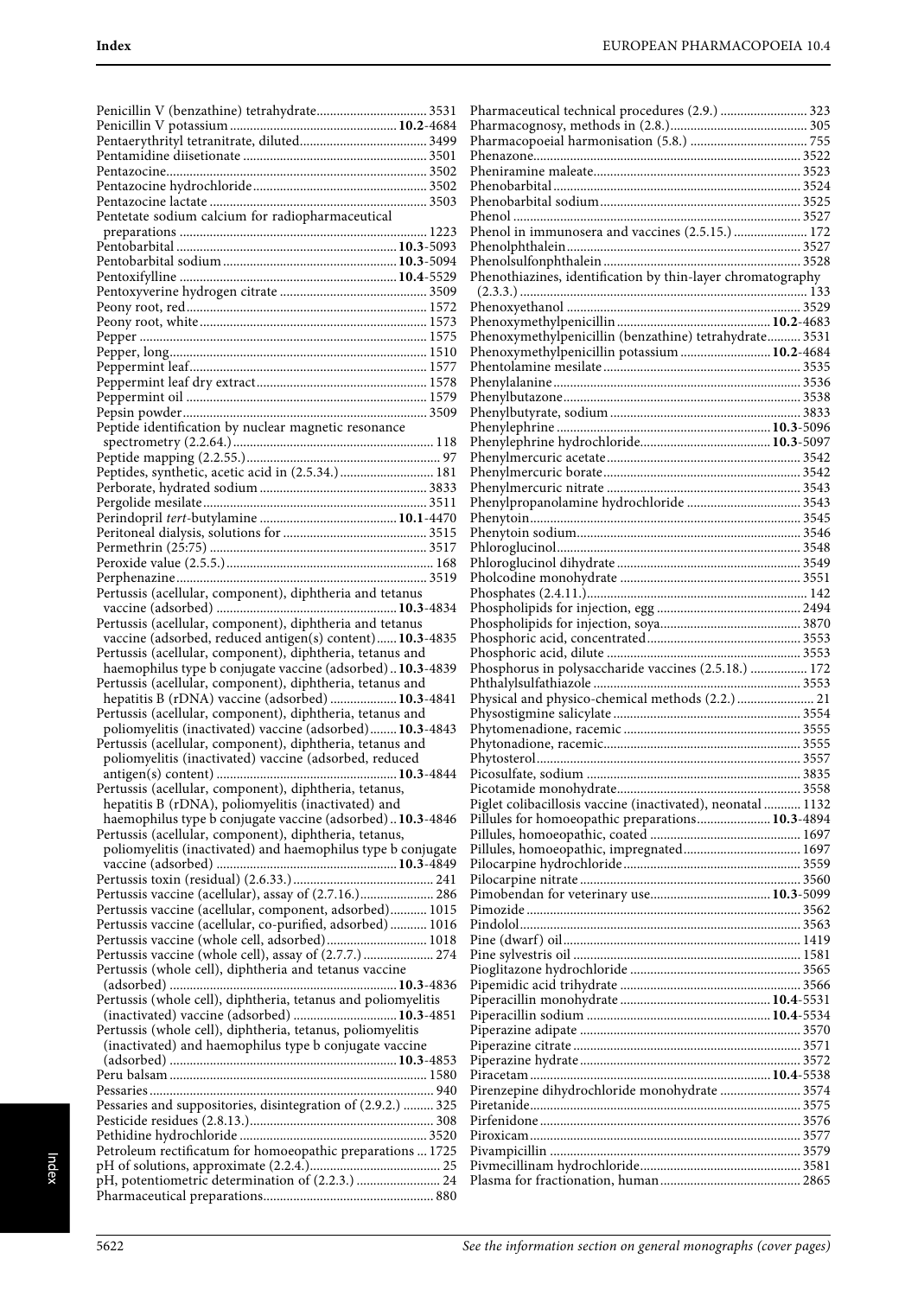| Plasma (pooled and treated for virus inactivation),                                                                       | P                                 |
|---------------------------------------------------------------------------------------------------------------------------|-----------------------------------|
| Plasmid vectors for human use, bacterial cells used for the                                                               | P<br>P                            |
|                                                                                                                           | P                                 |
| Plasmin inhibitor, assay of human (2.7.25.) 295                                                                           | P                                 |
|                                                                                                                           | P <sub>0</sub>                    |
|                                                                                                                           | P <sub>0</sub><br>P               |
| Plastic containers and closures for pharmaceutical use                                                                    | P                                 |
| Plastic containers for aqueous solutions for infusion                                                                     | P                                 |
|                                                                                                                           | P                                 |
| Plastic containers for human blood and blood components,                                                                  | P                                 |
| Plastic syringes, single-use, sterile (3.3.8.) 10.3-4792                                                                  | P<br>P                            |
|                                                                                                                           | P                                 |
| Pneumococcal polysaccharide conjugate vaccine                                                                             | P                                 |
| Pneumococcal polysaccharide vaccine  1021                                                                                 | P                                 |
| Pneumonia vaccine (inactivated), porcine enzootic  1141                                                                   | P<br>$\mathbf \zeta$              |
|                                                                                                                           | (                                 |
| Poliomyelitis (inactivated), diphtheria and tetanus vaccine                                                               | P                                 |
| (adsorbed, reduced antigen(s) content) 10.3-4838                                                                          | $\mathbf \zeta$                   |
| Poliomyelitis (inactivated), diphtheria, tetanus and pertussis<br>(acellular, component) vaccine (adsorbed) 10.3-4843     | P<br>t                            |
| Poliomyelitis (inactivated), diphtheria, tetanus and pertussis                                                            | P                                 |
| (acellular, component) vaccine (adsorbed, reduced antigen(s)                                                              | $\mathbf \zeta$                   |
| Poliomyelitis (inactivated), diphtheria, tetanus and pertussis                                                            |                                   |
| (whole cell) vaccine (adsorbed) 10.3-4851                                                                                 | P <sub>0</sub><br>$\mathbf \zeta$ |
| Poliomyelitis (inactivated), diphtheria, tetanus, pertussis                                                               |                                   |
| (acellular, component) and haemophilus type b conjugate                                                                   | P <sub>0</sub>                    |
|                                                                                                                           | t                                 |
| Poliomyelitis (inactivated), diphtheria, tetanus, pertussis<br>(acellular, component), hepatitis B (rDNA) and haemophilus | P <sub>0</sub>                    |
| type b conjugate vaccine (adsorbed) 10.3-4846                                                                             | ł                                 |
| Poliomyelitis (inactivated), diphtheria, tetanus, pertussis                                                               | P                                 |
| (whole cell) and haemophilus type b conjugate vaccine                                                                     | P                                 |
|                                                                                                                           | P<br>P                            |
| Poliomyelitis vaccine (inactivated), in vivo assay of                                                                     | P                                 |
|                                                                                                                           | P                                 |
|                                                                                                                           | P                                 |
|                                                                                                                           | (<br>P <sub>0</sub>               |
|                                                                                                                           | ı                                 |
| Polyamide suture, sterile, in distributor for veterinary                                                                  | P <sub>0</sub>                    |
| Poly(ethylene - vinyl acetate) for containers and tubing for                                                              | P                                 |
| total parenteral nutrition preparations (3.1.7.) 434                                                                      | S<br>P                            |
| Polyethylene oxides, high-molecular-mass  3147                                                                            | l                                 |
| Polyethylene terephthalate for containers for preparations not                                                            | P                                 |
| Poly(ethylene terephthalate) suture, sterile, in distributor for                                                          | P<br>P <sub>0</sub>               |
|                                                                                                                           | P                                 |
| Polyethylene with additives for containers for parenteral                                                                 | P                                 |
| preparations and for ophthalmic preparations (3.1.5.) 427                                                                 | P                                 |
| Polyethylene without additives for containers for parenteral<br>preparations and for ophthalmic preparations (3.1.4.) 426 | P<br>P                            |
|                                                                                                                           | P                                 |
| Polyethyleneglycols, high-molecular-mass 3147                                                                             | P                                 |
| Polygonum cuspidatum rhizome and root 1583                                                                                | P                                 |
|                                                                                                                           | P<br>P                            |
|                                                                                                                           | P                                 |
|                                                                                                                           | P                                 |
|                                                                                                                           | P                                 |
|                                                                                                                           | P<br>P                            |
| Polypropylene for containers and closures for parenteral                                                                  | P                                 |
| preparations and ophthalmic preparations (3.1.6.) 431                                                                     | P                                 |
| Polysaccharide vaccines for human use, conjugated, carrier                                                                | P<br>P                            |
|                                                                                                                           |                                   |
| Polysaccharide vaccines, hexosamines in (2.5.20.) 173                                                                     | P                                 |

| Polysaccharide vaccines, methylpentoses in (2.5.21.) 173                                                                    |
|-----------------------------------------------------------------------------------------------------------------------------|
| Polysaccharide vaccines, nucleic acids in (2.5.17.) 172<br>Polysaccharide vaccines, O-acetyl in (2.5.19.) 173               |
| Polysaccharide vaccines, phosphorus in (2.5.18.) 172                                                                        |
| Polysaccharide vaccines, protein in (2.5.16.) 172                                                                           |
| Polysaccharide vaccines, ribose in (2.5.31.)  177                                                                           |
| Polysaccharide vaccines, sialic acid in (2.5.23.)  174                                                                      |
| Polysaccharide vaccines, uronic acids in (2.5.22.) 174                                                                      |
|                                                                                                                             |
|                                                                                                                             |
|                                                                                                                             |
|                                                                                                                             |
|                                                                                                                             |
| Poly(vinyl acetate) dispersion 30 per cent 3594                                                                             |
|                                                                                                                             |
| Poly(vinyl alcohol) macrogol grafted copolymer  3140                                                                        |
| Poly(vinyl chloride) (non-plasticised) for containers for solid<br>dosage forms for oral administration, materials based on |
|                                                                                                                             |
| Poly(vinyl chloride), non-plasticised, materials based on for                                                               |
| containers for non-injectable aqueous solutions (3.1.10.) 437                                                               |
| Poly(vinyl chloride), plasticised, empty sterile containers of,                                                             |
| for human blood and blood components (3.3.5.)  473                                                                          |
| Poly(vinyl chloride), plasticised, materials based on, for                                                                  |
| containers for aqueous solutions for intravenous infusion                                                                   |
| Poly(vinyl chloride), plasticised, materials based on, for                                                                  |
| containers for human blood and blood components                                                                             |
|                                                                                                                             |
| Poly(vinyl chloride), plasticised, materials based on, for                                                                  |
| tubing used in sets for the transfusion of blood and blood                                                                  |
|                                                                                                                             |
| Poly(vinyl chloride), plasticised, sterile containers of, for                                                               |
| human blood containing anticoagulant solution (3.3.6.) 474                                                                  |
|                                                                                                                             |
|                                                                                                                             |
| Porcine actinobacillosis vaccine (inactivated)  1139                                                                        |
| Porcine enzootic pneumonia vaccine (inactivated)  1141<br>Porcine influenza vaccine (inactivated) 1142                      |
|                                                                                                                             |
| Porcine parvovirosis vaccine (inactivated) 10.2-4663                                                                        |
| Porcine progressive atrophic rhinitis vaccine                                                                               |
|                                                                                                                             |
| Pore-size distribution of solids by mercury porosimetry,                                                                    |
|                                                                                                                             |
| Porosimetry, mercury, porosity and pore-size distribution of                                                                |
|                                                                                                                             |
| Porosity and pore-size distribution of solids by mercury                                                                    |
|                                                                                                                             |
|                                                                                                                             |
| Porous solids including powders, wettability of (2.9.45.) 406                                                               |
|                                                                                                                             |
|                                                                                                                             |
|                                                                                                                             |
|                                                                                                                             |
|                                                                                                                             |
|                                                                                                                             |
|                                                                                                                             |
| Potassium dichromate for homoeopathic preparations 1721                                                                     |
|                                                                                                                             |
| Potassium hydrogen aspartate hemihydrate  3604                                                                              |
|                                                                                                                             |
|                                                                                                                             |
|                                                                                                                             |
|                                                                                                                             |
|                                                                                                                             |
|                                                                                                                             |
| Potassium sodium tartrate tetrahydrate  3609                                                                                |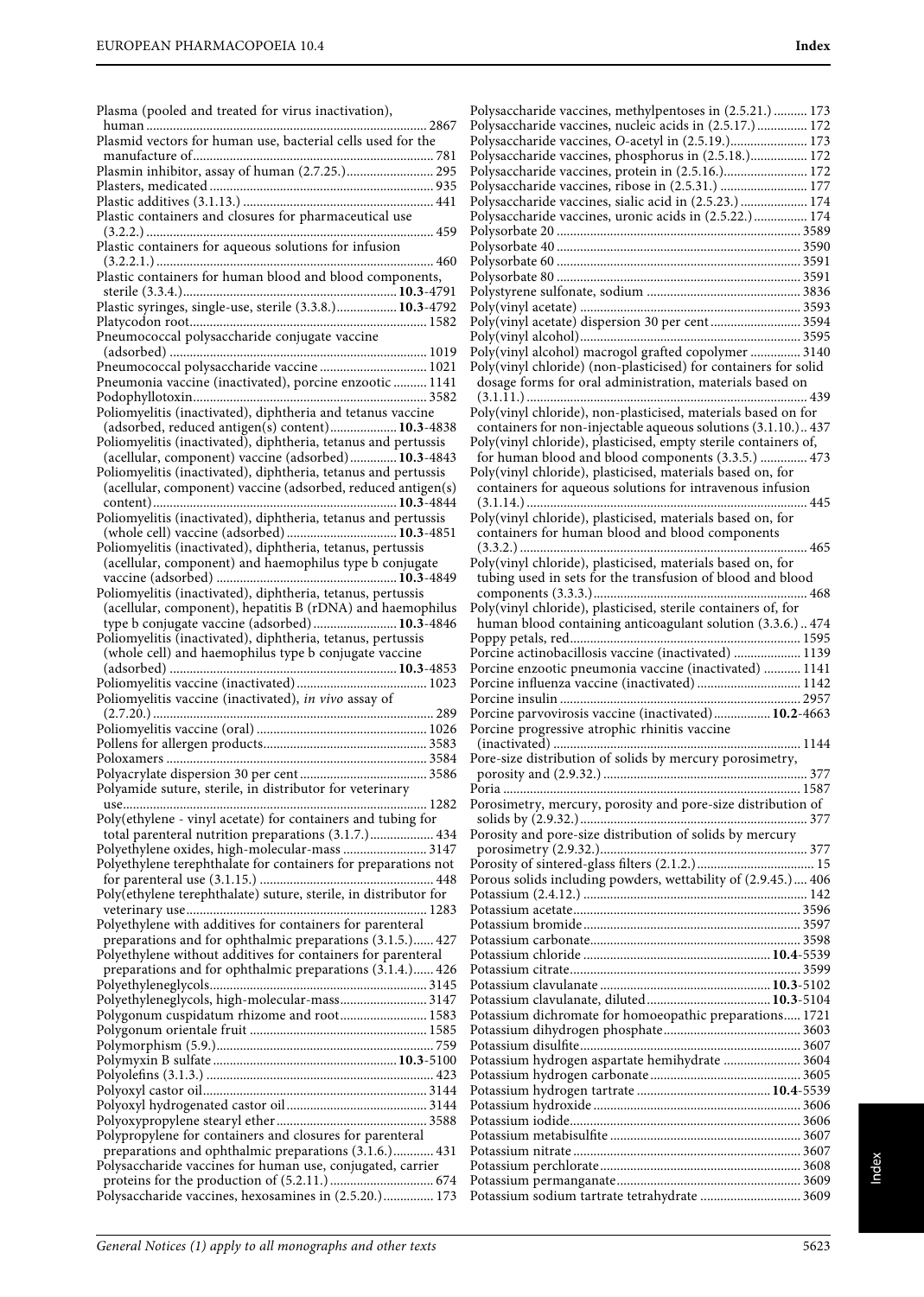| Potentiometric determination of ionic concentration using      |  |
|----------------------------------------------------------------|--|
|                                                                |  |
| Potentiometric determination of pH (2.2.3.)  24                |  |
|                                                                |  |
| Potentisation, methods of preparation of homoeopathic stocks   |  |
|                                                                |  |
|                                                                |  |
|                                                                |  |
|                                                                |  |
|                                                                |  |
|                                                                |  |
|                                                                |  |
| Powder flow properties by shear cell methods (2.9.49.)  411    |  |
|                                                                |  |
| Powders and granules for oral solutions and suspensions  917   |  |
|                                                                |  |
| Powders and tablets for rectal solutions and suspensions 934   |  |
| Powders, bulk density and tapped density of (2.9.34.) 384      |  |
|                                                                |  |
|                                                                |  |
|                                                                |  |
|                                                                |  |
|                                                                |  |
|                                                                |  |
|                                                                |  |
|                                                                |  |
|                                                                |  |
| Powders, wettability of porous solids including (2.9.45.) 406  |  |
|                                                                |  |
|                                                                |  |
|                                                                |  |
|                                                                |  |
|                                                                |  |
|                                                                |  |
| Precursors for radiopharmaceutical preparations,               |  |
|                                                                |  |
|                                                                |  |
|                                                                |  |
|                                                                |  |
|                                                                |  |
|                                                                |  |
| Prednisone<br>10.3-5107                                        |  |
|                                                                |  |
|                                                                |  |
|                                                                |  |
|                                                                |  |
|                                                                |  |
|                                                                |  |
| Premixes for medicated feeding stuffs for veterinary use  927  |  |
|                                                                |  |
| Preparations for inhalation: aerodynamic assessment of fine    |  |
|                                                                |  |
|                                                                |  |
| Preparations for nebulisation: characterisation (2.9.44.)  404 |  |
| Preservative and anticoagulant solutions for human             |  |
| Pressurised pharmaceutical preparations 933                    |  |
|                                                                |  |
|                                                                |  |
|                                                                |  |
| Primary aromatic amino-nitrogen, determination of              |  |
|                                                                |  |
| Primary standards for volumetric solutions (4.2.1.)  10.4-5360 |  |
|                                                                |  |
|                                                                |  |
| Principles for the detection of extraneous viruses in          |  |
| immunological veterinary medicinal products using culture      |  |
|                                                                |  |
|                                                                |  |
|                                                                |  |
| Procaine benzylpenicillin monohydrate 10.4-5436                |  |

| Procaine penicillin G monohydrate  10.4-5436                   |  |
|----------------------------------------------------------------|--|
| Process analytical technology (5.25.)  10.4-5371               |  |
| Process control, statistical, multivariate (5.28.)  10.4-5377  |  |
|                                                                |  |
|                                                                |  |
| Products of recombinant DNA technology 888                     |  |
| Products with risk of transmitting agents of animal spongiform |  |
|                                                                |  |
|                                                                |  |
|                                                                |  |
|                                                                |  |
| Progressive atrophic rhinitis vaccine (inactivated),           |  |
|                                                                |  |
|                                                                |  |
|                                                                |  |
|                                                                |  |
|                                                                |  |
|                                                                |  |
|                                                                |  |
|                                                                |  |
|                                                                |  |
|                                                                |  |
|                                                                |  |
|                                                                |  |
|                                                                |  |
| Propyl parahydroxybenzoate, sodium  3838                       |  |
|                                                                |  |
|                                                                |  |
|                                                                |  |
|                                                                |  |
|                                                                |  |
|                                                                |  |
|                                                                |  |
|                                                                |  |
|                                                                |  |
|                                                                |  |
|                                                                |  |
|                                                                |  |
| Protein in polysaccharide vaccines (2.5.16.)  172              |  |
|                                                                |  |
|                                                                |  |
|                                                                |  |
|                                                                |  |
|                                                                |  |
|                                                                |  |
|                                                                |  |
|                                                                |  |
|                                                                |  |
|                                                                |  |
| Pulsed electrochemical detection and direct amperometric       |  |
|                                                                |  |
|                                                                |  |
| Pycnometric density of solids, gas (2.9.23.)  364              |  |
|                                                                |  |
|                                                                |  |
|                                                                |  |
|                                                                |  |
|                                                                |  |
|                                                                |  |
|                                                                |  |
| Pyrophosphate (sodium) decahydrate for radiopharmaceutical     |  |
|                                                                |  |
|                                                                |  |

# **Q**

Quality control of vaccines, substitution of in vivo method(s) by in vitro method(s) for the (5.2.14.) ................................. 679 Quality of non-sterile pharmaceutical preparations and substances for pharmaceutical use, microbiological (5.1.4.) ...........................................................................**10.3**-4801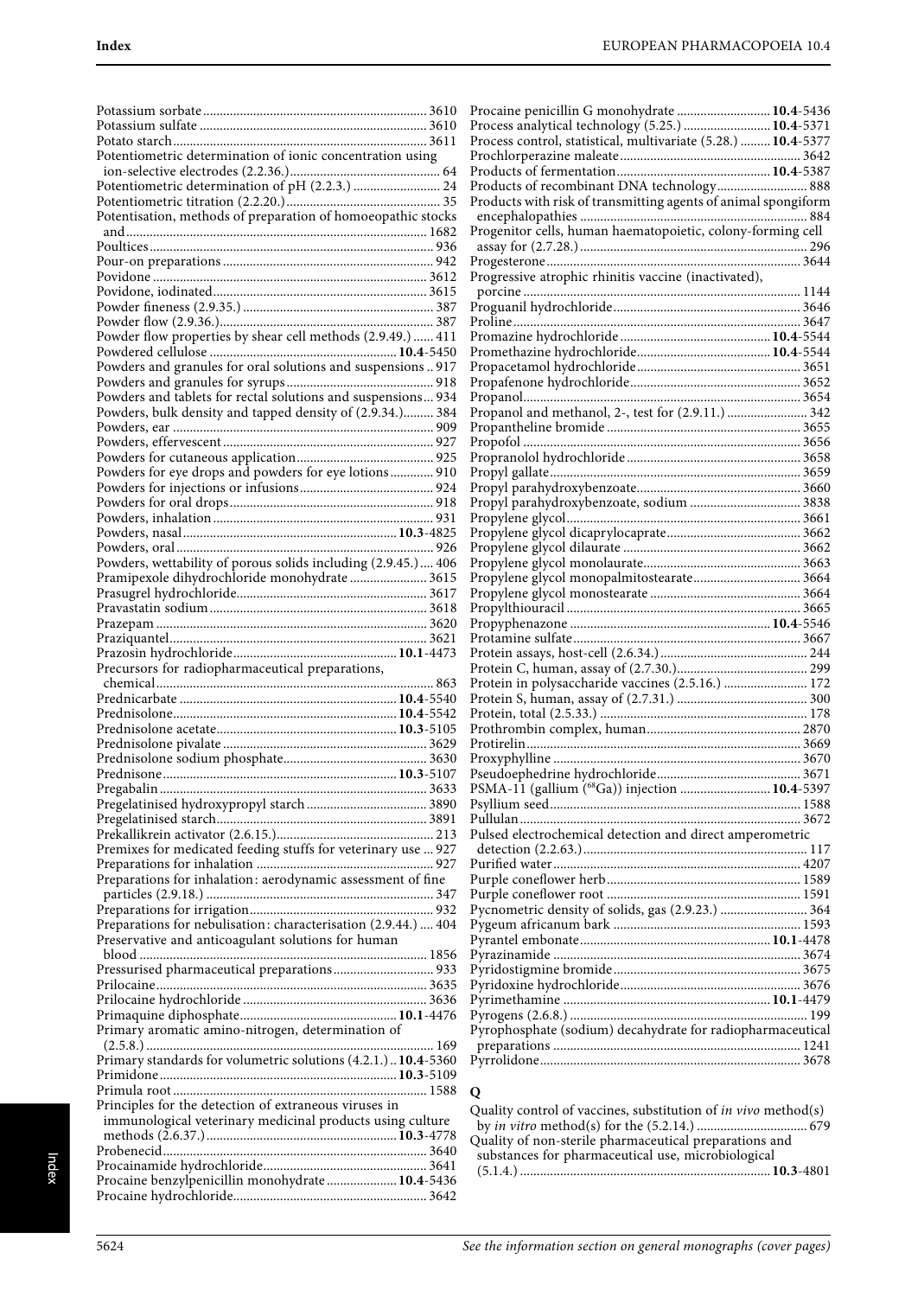Quantification and characterisation of residual host-cell DNA

## **R**

| Rabbit haemorrhagic disease vaccine (inactivated)  10.2-4665                                                             |  |
|--------------------------------------------------------------------------------------------------------------------------|--|
|                                                                                                                          |  |
|                                                                                                                          |  |
|                                                                                                                          |  |
| Rabies vaccine for human use prepared in cell cultures 1030                                                              |  |
| Rabies vaccine (inactivated) for veterinary use  10.4-5391                                                               |  |
| Rabies vaccine (live, oral) for foxes and raccoon                                                                        |  |
|                                                                                                                          |  |
|                                                                                                                          |  |
|                                                                                                                          |  |
|                                                                                                                          |  |
|                                                                                                                          |  |
|                                                                                                                          |  |
|                                                                                                                          |  |
| Radioactivity, detection and measurement of (2.2.66.)  119                                                               |  |
| Radiolabelling, fluoride (18F) solution for  1194                                                                        |  |
| Radiolabelling, gallium (68Ga) chloride (accelerator-produced)                                                           |  |
|                                                                                                                          |  |
| Radiolabelling, gallium (68Ga) chloride solution for  1206                                                               |  |
| Radiolabelling, lutetium (177Lu) solution for  1218                                                                      |  |
| Radiolabelling, sodium iodide (123I) solution for  1228                                                                  |  |
| Radiolabelling, sodium iodide (131 I) solution for 1232                                                                  |  |
| Radiolabelling, yttrium (90Y) chloride solution for  1265<br>Radionuclides, table of physical characteristics (5.7.) 745 |  |
|                                                                                                                          |  |
| Radiopharmaceutical preparations, betiatide for  10.3-4863                                                               |  |
| Radiopharmaceutical preparations, chemical precursors                                                                    |  |
|                                                                                                                          |  |
| Radiopharmaceutical preparations, copper tetramibi                                                                       |  |
|                                                                                                                          |  |
| Radiopharmaceutical preparations, iobenguane sulfate                                                                     |  |
|                                                                                                                          |  |
| Radiopharmaceutical preparations, medronic acid for  1219                                                                |  |
| Radiopharmaceutical preparations, pentetate sodium calcium                                                               |  |
|                                                                                                                          |  |
| Radiopharmaceutical preparations, sodium iodohippurate                                                                   |  |
| Radiopharmaceutical preparations, sodium pyrophosphate                                                                   |  |
|                                                                                                                          |  |
| Radiopharmaceutical preparations, tetra-O-acetyl-mannose                                                                 |  |
|                                                                                                                          |  |
| Radiopharmaceuticals, extemporaneous preparation of                                                                      |  |
|                                                                                                                          |  |
|                                                                                                                          |  |
|                                                                                                                          |  |
|                                                                                                                          |  |
|                                                                                                                          |  |
|                                                                                                                          |  |
| Ramon assay, flocculation value (Lf) of diphtheria and tetanus                                                           |  |
|                                                                                                                          |  |
|                                                                                                                          |  |
|                                                                                                                          |  |
|                                                                                                                          |  |
| Raw materials of biological origin for the production of                                                                 |  |
| cell-based and gene therapy medicinal products (5.2.12.) 675                                                             |  |
|                                                                                                                          |  |
|                                                                                                                          |  |
| Reagents, standard solutions, buffer solutions (4.1.) 10.4-5231                                                          |  |
| Recombinant DNA technology, products of 888                                                                              |  |
|                                                                                                                          |  |

| Recombinant factor C, test for bacterial endotoxins using                                                                 |  |
|---------------------------------------------------------------------------------------------------------------------------|--|
|                                                                                                                           |  |
| Recommendations on dissolution testing (5.17.1.)  801                                                                     |  |
| Recommendations on methods for dosage forms testing                                                                       |  |
|                                                                                                                           |  |
| Recommendations on testing of particulate contamination:                                                                  |  |
|                                                                                                                           |  |
|                                                                                                                           |  |
|                                                                                                                           |  |
|                                                                                                                           |  |
| Rectal solutions and suspensions, powders and tablets for 933                                                             |  |
| Rectal solutions, emulsions and suspensions 934                                                                           |  |
|                                                                                                                           |  |
|                                                                                                                           |  |
|                                                                                                                           |  |
|                                                                                                                           |  |
|                                                                                                                           |  |
|                                                                                                                           |  |
|                                                                                                                           |  |
|                                                                                                                           |  |
|                                                                                                                           |  |
|                                                                                                                           |  |
|                                                                                                                           |  |
|                                                                                                                           |  |
|                                                                                                                           |  |
| Residual solvents, identification and control of                                                                          |  |
| Residue on evaporation of essential oils (2.8.9.)  306                                                                    |  |
|                                                                                                                           |  |
|                                                                                                                           |  |
|                                                                                                                           |  |
| Respiratory syncytial virus vaccine (live), bovine  10.2-4634                                                             |  |
|                                                                                                                           |  |
|                                                                                                                           |  |
|                                                                                                                           |  |
|                                                                                                                           |  |
| Rhinotracheitis vaccine (inactivated), bovine, infectious1120                                                             |  |
| Rhinotracheitis vaccine (inactivated), viral, feline  1113                                                                |  |
| Rhinotracheitis vaccine (live), bovine, infectious 10.2-4654                                                              |  |
| Rhinotracheitis vaccine (live), infectious, turkey  10.2-4668<br>Rhinotracheitis vaccine (live), viral, feline  10.2-4652 |  |
|                                                                                                                           |  |
|                                                                                                                           |  |
|                                                                                                                           |  |
|                                                                                                                           |  |
| Ribose in polysaccharide vaccines (2.5.31.)  177                                                                          |  |
|                                                                                                                           |  |
|                                                                                                                           |  |
|                                                                                                                           |  |
|                                                                                                                           |  |
|                                                                                                                           |  |
|                                                                                                                           |  |
|                                                                                                                           |  |
|                                                                                                                           |  |
|                                                                                                                           |  |
|                                                                                                                           |  |
|                                                                                                                           |  |
|                                                                                                                           |  |
|                                                                                                                           |  |
|                                                                                                                           |  |
|                                                                                                                           |  |
|                                                                                                                           |  |
| Rolling ball (automatic) and falling ball viscometer methods                                                              |  |
|                                                                                                                           |  |
|                                                                                                                           |  |
| Ropivacaine hydrochloride monohydrate  3744                                                                               |  |
|                                                                                                                           |  |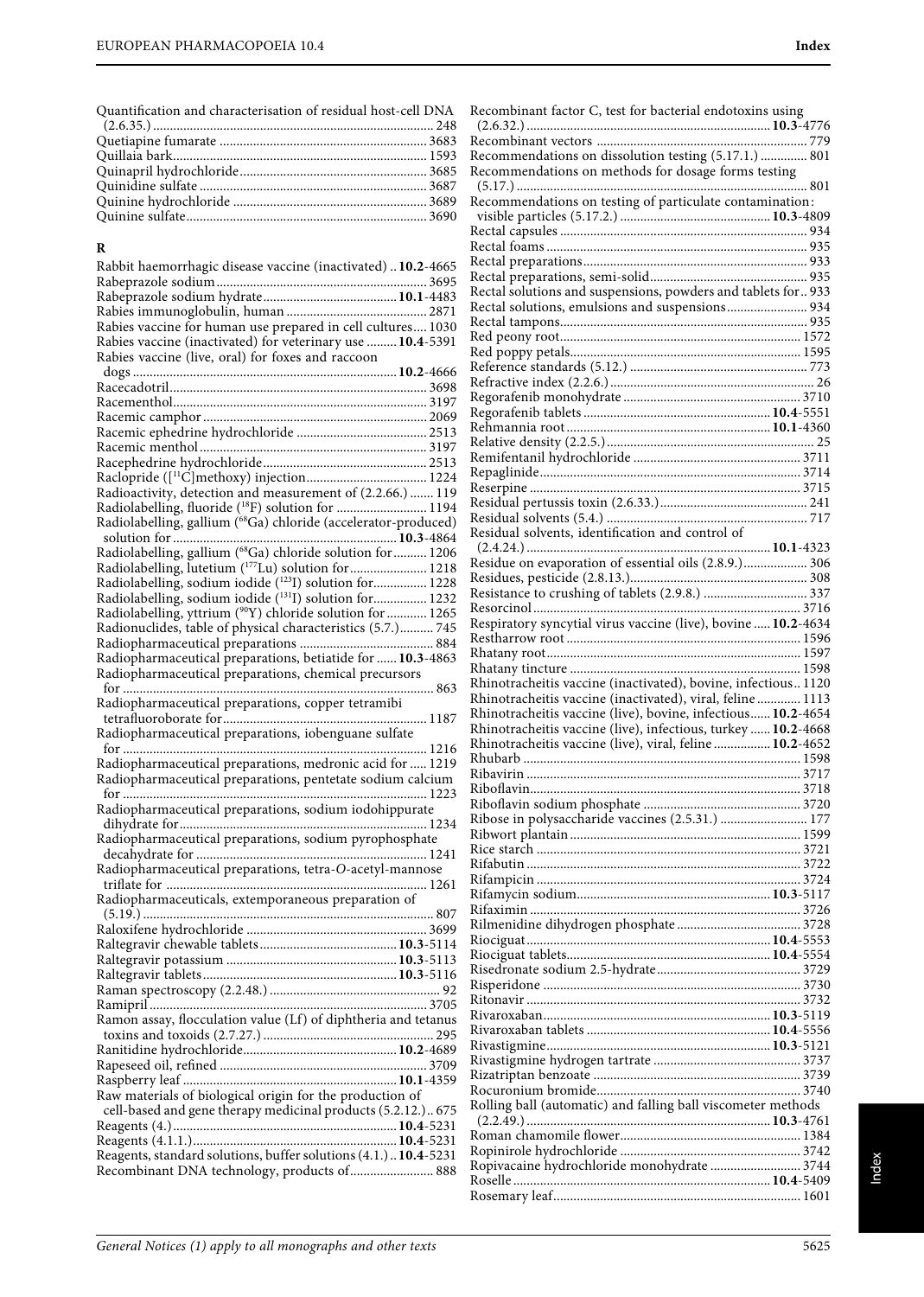## **S**

| Salmonella Enteritidis vaccine (inactivated) for chickens 1151 |  |
|----------------------------------------------------------------|--|
| Salmonella Enteritidis vaccine (live, oral) for chickens 1152  |  |
| Salmonella Typhimurium vaccine (inactivated) for               |  |
|                                                                |  |
| Salmonella Typhimurium vaccine (live, oral) for                |  |
|                                                                |  |
| Salmonids, infectious pancreatic necrosis vaccine (inactivated |  |
|                                                                |  |
|                                                                |  |
|                                                                |  |
|                                                                |  |
|                                                                |  |
|                                                                |  |
|                                                                |  |
|                                                                |  |
|                                                                |  |
|                                                                |  |
|                                                                |  |
|                                                                |  |
|                                                                |  |
|                                                                |  |
|                                                                |  |
| Selenium for homoeopathic preparations 1725                    |  |
|                                                                |  |
|                                                                |  |
|                                                                |  |
|                                                                |  |
|                                                                |  |
|                                                                |  |
| Semi-solid oromucosal preparations 10.3-4826                   |  |
| Semi-solid preparations for cutaneous application 935          |  |
| Semi-solid preparations for oral use, veterinary  942          |  |
|                                                                |  |

| Separation techniques, chromatographic (2.2.46.) 80           |  |
|---------------------------------------------------------------|--|
|                                                               |  |
|                                                               |  |
|                                                               |  |
|                                                               |  |
|                                                               |  |
|                                                               |  |
|                                                               |  |
| Sets for the transfusion of blood and blood components        |  |
|                                                               |  |
|                                                               |  |
|                                                               |  |
| Shear cell methods, powder flow properties by (2.9.49.) 411   |  |
|                                                               |  |
|                                                               |  |
| Shingles (herpes zoster) vaccine (live) 1036                  |  |
|                                                               |  |
|                                                               |  |
|                                                               |  |
|                                                               |  |
|                                                               |  |
|                                                               |  |
|                                                               |  |
| Sieving, analytical, particle-size distribution estimation by |  |
|                                                               |  |
|                                                               |  |
|                                                               |  |
|                                                               |  |
|                                                               |  |
|                                                               |  |
|                                                               |  |
|                                                               |  |
|                                                               |  |
|                                                               |  |
| Silicone elastomer for closures and tubing (3.1.9.) 436       |  |
|                                                               |  |
|                                                               |  |
|                                                               |  |
|                                                               |  |
| Silk suture, sterile, braided, in distributor for veterinary  |  |
|                                                               |  |
|                                                               |  |
|                                                               |  |
|                                                               |  |
|                                                               |  |
|                                                               |  |
| Single-dose preparations, uniformity of content (2.9.6.) 336  |  |
| Single-dose preparations, uniformity of mass (2.9.5.)  335    |  |
|                                                               |  |
|                                                               |  |
|                                                               |  |
|                                                               |  |
|                                                               |  |
|                                                               |  |
|                                                               |  |
|                                                               |  |
|                                                               |  |
|                                                               |  |
|                                                               |  |
|                                                               |  |
|                                                               |  |
|                                                               |  |
|                                                               |  |
| Sodium aminosalicylate dihydrate  10.4-5561                   |  |
|                                                               |  |
|                                                               |  |
|                                                               |  |
|                                                               |  |
|                                                               |  |
|                                                               |  |
| Sodium calcium pentetate for radiopharmaceutical              |  |
|                                                               |  |
|                                                               |  |
|                                                               |  |
|                                                               |  |
|                                                               |  |
|                                                               |  |
| Sodium carbonate monohydrate  10.3-5133                       |  |
|                                                               |  |
| Sodium carboxymethylcellulose, cross-linked 2318              |  |
| Sodium carboxymethylcellulose, low-substituted  2094          |  |
|                                                               |  |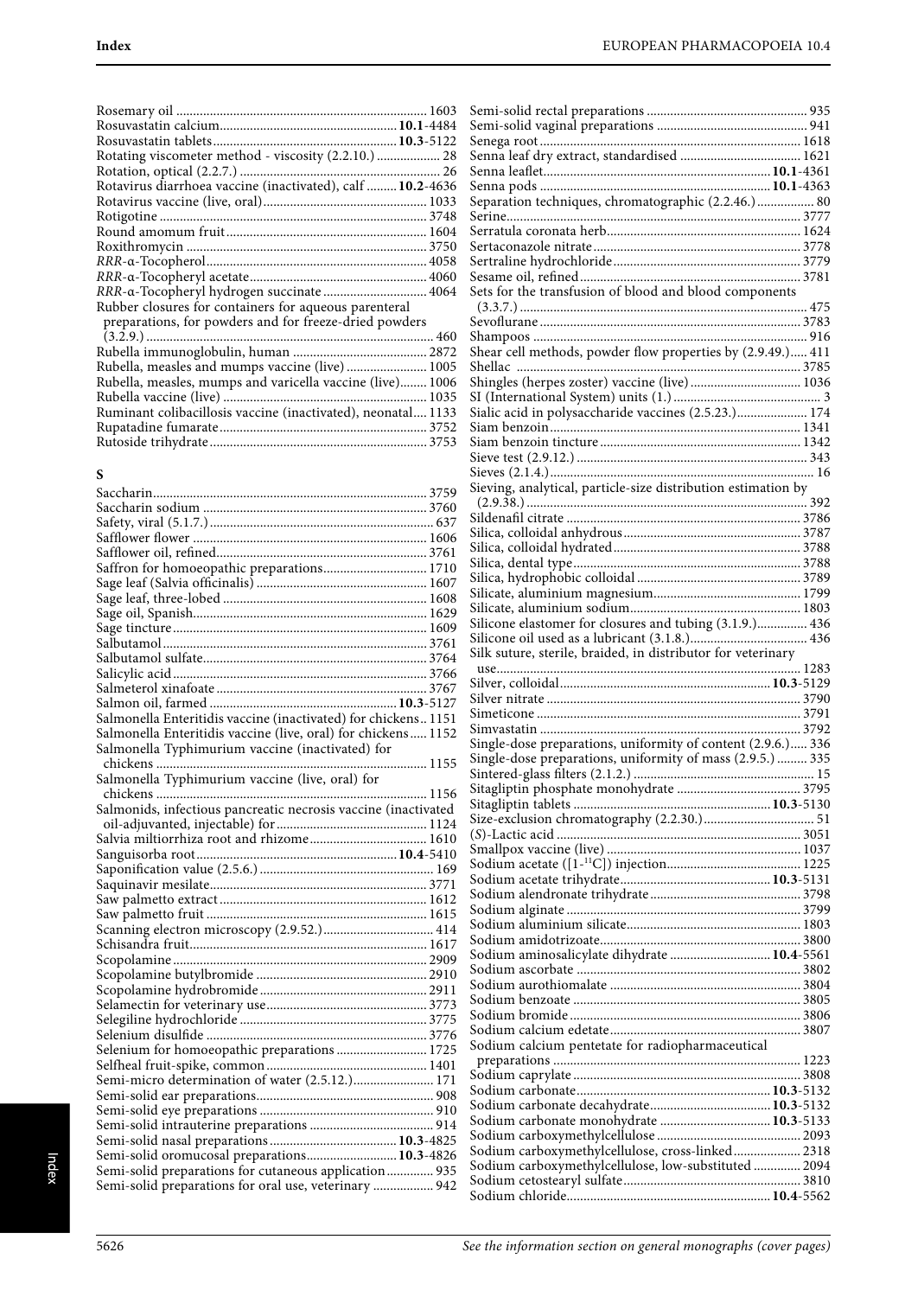|                                                                        | Solids by mercury porosimetry, porosity and pore-size                                                          |
|------------------------------------------------------------------------|----------------------------------------------------------------------------------------------------------------|
|                                                                        |                                                                                                                |
|                                                                        |                                                                                                                |
|                                                                        | Solids, gas pycnometric density of (2.9.23.)  364                                                              |
| Sodium dihydrogen phosphate dihydrate  10.3-5133                       | Solids (porous) including powders, wettability of (2.9.45.) 406                                                |
|                                                                        |                                                                                                                |
|                                                                        | Solubility in alcohol of essential oils (2.8.10.) 306                                                          |
|                                                                        | Solution calorimetry and microcalorimetry, characterisation                                                    |
|                                                                        |                                                                                                                |
|                                                                        | Solutions, emulsions and suspensions, oral  917                                                                |
|                                                                        |                                                                                                                |
|                                                                        | Solutions for haemodialysis, concentrated, water for                                                           |
|                                                                        |                                                                                                                |
|                                                                        | Solutions for haemofiltration and haemodiafiltration  2803                                                     |
|                                                                        | Solutions for organ preservation  10.3-5135                                                                    |
| Sodium iodide (123I) solution for radiolabelling 1228                  |                                                                                                                |
| Sodium iodide ( <sup>131</sup> I) capsules for diagnostic use  1229    |                                                                                                                |
| Sodium iodide (131 I) capsules for therapeutic use 1230                |                                                                                                                |
| Sodium iodide (131I) solution for radiolabelling 1232                  | Solvents, residual, identification and control of                                                              |
|                                                                        |                                                                                                                |
|                                                                        |                                                                                                                |
| Sodium iodohippurate dihydrate for radiopharmaceutical                 |                                                                                                                |
|                                                                        |                                                                                                                |
|                                                                        |                                                                                                                |
|                                                                        |                                                                                                                |
| Sodium lauroylsarcosinate for external use 3828                        |                                                                                                                |
|                                                                        |                                                                                                                |
| Sodium methyl parahydroxybenzoate  3830                                |                                                                                                                |
| Sodium molybdate ( <sup>99</sup> Mo) solution (fission)  1235          |                                                                                                                |
|                                                                        |                                                                                                                |
|                                                                        |                                                                                                                |
|                                                                        |                                                                                                                |
| Sodium pertechnetate (99mTc) injection (accelerator-                   |                                                                                                                |
|                                                                        |                                                                                                                |
| Sodium pertechnetate ( <sup>99mT</sup> c) injection (fission)  1238    |                                                                                                                |
| Sodium pertechnetate ( <sup>99m</sup> Tc) injection (non-fission) 1240 |                                                                                                                |
|                                                                        |                                                                                                                |
|                                                                        |                                                                                                                |
|                                                                        |                                                                                                                |
|                                                                        | Sorption-desorption isotherms and water activity,<br>determination of (water-solid interactions) (2.9.39.) 394 |
|                                                                        |                                                                                                                |
| Sodium pyrophosphate decahydrate for radiopharmaceutical               |                                                                                                                |
|                                                                        |                                                                                                                |
|                                                                        |                                                                                                                |
|                                                                        |                                                                                                                |
|                                                                        | Specific surface area by air permeability (2.9.14.)  343                                                       |
|                                                                        | Specific surface area by gas adsorption (2.9.26.)  369                                                         |
|                                                                        | Spectinomycin dihydrochloride pentahydrate 3873                                                                |
|                                                                        | Spectinomycin sulfate tetrahydrate for veterinary use 3875                                                     |
|                                                                        |                                                                                                                |
|                                                                        |                                                                                                                |
|                                                                        | Spectrometry, nuclear magnetic resonance (2.2.33.)  58                                                         |
|                                                                        |                                                                                                                |
|                                                                        | Spectrophotometry, infrared absorption (2.2.24.)  10.3-4753                                                    |
|                                                                        | Spectrophotometry, ultraviolet and visible absorption                                                          |
|                                                                        |                                                                                                                |
| Sodium tetrachloroaurate dihydrate for homoeopathic                    |                                                                                                                |
|                                                                        |                                                                                                                |
|                                                                        | SPF chicken flocks for the production and quality control of                                                   |
|                                                                        |                                                                                                                |
|                                                                        | Spheroids and granules, friability of (2.9.41.)  400                                                           |
| Softening time determination of lipophilic suppositories               |                                                                                                                |
|                                                                        |                                                                                                                |
| Solid dosage forms, dissolution test for (2.9.3.) 326                  |                                                                                                                |
| Solid dosage forms, recommendations on dissolution testing             |                                                                                                                |
|                                                                        |                                                                                                                |
|                                                                        |                                                                                                                |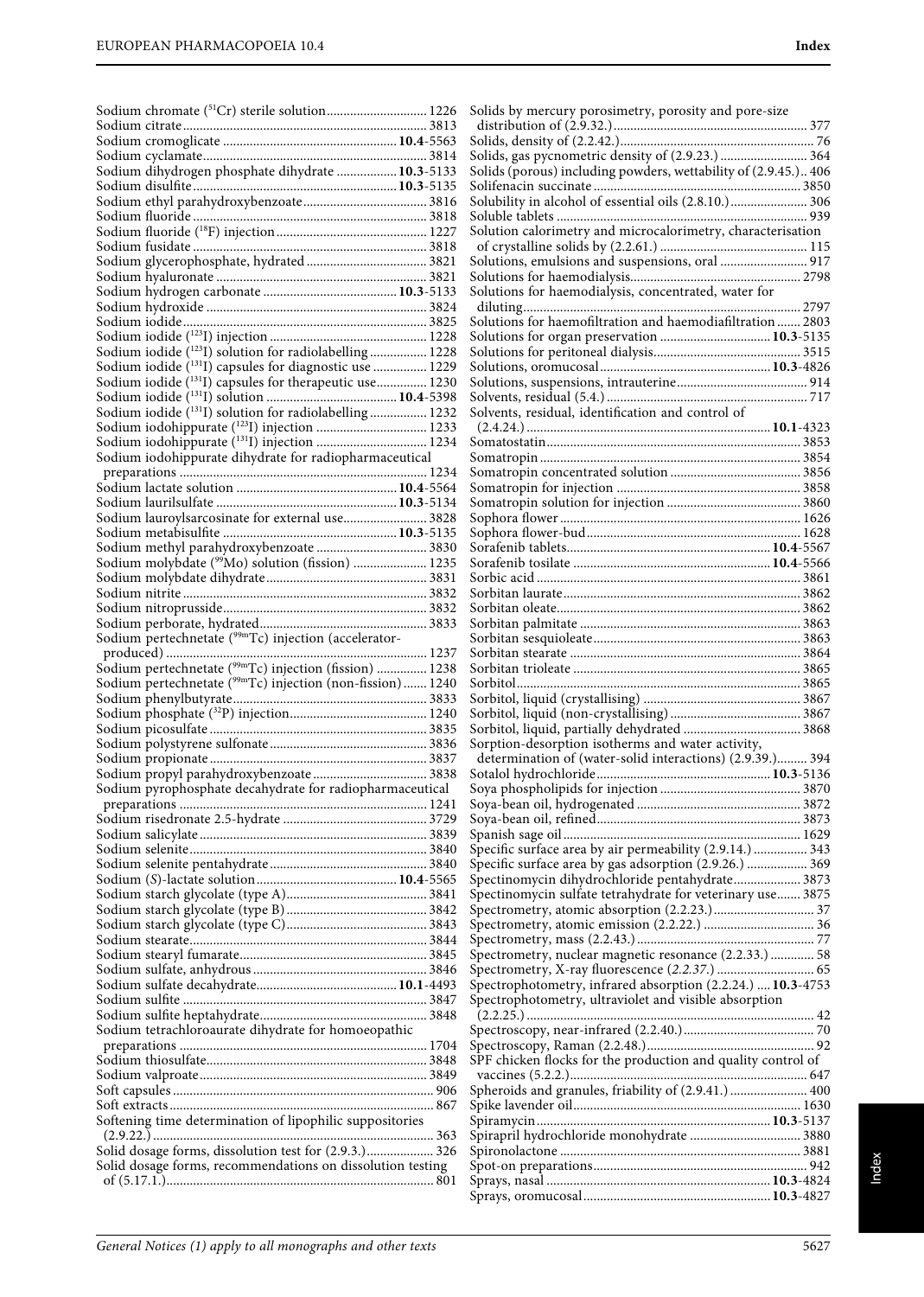| Standard solutions for limit tests (4.1.2.) 10.4-5349                                                                 |  |
|-----------------------------------------------------------------------------------------------------------------------|--|
|                                                                                                                       |  |
|                                                                                                                       |  |
| Staphysagria for homoeopathic preparations  1726                                                                      |  |
|                                                                                                                       |  |
|                                                                                                                       |  |
|                                                                                                                       |  |
|                                                                                                                       |  |
|                                                                                                                       |  |
| Starch, hydroxypropyl, pregelatinised 3890                                                                            |  |
|                                                                                                                       |  |
|                                                                                                                       |  |
|                                                                                                                       |  |
|                                                                                                                       |  |
|                                                                                                                       |  |
|                                                                                                                       |  |
|                                                                                                                       |  |
| Statistical analysis of results of biological assays and tests                                                        |  |
| Statistical process control, multivariate (5.28.)  10.4-5377                                                          |  |
|                                                                                                                       |  |
|                                                                                                                       |  |
|                                                                                                                       |  |
|                                                                                                                       |  |
|                                                                                                                       |  |
| Sterile braided silk suture in distributor for veterinary                                                             |  |
|                                                                                                                       |  |
|                                                                                                                       |  |
| Sterile catgut in distributor for veterinary use 1281                                                                 |  |
| Sterile containers of plasticised poly(vinyl chloride) for human                                                      |  |
| blood containing anticoagulant solution (3.3.6.)  474<br>Sterile linen thread in distributor for veterinary use  1282 |  |
| Sterile non-absorbable strands in distributor for veterinary                                                          |  |
|                                                                                                                       |  |
|                                                                                                                       |  |
| Sterile plastic containers for human blood and blood                                                                  |  |
| Sterile polyamide suture in distributor for veterinary use 1282                                                       |  |
| Sterile poly(ethylene terephthalate) suture in distributor for                                                        |  |
|                                                                                                                       |  |
| Sterile products, biological indicators and related microbial                                                         |  |
| preparations used in the manufacture of (5.1.2.)  622                                                                 |  |
| Sterile products, methods of preparation of (5.1.1.)  619<br>Sterile single-use plastic syringes (3.3.8.)  10.3-4792  |  |
| Sterile synthetic absorbable braided sutures  1274                                                                    |  |
| Sterile synthetic absorbable monofilament sutures 1275                                                                |  |
|                                                                                                                       |  |
| Sterility, guidelines for using the test for (5.1.9.) 639                                                             |  |
|                                                                                                                       |  |
|                                                                                                                       |  |
|                                                                                                                       |  |
|                                                                                                                       |  |
|                                                                                                                       |  |
| Strands, sterile non-absorbable, in distributor for veterinary                                                        |  |
|                                                                                                                       |  |
|                                                                                                                       |  |
|                                                                                                                       |  |
|                                                                                                                       |  |
| Strychnos ignatii for homoeopathic preparations 1719                                                                  |  |
|                                                                                                                       |  |
| Sublingual tablets and buccal tablets 10.3-4828                                                                       |  |

| Substances for pharmaceutical use  10.3-4817<br>Substances for pharmaceutical use, control of impurities in    |
|----------------------------------------------------------------------------------------------------------------|
|                                                                                                                |
| Substitution of in vivo method(s) by in vitro method(s) for the                                                |
|                                                                                                                |
| Sub-visible particles, particulate contamination                                                               |
|                                                                                                                |
|                                                                                                                |
|                                                                                                                |
|                                                                                                                |
|                                                                                                                |
|                                                                                                                |
|                                                                                                                |
|                                                                                                                |
|                                                                                                                |
|                                                                                                                |
|                                                                                                                |
|                                                                                                                |
|                                                                                                                |
|                                                                                                                |
|                                                                                                                |
| Sulfadimethoxine sodium for veterinary use  3921                                                               |
|                                                                                                                |
|                                                                                                                |
|                                                                                                                |
|                                                                                                                |
|                                                                                                                |
|                                                                                                                |
|                                                                                                                |
|                                                                                                                |
|                                                                                                                |
|                                                                                                                |
|                                                                                                                |
|                                                                                                                |
|                                                                                                                |
|                                                                                                                |
|                                                                                                                |
|                                                                                                                |
|                                                                                                                |
|                                                                                                                |
| Sulfur for homoeopathic preparations 1727                                                                      |
|                                                                                                                |
|                                                                                                                |
|                                                                                                                |
|                                                                                                                |
|                                                                                                                |
|                                                                                                                |
|                                                                                                                |
|                                                                                                                |
|                                                                                                                |
| Supercritical fluid chromatography (2.2.45.)  80                                                               |
|                                                                                                                |
| Suppositories and pessaries, disintegration of (2.9.2.) 325                                                    |
| Suppositories, lipophilic, softening time determination                                                        |
|                                                                                                                |
|                                                                                                                |
| Suspensions, solutions and emulsions, oral  917                                                                |
|                                                                                                                |
| Sutures for human use: introduction 10.1-4349                                                                  |
|                                                                                                                |
| Sutures, sterile synthetic absorbable braided  1274                                                            |
| Sutures, sterile synthetic absorbable monofilament  1275                                                       |
|                                                                                                                |
|                                                                                                                |
|                                                                                                                |
|                                                                                                                |
|                                                                                                                |
| Swine erysipelas vaccine (inactivated) 1158                                                                    |
| Swine-fever vaccine (live, prepared in cell cultures),                                                         |
|                                                                                                                |
|                                                                                                                |
| Synthetic absorbable braided sutures, sterile  1274<br>Synthetic absorbable monofilament sutures, sterile 1275 |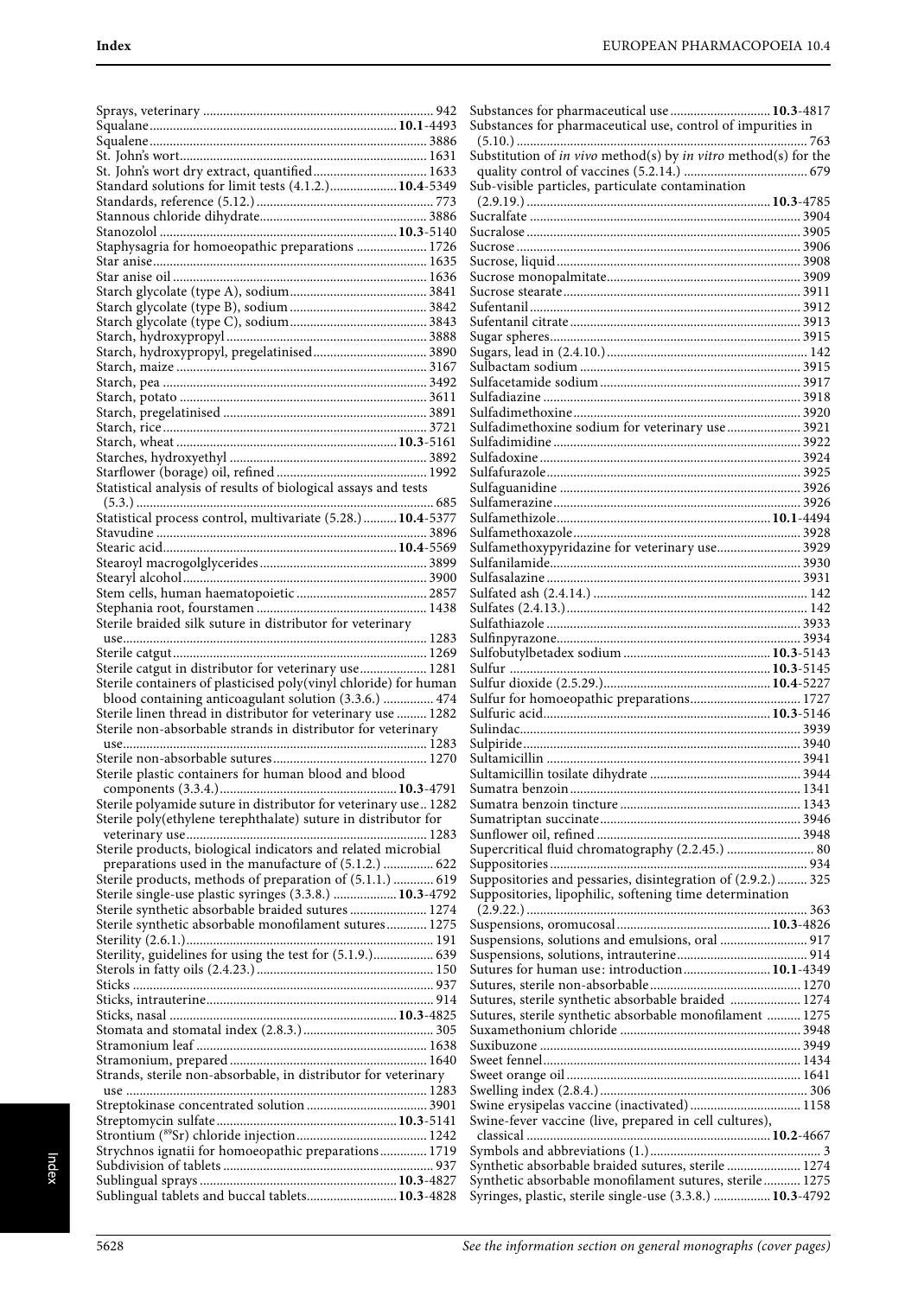| $5V^{\prime\prime}$ |  |
|---------------------|--|
| $S$ zec<br>164.     |  |

| Table of physical characteristics of radionuclides mentioned in           |  |
|---------------------------------------------------------------------------|--|
|                                                                           |  |
|                                                                           |  |
| Tablets and capsules, disintegration of (2.9.1.)  323                     |  |
|                                                                           |  |
| Tablets and powders for rectal solutions and suspensions 934              |  |
|                                                                           |  |
|                                                                           |  |
|                                                                           |  |
|                                                                           |  |
|                                                                           |  |
|                                                                           |  |
|                                                                           |  |
| Tablets for intrauterine solutions and suspensions  914                   |  |
|                                                                           |  |
| Tablets for vaginal solutions and suspensions  941                        |  |
|                                                                           |  |
|                                                                           |  |
|                                                                           |  |
|                                                                           |  |
|                                                                           |  |
|                                                                           |  |
|                                                                           |  |
|                                                                           |  |
|                                                                           |  |
|                                                                           |  |
|                                                                           |  |
|                                                                           |  |
|                                                                           |  |
|                                                                           |  |
|                                                                           |  |
|                                                                           |  |
|                                                                           |  |
|                                                                           |  |
|                                                                           |  |
|                                                                           |  |
|                                                                           |  |
|                                                                           |  |
|                                                                           |  |
|                                                                           |  |
|                                                                           |  |
|                                                                           |  |
|                                                                           |  |
|                                                                           |  |
|                                                                           |  |
|                                                                           |  |
| Tapped density and bulk density of powders (2.9.34.) 384                  |  |
|                                                                           |  |
|                                                                           |  |
|                                                                           |  |
|                                                                           |  |
|                                                                           |  |
|                                                                           |  |
| Technetium ( <sup>99m</sup> Tc) colloidal rhenium sulfide injection  1244 |  |
| Technetium ( <sup>99m</sup> Tc) colloidal sulfur injection 1244           |  |
|                                                                           |  |
| Technetium ( <sup>99m</sup> Tc) colloidal tin injection  1245             |  |
|                                                                           |  |
| Technetium ( <sup>99m</sup> Tc) exametazime injection  1247               |  |
| Technetium ( <sup>99m</sup> Tc) gluconate injection  1248                 |  |
|                                                                           |  |
| Technetium ( <sup>99m</sup> Tc) human albumin injection  1249             |  |
| Technetium ( <sup>99m</sup> Tc) macrosalb injection  1251                 |  |
| Technetium ( <sup>99m</sup> Tc) mebrofenin injection 10.1-4345            |  |
| Technetium ( <sup>99m</sup> Tc) medronate injection  1253                 |  |
| Technetium ( <sup>99m</sup> Tc) mertiatide injection  1254                |  |
|                                                                           |  |
| Technetium ( <sup>99m</sup> Tc) microspheres injection 1255               |  |
| Technetium ( <sup>99m</sup> Tc) oxidronate injection  1256                |  |
|                                                                           |  |
| Technetium ( <sup>99m</sup> Tc) sestamibi injection 1258                  |  |
|                                                                           |  |
|                                                                           |  |
| Technetium ( <sup>99m</sup> Tc) tin pyrophosphate injection  1260         |  |
|                                                                           |  |
|                                                                           |  |
|                                                                           |  |
|                                                                           |  |
|                                                                           |  |
| Tenosynovitis vaccine (live), viral, avian  10.2-4632                     |  |
|                                                                           |  |
|                                                                           |  |
|                                                                           |  |
|                                                                           |  |
|                                                                           |  |

| Terminology used in monographs on biological products                                                                                                             |
|-------------------------------------------------------------------------------------------------------------------------------------------------------------------|
|                                                                                                                                                                   |
|                                                                                                                                                                   |
| Test for anticomplementary activity of immunoglobulin                                                                                                             |
|                                                                                                                                                                   |
| Test for anti-D antibodies in human immunoglobulin                                                                                                                |
| 230                                                                                                                                                               |
| Test for aristolochic acids in herbal drugs (2.8.21)  314                                                                                                         |
| Test for bacterial endotoxins using recombinant factor C                                                                                                          |
|                                                                                                                                                                   |
|                                                                                                                                                                   |
| Test for Fc function of immunoglobulin (2.7.9.) 279                                                                                                               |
| Test for methanol and 2-propanol (2.9.11.)  342                                                                                                                   |
| Test for neurovirulence of live virus vaccines (2.6.18.) 218                                                                                                      |
| Test for specified micro-organisms (microbiological                                                                                                               |
| examination of non-sterile products) (2.6.13.) 10.3-4769                                                                                                          |
|                                                                                                                                                                   |
|                                                                                                                                                                   |
|                                                                                                                                                                   |
|                                                                                                                                                                   |
| Tests for extraneous agents in viral vaccines for human use                                                                                                       |
|                                                                                                                                                                   |
| Tests for specified micro-organisms (microbiological                                                                                                              |
| examination of live biotherapeutic products) (2.6.38.) 255                                                                                                        |
| Tetanus and diphtheria toxins and toxoids, flocculation value                                                                                                     |
|                                                                                                                                                                   |
| Tetanus and diphtheria vaccine (adsorbed)  10.3-4831                                                                                                              |
| Tetanus and diphtheria vaccine (adsorbed, reduced antigen(s)                                                                                                      |
|                                                                                                                                                                   |
|                                                                                                                                                                   |
| Tetanus, diphtheria and hepatitis B (rDNA) vaccine                                                                                                                |
|                                                                                                                                                                   |
| Tetanus, diphtheria and pertussis (acellular, component)                                                                                                          |
|                                                                                                                                                                   |
| Tetanus, diphtheria and pertussis (acellular, component)                                                                                                          |
| vaccine (adsorbed, reduced antigen(s) content) 10.3-4835                                                                                                          |
| Tetanus, diphtheria and pertussis (whole cell) vaccine                                                                                                            |
|                                                                                                                                                                   |
|                                                                                                                                                                   |
| Tetanus, diphtheria and poliomyelitis (inactivated) vaccine                                                                                                       |
| (adsorbed, reduced antigen(s) content) 10.3-4838                                                                                                                  |
| Tetanus, diphtheria, pertussis (acellular, component) and                                                                                                         |
| haemophilus type b conjugate vaccine (adsorbed)10.3-4839                                                                                                          |
| Tetanus, diphtheria, pertussis (acellular, component) and                                                                                                         |
| hepatitis B (rDNA) vaccine (adsorbed)  10.3-4841<br>Tetanus, diphtheria, pertussis (acellular, component) and                                                     |
| poliomyelitis (inactivated) vaccine (adsorbed) 10.3-4843                                                                                                          |
| Tetanus, diphtheria, pertussis (acellular, component) and                                                                                                         |
| poliomyelitis (inactivated) vaccine (adsorbed, reduced                                                                                                            |
|                                                                                                                                                                   |
| Tetanus, diphtheria, pertussis (acellular, component),                                                                                                            |
| hepatitis B (rDNA), poliomyelitis (inactivated) and                                                                                                               |
| haemophilus type b conjugate vaccine (adsorbed)10.3-4846                                                                                                          |
| Tetanus, diphtheria, pertussis (acellular, component),                                                                                                            |
| poliomyelitis (inactivated) and haemophilus type b conjugate                                                                                                      |
| Tetanus, diphtheria, pertussis (whole cell) and poliomyelitis                                                                                                     |
| (inactivated) vaccine (adsorbed)  10.3-4851                                                                                                                       |
|                                                                                                                                                                   |
| (inactivated) and haemophilus type b conjugate vaccine                                                                                                            |
|                                                                                                                                                                   |
|                                                                                                                                                                   |
|                                                                                                                                                                   |
|                                                                                                                                                                   |
| Tetanus, diphtheria, pertussis (whole cell), poliomyelitis<br>Tetanus vaccine (adsorbed), assay of (2.7.8.)  275<br>Tetanus vaccine for veterinary use  10.3-4859 |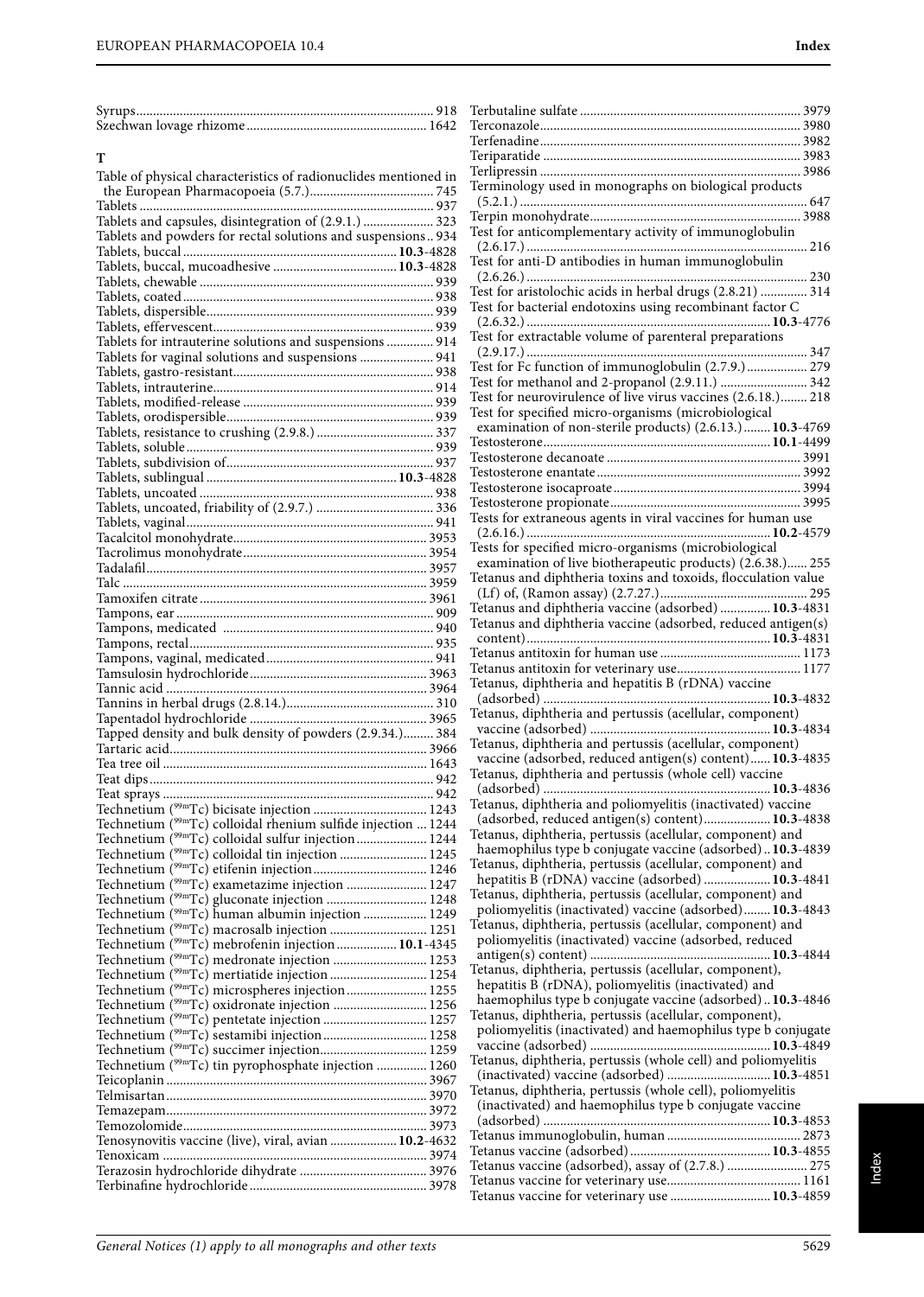| Tetra-O-acetyl-mannose triflate for radiopharmaceutical                                   |  |
|-------------------------------------------------------------------------------------------|--|
|                                                                                           |  |
|                                                                                           |  |
|                                                                                           |  |
|                                                                                           |  |
|                                                                                           |  |
|                                                                                           |  |
|                                                                                           |  |
|                                                                                           |  |
| Theophylline-ethylenediamine hydrate 4009                                                 |  |
|                                                                                           |  |
|                                                                                           |  |
|                                                                                           |  |
|                                                                                           |  |
|                                                                                           |  |
|                                                                                           |  |
|                                                                                           |  |
|                                                                                           |  |
|                                                                                           |  |
|                                                                                           |  |
|                                                                                           |  |
|                                                                                           |  |
|                                                                                           |  |
|                                                                                           |  |
|                                                                                           |  |
|                                                                                           |  |
|                                                                                           |  |
|                                                                                           |  |
|                                                                                           |  |
|                                                                                           |  |
|                                                                                           |  |
|                                                                                           |  |
|                                                                                           |  |
|                                                                                           |  |
| Tiamulin hydrogen fumarate for veterinary use 4032                                        |  |
|                                                                                           |  |
|                                                                                           |  |
|                                                                                           |  |
|                                                                                           |  |
|                                                                                           |  |
|                                                                                           |  |
| Tick-borne encephalitis vaccine (inactivated)  1043                                       |  |
|                                                                                           |  |
|                                                                                           |  |
|                                                                                           |  |
|                                                                                           |  |
|                                                                                           |  |
|                                                                                           |  |
|                                                                                           |  |
|                                                                                           |  |
|                                                                                           |  |
|                                                                                           |  |
|                                                                                           |  |
|                                                                                           |  |
|                                                                                           |  |
|                                                                                           |  |
|                                                                                           |  |
|                                                                                           |  |
|                                                                                           |  |
|                                                                                           |  |
|                                                                                           |  |
|                                                                                           |  |
| a-Tocopheryl acetate concentrate (powder form) 4062                                       |  |
|                                                                                           |  |
| Tocopheryl hydrogen succinate, DL-a-  4062<br>Tocopheryl hydrogen succinate, RRR-a-  4064 |  |
|                                                                                           |  |

| Toluenesulfonate (methyl, ethyl and isopropyl) in active                                                               |  |
|------------------------------------------------------------------------------------------------------------------------|--|
|                                                                                                                        |  |
|                                                                                                                        |  |
|                                                                                                                        |  |
|                                                                                                                        |  |
|                                                                                                                        |  |
|                                                                                                                        |  |
| Total cholesterol in oils rich in omega-3 acids (2.4.32.)  163<br>Total organic carbon in water for pharmaceutical use |  |
|                                                                                                                        |  |
|                                                                                                                        |  |
| Traditional Chinese medicine, names of herbal drugs used in                                                            |  |
|                                                                                                                        |  |
|                                                                                                                        |  |
|                                                                                                                        |  |
| Tramazoline hydrochloride monohydrate 10.3-5151                                                                        |  |
|                                                                                                                        |  |
|                                                                                                                        |  |
| Transdermal patches, dissolution test for (2.9.4.) 333                                                                 |  |
|                                                                                                                        |  |
|                                                                                                                        |  |
|                                                                                                                        |  |
|                                                                                                                        |  |
|                                                                                                                        |  |
|                                                                                                                        |  |
|                                                                                                                        |  |
|                                                                                                                        |  |
|                                                                                                                        |  |
|                                                                                                                        |  |
|                                                                                                                        |  |
|                                                                                                                        |  |
|                                                                                                                        |  |
|                                                                                                                        |  |
|                                                                                                                        |  |
|                                                                                                                        |  |
|                                                                                                                        |  |
|                                                                                                                        |  |
|                                                                                                                        |  |
|                                                                                                                        |  |
|                                                                                                                        |  |
|                                                                                                                        |  |
|                                                                                                                        |  |
|                                                                                                                        |  |
|                                                                                                                        |  |
|                                                                                                                        |  |
|                                                                                                                        |  |
|                                                                                                                        |  |
|                                                                                                                        |  |
|                                                                                                                        |  |
|                                                                                                                        |  |
|                                                                                                                        |  |
| TSE, animal, minimising the risk of transmitting via human                                                             |  |
| and veterinary medicinal products (5.2.8.)  661                                                                        |  |
| TSE, animal, products with risk of transmitting agents of 884                                                          |  |
| Tuberculin purified protein derivative, avian  4119                                                                    |  |
| Tuberculin purified protein derivative, bovine 4120                                                                    |  |
| Tuberculin purified protein derivative for human use 4120                                                              |  |
| Tuberculosis (BCG) vaccine, freeze-dried 949                                                                           |  |
| Tubing and closures, silicone elastomer for (3.1.9.)  436                                                              |  |
| Tubing and containers for total parenteral nutrition                                                                   |  |
| preparations, poly(ethylene - vinyl acetate) for (3.1.7.) 434                                                          |  |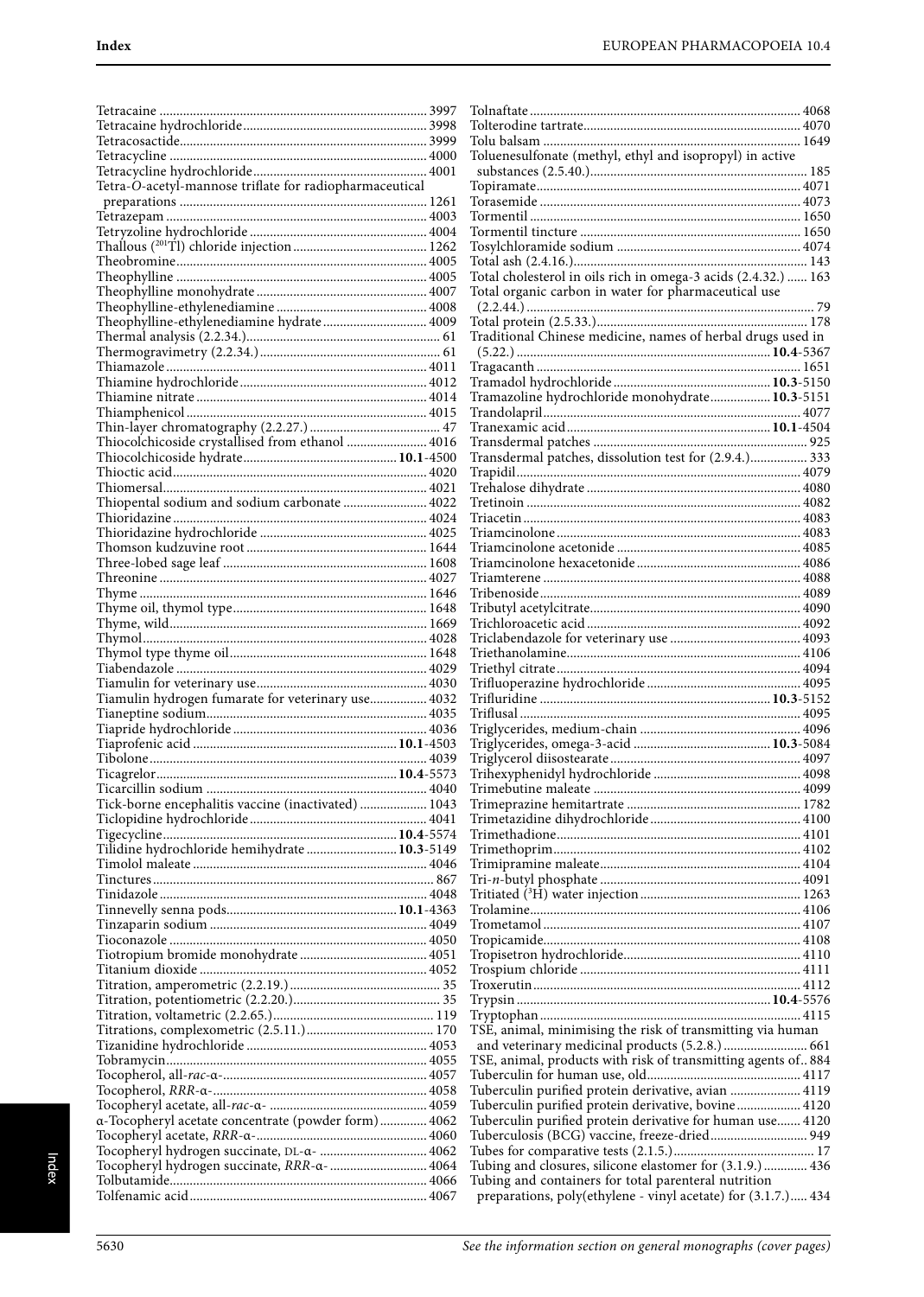**U**

**V**

Tubing used in sets for the transfusion of blood and blood components, materials based on plasticised poly(vinyl chloride) for (3.3.3.) ............................................................... 468 Turkey infectious rhinotracheitis vaccine (live) ........**10.2**-4668 Turmeric, Javanese.................................................................. 1652 Turmeric rhizome................................................................... 1653 Turpentine oil.......................................................................... 1655 Tylosin for veterinary use ...................................................... 4122 Tylosin phosphate bulk solution for veterinary use ........... 4127 Tylosin phosphate for veterinary use ................................... 4131 Tylosin tartrate for veterinary use ........................................ 4136 Typhae pollen.......................................................................... 1656 Typhoid polysaccharide and hepatitis A (inactivated, adsorbed) vaccine................................................................... 982 Typhoid polysaccharide vaccine ........................................... 1044 Typhoid vaccine ...................................................................... 1046 Typhoid vaccine (live, oral, strain Ty 21a) .......................... 1046 Tyrosine ................................................................................... 4140 Tyrothricin............................................................................... 4142

Ubidecarenone ........................................................................ 4147 Udder-washes............................................................................ 942 Ultraviolet and visible absorption spectrophotometry

(2.2.25.) ...................................................................................... 42 Ultraviolet ray lamps for analytical purposes (2.1.3.) ............ 15 Uncaria stem with hooks ....................................................... 1657 Uncoated tablets ....................................................................... 938 Undecylenic acid..................................................................... 4148 Uniformity of content of single-dose preparations (2.9.6.).. 336 Uniformity of dosage units (2.9.40.)....................................... 398 Uniformity of dosage units, demonstration using large sample sizes (2.9.47.) ........................................................................... 409 Uniformity of mass of delivered doses from multidose containers (2.9.27.)................................................................. 372 Uniformity of mass of single-dose preparations (2.9.5.) ..... 335

Pharmacopoeia and equivalence with other units (1.) .......... 3 Unsaponifiable matter (2.5.7.)................................................. 169 Urea .......................................................................................... 4149 Urofollitropin .......................................................................... 4149 Urokinase................................................................................. 4151 Uronic acids in polysaccharide vaccines (2.5.22.) ................ 174 Ursodeoxycholic acid ............................................................ 4152 Urtica dioica for homoeopathic preparations..................... 1728

Vaccine component assay by immunonephelometry  $(2, 7, 35)$ 

Units of the International System (SI) used in the

| Vaccines, adsorbed, aluminium in (2.5.13.)  171                  |  |
|------------------------------------------------------------------|--|
|                                                                  |  |
| Vaccines and immunosera, phenol in (2.5.15.) 172                 |  |
| Vaccines and immunosera, veterinary, evaluation of efficacy      |  |
|                                                                  |  |
| Vaccines and immunosera, veterinary, evaluation of safety        |  |
|                                                                  |  |
|                                                                  |  |
| Vaccines for human use, cell substrates for the production of    |  |
|                                                                  |  |
| Vaccines for human use, conjugated polysaccharide, carrier       |  |
|                                                                  |  |
| Vaccines for human use, viral, tests for extraneous agents in    |  |
|                                                                  |  |
|                                                                  |  |
| Vaccines for veterinary use, inactivated, healthy chicken flocks |  |
|                                                                  |  |
| Vaccines, polysaccharide, hexosamines in (2.5.20.)  173          |  |
| Vaccines, polysaccharide, methylpentoses in (2.5.21.) 173        |  |
| Vaccines, polysaccharide, nucleic acids in (2.5.17.)  172        |  |
| Vaccines, polysaccharide, O-acetyl in (2.5.19.) 173              |  |
| Vaccines, polysaccharide, phosphorus in (2.5.18.) 172            |  |
| Vaccines, polysaccharide, protein in (2.5.16.) 172               |  |
|                                                                  |  |

| Vaccines, polysaccharide, ribose in (2.5.31.) 177                     |  |
|-----------------------------------------------------------------------|--|
| Vaccines, polysaccharide, sialic acid in (2.5.23.)  174               |  |
| Vaccines, polysaccharide, uronic acids in (2.5.22.)  174              |  |
|                                                                       |  |
| Vaccines, SPF chicken flocks for the production and quality           |  |
|                                                                       |  |
| Vaccines, substitution of <i>in vivo</i> method(s) by <i>in vitro</i> |  |
|                                                                       |  |
| Vaccines, veterinary, cell cultures for the production of             |  |
|                                                                       |  |
| Vaccines, viral live, test for neurovirulence (2.6.18.)  218          |  |
|                                                                       |  |
|                                                                       |  |
|                                                                       |  |
|                                                                       |  |
|                                                                       |  |
| Vaginal solutions and suspensions, tablets for  941                   |  |
| Vaginal solutions, emulsions and suspensions 941                      |  |
|                                                                       |  |
|                                                                       |  |
|                                                                       |  |
|                                                                       |  |
|                                                                       |  |
|                                                                       |  |
|                                                                       |  |
|                                                                       |  |
|                                                                       |  |
|                                                                       |  |
|                                                                       |  |
| Validation of nucleic acid amplification techniques for the           |  |
| detection of B19 virus (B19V) DNA in plasma pools:                    |  |
|                                                                       |  |
| Validation of nucleic acid amplification techniques for the           |  |
|                                                                       |  |
| detection of hepatitis C virus (HCV) RNA in plasma pools:             |  |
|                                                                       |  |
|                                                                       |  |
| Valnemulin hydrochloride for veterinary use  4164                     |  |
|                                                                       |  |
|                                                                       |  |
|                                                                       |  |
|                                                                       |  |
|                                                                       |  |
|                                                                       |  |
|                                                                       |  |
| Vapour, preparations to be converted into 928                         |  |
|                                                                       |  |
|                                                                       |  |
| Varicella immunoglobulin for intravenous administration,              |  |
|                                                                       |  |
|                                                                       |  |
| Varicella, measles, mumps and rubella vaccine (live) 1006             |  |
|                                                                       |  |
|                                                                       |  |
| Vectors for human use, adeno-associated-virus  788                    |  |
|                                                                       |  |
|                                                                       |  |
| Vectors for human use, plasmid, bacterial cells used for the          |  |
|                                                                       |  |
|                                                                       |  |
|                                                                       |  |
| Vectors for human use, retroviridae-derived  786                      |  |
|                                                                       |  |
|                                                                       |  |
|                                                                       |  |
|                                                                       |  |
|                                                                       |  |
|                                                                       |  |
| Veterinary liquid preparations for cutaneous application 941          |  |
|                                                                       |  |
| Veterinary medicinal products, immunological, management              |  |
|                                                                       |  |
| Veterinary semi-solid preparations for oral use  942                  |  |
| Veterinary vaccines and immunosera, evaluation of efficacy of         |  |
|                                                                       |  |
| Viability, nucleated cell count and (2.7.29.) 297                     |  |
| Vibriosis (cold-water) vaccine (inactivated) for                      |  |
|                                                                       |  |
|                                                                       |  |
| Vibriosis vaccine (inactivated) for salmonids  1164                   |  |
|                                                                       |  |
|                                                                       |  |
|                                                                       |  |
|                                                                       |  |